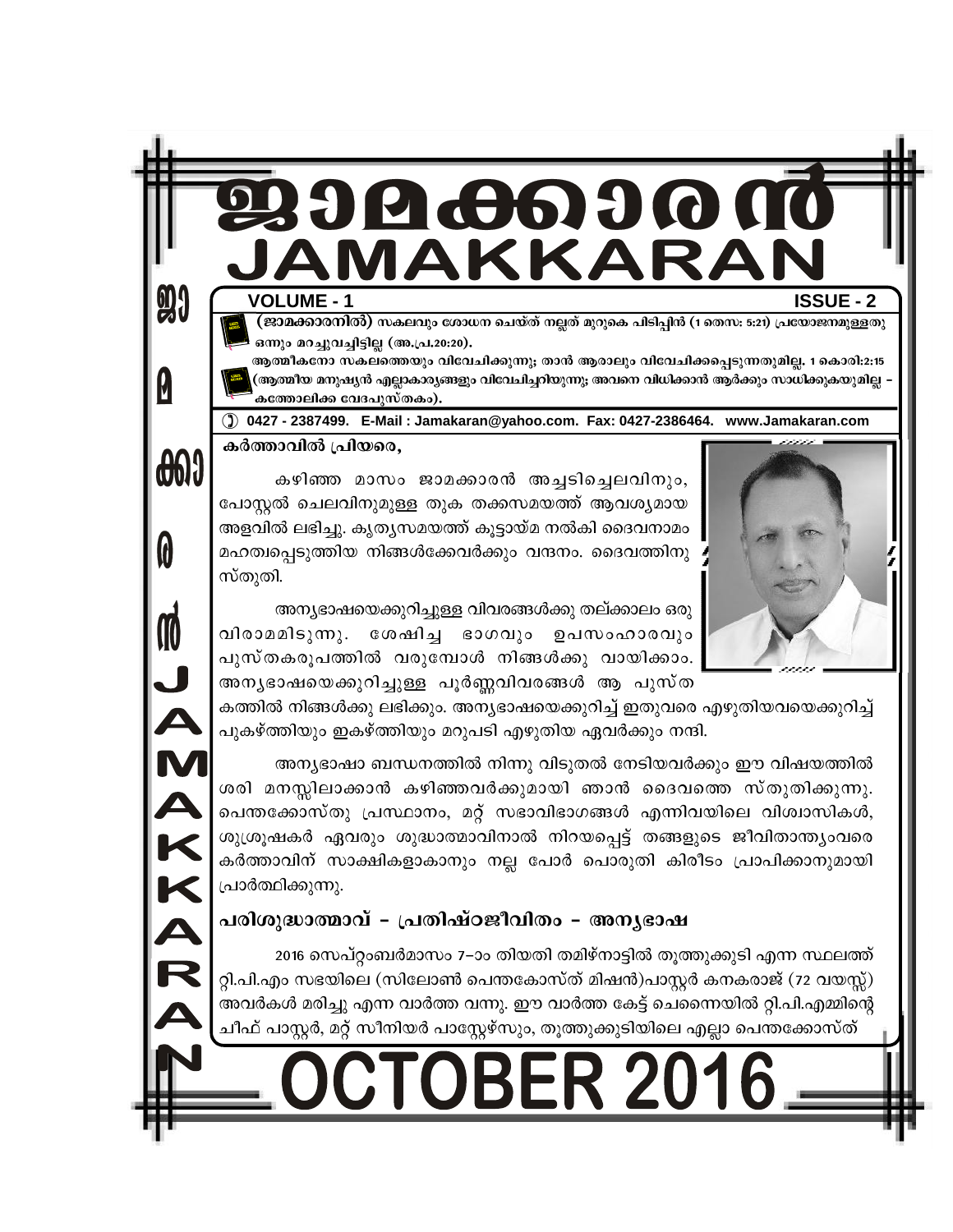## October 2016  $\diamond$   $\diamond$   $\diamond$   $\diamond$   $\diamond$   $\diamond$  www.jamakaran.com  $\diamond$   $\diamond$   $\diamond$   $\diamond$   $\diamond$   $\diamond$   $\diamond$  200 as 300

പാസ്റ്റർമാരും, സി.എസ്.ഐ പാസ്റ്റർമാരും ശവസംസ്കാരശുശ്രൂഷയ്ക്ക് കൂടി. ഞാനും അവിടെ ഉണ്ടായിരുന്നു. മരിച്ചയുടൻ ആ വിവരം കേട്ട് വന്ന അയൽപക്ക കുടുംബങ്ങൾ പാസ്കറുടെ



മൃതദേഹം കാണാൻ വന്നു. വന്നു നോക്കിയ വ്യക്തികളിൽ ഒരു സഹോദരി മെഡിക്കൽ ഡോക്ടർ അത്രേ. ആ ഡോക്ടർ തന്റെ ഭർത്താവിനോട് ''ഇത് സാധാരണ മരണമല്ല, പാസ്റ്റർ കൊല്ലപെട്ടിരിക്കും എന്ന് സംശയിക്കുന്നു. കഴുത്തിൽ നഖം കൊണ്ടുളള മുറിവുകളും, രക്തക്കറകളും കാണപ്പെടുന്നു" എന്നു അറിയിച്ചു. അദ്ദേഹം ഉടനെ പോലീസ് സ്റ്റേഷനിലേക്ക് വിവരം അറിയിച്ചതായി വാർത്തകൾ വന്നു. ഇതിന് മറ്റൊരു കാരണം രാത്രി 1.30ന് പാസ്റ്ററുടെ മുറിയിൽ നിന്ന് നിലവിളിയുടെ ശബ്ദം കേട്ടതായി വാർത്തകൾ വന്നു. ശവസംസ്കാരത്തിന് പുറപ്പെടുമ്പോൾ പോലീസ് ഇടപെട്ട് ശവപ്പെട്ടിയോടുകൂടി പോസ്റ്റുമാർട്ടത്തിന് കൊണ്ടുപോയി.

പോസ്റ്റുമാർട്ടത്തിന്റെ റിപ്പോർട്ട് വരുന്നതുവരെ അവിടെയുള്ള മുഴുവൻസമയ ശുശ്രൂഷകർ ആ കാമ്പസ് വിട്ടു പുറത്തുപോകരുതെന്ന് പോലീസ് അറിയിച്ചിരിക്കുന്നു. പാസ്റ്ററുടെ ശരീരത്തിലെ ആന്തരിക അവയവങ്ങൾ ലാബിലെ പരിശോധനയ്ക്കായി അയച്ചിരിക്കുന്നു. ഇക്കാര്യം പലവിധ ഊഹങ്ങൾക്ക് ഇടവരുത്തുന്നു. രാത്രി സഭാഹാളിൽ പാസ്റ്ററും, അസി.പാസ്റ്റേഴ്സിൽ ചിലരും വിവാഹിതരാകാതെ മുഴുവൻ സമയം ശുശ്രൂഷയ്ക്കു സമർപ്പിക്കപ്പെട്ട സഹോദരിമാരും മാത്രമാണ് അവിടെ ഉണ്ടായിരുന്നത്.

ഈ സഭയിൽ ഇതുപോലെയുള്ള ക്രൂരമായ സംഭവങ്ങൾ പലതവണ നടന്നിട്ടുണ്ടെന്ന് പറയപ്പെടുന്നു. ചില വർഷങ്ങൾക്കുമുമ്പ് ഈ സഭയിലെ സീനിയർ പാസ്റ്റർ അവിടെ അടിച്ചുവാരാൻ വന്ന സഹോദരിയ്ക്ക് ഗർഭം നല്കി. ആ പ്രശ്നം അവസാനിപ്പിക്കാൻ ലക്ഷങ്ങൾ ആ കുട്ടിയുടെ മാതാപിതാക്കൾക്ക് നല്കി. പക്ഷേ ബാധിക്കപ്പെട്ട ആ കുട്ടിയുടെ മാതാപിതാക്കൾ ആ സഭയുടെ വിശ്വാസികളാണെങ്കിലും വിവരങ്ങൾ പത്രങ്ങൾക്കു നല്കി. തമിഴ്നാട്ടിൽ പ്രചാരമുള്ള വാരികയുടെ കവർ പേജിൽ പാസ്റ്ററുടെ ഫോട്ടോ സഹിതം വാർത്ത നല്കി ഞെട്ടലുണ്ടാക്കി. ഇക്കാര്യം ജാമക്കാരനിലും എഴുതിയിരുന്നു. ബാധിക്കപ്പെട്ട ആ കുട്ടിയെയും കുടുംബാംഗങ്ങളെയും നേരിൽക്കണ്ട് വിവരങ്ങൾ ശേഖരിച്ച ശേഷമാണ് ജാമക്കാരനിൽ പ്രസിദ്ധീകരിച്ചത്. നാലായിരത്തിലധികം പേർ കൂടുന്ന ആ സഭയ്ക്ക് ചീത്തപ്പേര് വരാതിരിക്കാൻ ആ കുട്ടിയുടെ മാതാപിതാക്കൾ പോലീസിന് നല്കിയ പരാതി തിരികെ വാങ്ങി.

2014–ാം മാണ്ട് കേരളത്തിലെ പത്തനംതിട്ടയിൽ റ്റി.പി.എം സഭാപാസ്റ്റർ കൊല്ലപ്പെട്ടു. സഭയിലെ സമ്പന്നപ്രമാണി, അവിടുത്തെ മുഴുവൻ സമയ ശുശ്രൂഷ ചെയ്തുകൊണ്ടിരുന്ന അവിവാഹിതരായിരുന്ന സിസ്റ്റേഴ്സിനോട് അടുപ്പത്തിലായി. ഒരിക്കൽ ഈ കാഴ്ച അവിടുത്തെ പാസ്റ്റർ നേരിൽക്കണ്ടു. അതുകൊണ്ടാണ് ആ പാസ്റ്ററെ കൊന്നത് എന്നു പറയപ്പെടുന്നു. ശവശരീരം പോലീസ് കൈപ്പറ്റി പോസ്റ്റുമാർട്ടം നടത്തി. റിപ്പോർട്ട് നല്കിയ സീനിയർ ഗവ:സർജനെ രണ്ടുവട്ടം കൊല്ലാൻ ശ്രമിച്ചു. ഡോക്ടർ സ്ഥലമാറ്റം വാങ്ങി ജീവൻ രക്ഷിച്ചു. ആ കേസ് ഇപ്പോഴും നടന്നുകൊണ്ടിരിക്കുന്നു.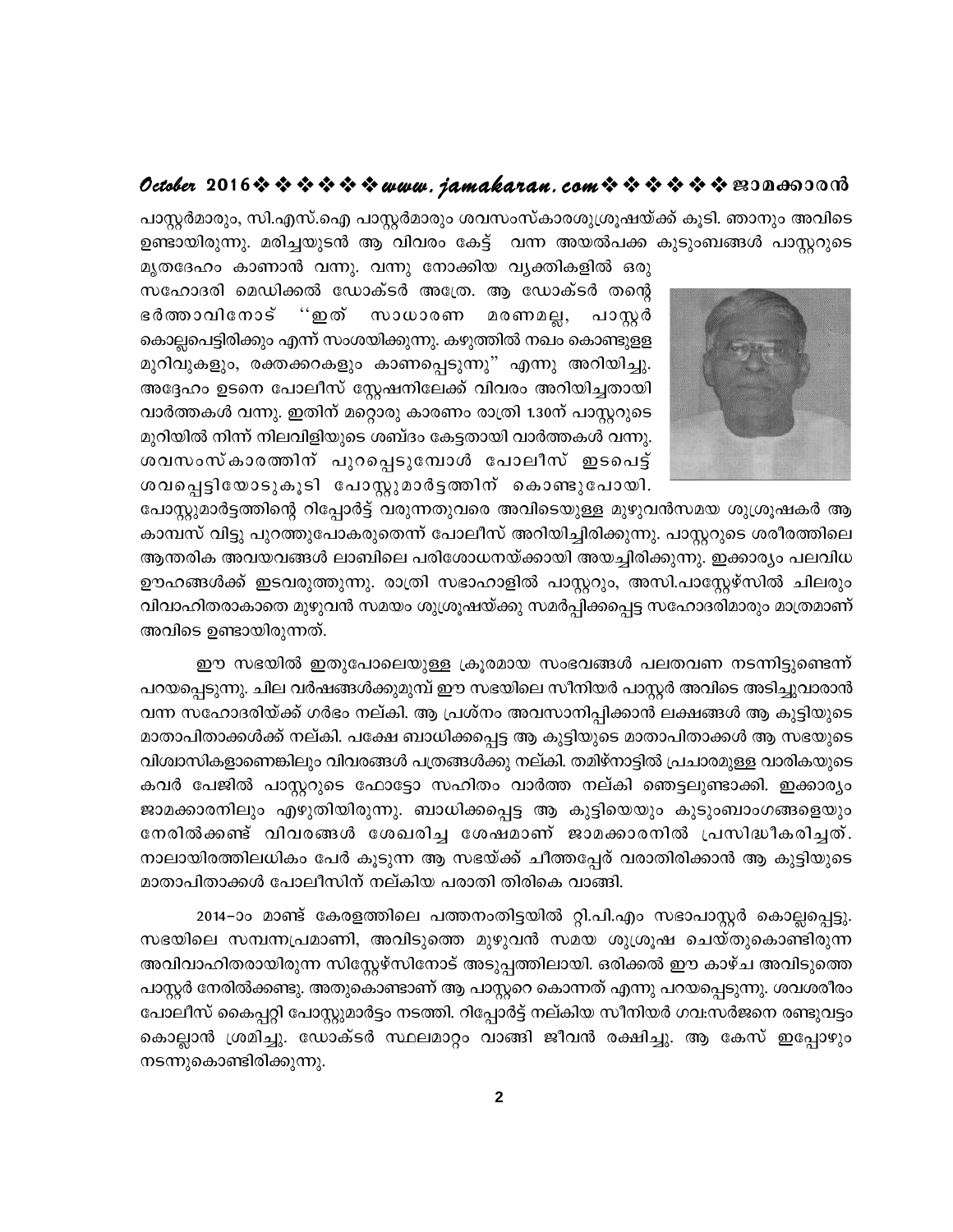തൂത്തുക്കുടി സംഭവത്തിൽ പാസ്റ്ററുടെ ശവശരീരം ആശുപത്രിയിൽ നിന്നു കൊണ്ടുവന്നപ്പോൾ പോലീസിനെക്കണ്ട് പേടിച്ച് വന്നവരിൽ ഭൂരിഭാഗവും പോയി. ചുരുക്കം ചിലർ മാത്രമേ ശുശ്രൂഷയ്ക്കു ഉണ്ടായിരുന്നുള്ളൂ. 17–ാംമത്തെ വയസ്സിൽ ഹൈന്ദവ പശ്ചാത്തലത്തിൽ നിന്നു രക്ഷിക്കപ്പെട്ട്, റ്റി.പി.എം സഭയിൽ ചേർന്നു. ക്രമേണ ഉയർന്നു സീനിയർ പാസ്റ്ററായ ആ നല്ല ശുശ്രൂഷകന്റെ അന്ത്യം ദുഃഖകരവുമായി.

ജാമക്കാരന്റെ കുറിപ്പ് : ഈ വാർത്തകൾ വഴിയായി പെന്തക്കോസ്തു പ്രസ്ഥാനത്തിലെ പാസ്റ്റേഴ്സിനോടും വിശ്വാസികളോടും പറയാൻ ആഗ്രഹിക്കുന്നത് വിവാഹിതരാകാതെ – പ്രതിഷ്ഠാജീവിതം – അത് മേന്മയായത് എന്നൊരു തെറ്റായ പഠിപ്പിക്കൽ (വചനവിരുദ്ധമായ) റ്റി.പി.എം സഭയിൽ ഉണ്ട്. ഈ പഠിപ്പിക്കൽ മർത്തോമാ, യാക്കോബായ, കത്തോലിക്കാ എന്നീ വിഭാഗങ്ങളിലുമുണ്ട്. അവിടെയെല്ലാം ലൈംഗിക ക്രമക്കേടുകളും, കേസുകളും, വഴക്കുകളും ഉണ്ടാകുന്നു. ദൈവനാമം ദുഷിക്കപ്പെട്ടുകൊണ്ടിരിക്കുന്നു.

സഭാശുശ്രുഷയെക്കുറിച്ച് പരിശുദ്ധാത്മാവ് പറയുന്നത്: "ഏകഭാര്യയുള്ളവനായി, സ്വന്തം കുടുംബത്തെ നന്നായി നടത്തുന്നവനായിരിക്കണം. സഭാചുമതലകൾ നിറവേറ്റണ്ടത്" എന്ന് 1 തിമൊ 3–ാം അദ്ധ്യായം കല്പിക്കുന്നു. അതിനാൽ ഇതുവരെ പരിശുദ്ധാത്മാവിനെ പ്രാപിക്കാത്തവർ ഈ നല്ല കാര്യസ്ഥനെ പ്രാപിച്ച് ഈ സത്യത്തിൽ സഭാശുശ്രൂഷ ചെയ്യാൻ കൃപനല്കട്ടെ എന്ന് പ്രാർത്ഥിക്കുന്നു.

പെന്തകോസ്തു പ്രസ്ഥാനത്തോട് എനിയ്ക്കു പറയാനുള്ളത് പരിശുദ്ധാത്മാവ് ഉള്ളിൽ വരുമ്പോൾ സതൃത്തിൽ വഴിനടത്തും. പക്ഷേ അവിവാഹിതജീവിതം – പ്രതിഷ്ഠാജീവിതം – അന്യഭാഷ എന്നീ അസത്യവഴികളിലൂടെ സഞ്ചരിക്കുന്നതു കൊണ്ടല്ലേ അപഥസഞ്ചാരം നടത്തേണ്ടിവരുന്നത്. എഫെ 4:30 അനുസരിച്ച് പരിശുദ്ധാത്മാവിനെ ഇങ്ങനെയുള്ള അസതൃവഴികളാൽ ദുഃഖിപ്പിക്കരുതേ!

കുറേ ലക്കങ്ങളായി അന്യഭാഷയെക്കുറിച്ച് എഴുതിയപ്പോൾ ചൂണ്ടിക്കാണിച്ചതുപോലെ വികാരാവേശ പ്രകടനങ്ങളല്ല; സുബോധത്തോടും, വിവേകത്തോടും കൂടി ആത്മാവിൽ എരിവോടെ കർത്താവിനെ സേവിക്കാനും, പരിശുദ്ധാത്മാനിറവിൽ സഭയിൽ എല്ലാ കൃപാവരങ്ങളിൽ ജ്വലിക്കാനും, ലോകത്തിന് ഫലങ്ങളാൽ നിറഞ്ഞ ജീവിതം കാഴ്ചവയ്ക്കുവാനും കർത്താവ് കൃപനല്കടെ!

"എന്നാൽ ഭാവികാലത്ത് ചിലർ വ്യാജാത്മാക്കളെയും ഭൂതങ്ങളുടെ ഉപദേശങ്ങളെയും ആശ്ര യിച്ച് ഭോഷ്ക് പറയുന്നവരുടെ കപടത്താൽ വിശ്വാസം തൃജിക്കും എന്ന് ആത്മാവ് തെളിവായി പറയുന്നു. അവർ സ്വന്തമനഃസാക്ഷിയിൽ ചൂടുവെച്ചവരായി **വിവാഹം വിലക്കുകയും** സതൃത്തെ ഗ്രഹിച്ചിരിക്കുന്ന വിശ്വാസികൾ സ്തോത്രത്തോടെ അനുഭവിപ്പാൻ ദൈവം സൃഷ്ടിച്ച ഭോജ്യ ങ്ങളെ വർജ്ജിക്കേണം എന്ന് കല്പിക്കുകയും ചെയ്യും" 1 തിമൊ 4:1–3.

#### കർത്തൃശുശ്രൂഷയിൽ

## ഡോ.പുഷ്പരാജ്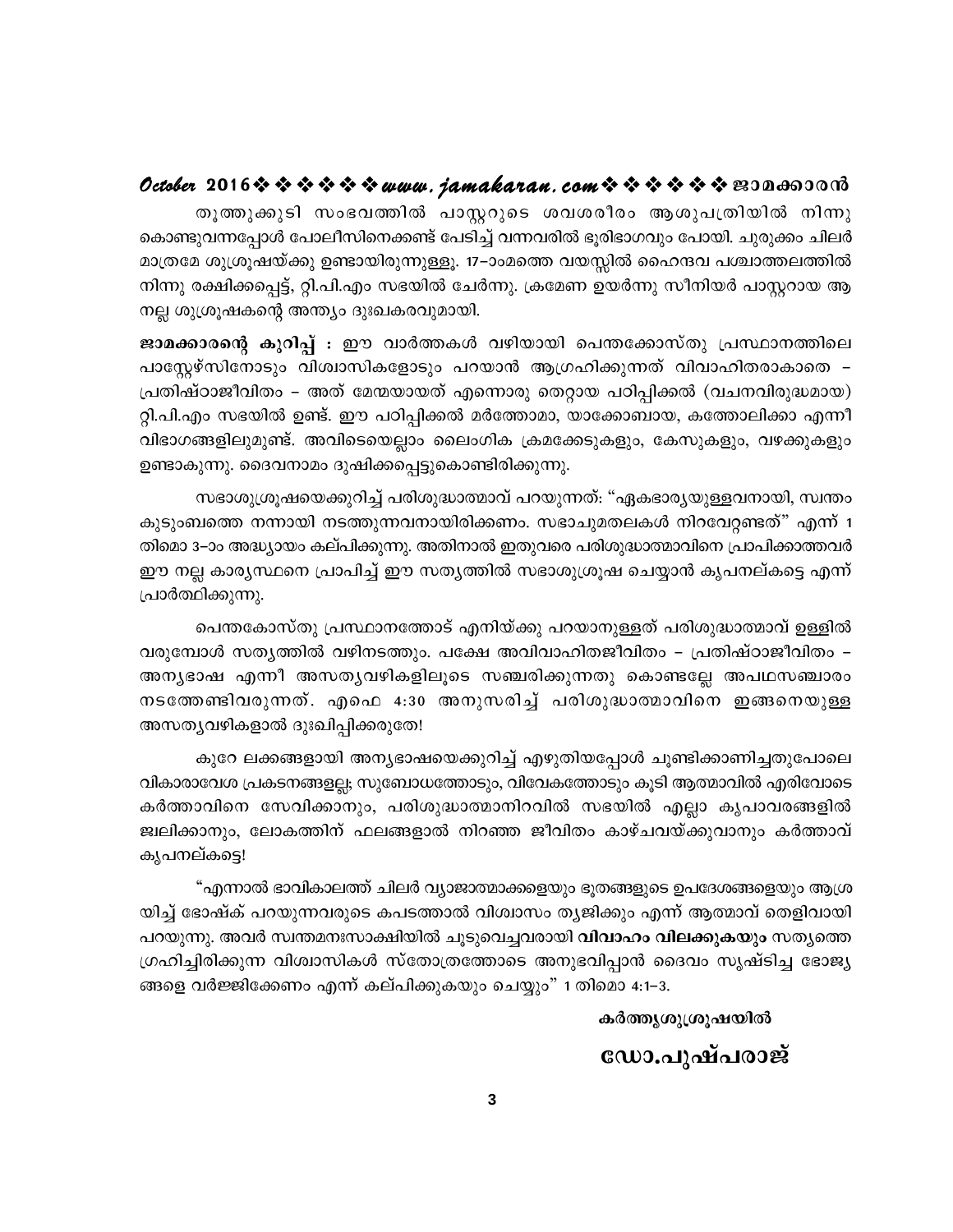## ബൈബിൾ അനുദിന ജീവിതത്തിൽ

## (Selected)

#### 1. ആമുഖം

ആഹാരം, വസ്ത്രം, പാർപ്പിടം എന്നിവ മനുഷ്യന്റെ അടിസ്ഥാന ആവശ്യങ്ങളാണ്. ഈ അടിസ്ഥാന ആവശ്യങ്ങൾ ഉണ്ടായിരുന്നാലേ, മറ്റ് പ്രവർത്തനങ്ങൾ നന്നായി നടത്താനും, ജീവിതം വളരാനും സാധിക്കുകയുള്ളു. അതുപോലെ ആത്മീയ ജീവിതത്തിന്റെ സുഗമമായ യാത്രയ്ക്കും, വളർച്ചയ്ക്കും അടിസ്ഥാന ആവശ്യങ്ങൾ നിറവേറ്റപ്പെടേണ്ടതുണ്ട്. ആത്മീയ ജീവിതത്തിന്റെ അടിസ്ഥാന ആവശ്യങ്ങളായ പ്രാർത്ഥനാധ്യാനം, ആരാധാന, കുടുംബ, സഭാ, സമൂഹ കൂട്ടായ്മകൾ സാക്ഷ്യം, ശുശ്രൂഷ എന്നിവയ്ക്കെല്ലാം അടിസ്ഥാനമായി പ്രവർത്തിക്കുന്നത് ബൈബിളത്രേ. ബൈബിൾ നിത്യജീവിതത്തിൽ പ്രയോജനപ്പെടുന്ന വഴികളെ ചില പ്രതീകങ്ങളിലൂടെ ഈ ലേഖനത്തിൽ കാണാം.

#### 2. നിത്യജീവിതത്തിൽ ബൈബിൾ - പ്രതീകങ്ങളിലൂടെ

#### (1) ദീപവും പ്രകാശവും

സങ്കീർത്തനക്കാരൻ പറയുകയാണ് "നിന്റെ വചനം എന്റെ കാലിനു ദീപവും എന്റെ പാതെക്കു പ്രകാശവും ആകുന്നു:" സങ്കീ 119:130. ഒരു ദൈവപൈതലിനു കല്പന ദീപവും ഉപദേശം വെളിച്ചവുമാണ്. എന്നാൽ പ്രാകൃതമനുഷ്യന്റെ ഹൃദയവും മനസ്സും അന്ധകാരപൂർണ്ണമാണ്. തിരുവെഴുത്തുകൾ ഖണ്ഡിതമായി വെളിപ്പെടുത്തുന്ന വിഷയമാണിത്. പ്രാകൃത മനുഷ്യനെ ഇരുട്ടിന്റെ അധികാരത്തിൽ നിന്നു വിടുവിച്ച് ദൈവം തന്റെ സ്നേഹസ്വരൂപനായ പുത്രന്റെ രാജ്യത്തിലാക്കിവെക്കുന്നു. "വിശുദ്ധന്മാർക്കു വെളിച്ചത്തിലുള്ള അവകാശത്തിനായി നമ്മെ പ്രാപ്തന്മാരാക്കുകയും നമ്മെ ഇരുട്ടിന്റെ അധികാരത്തിൽ നിന്നു വിടുവിച്ചു തന്റെ സ്നേഹസ്വരൂപനായ പുത്രന്റെ രാജൃത്തിലാക്കിവെക്കുകയും ചെയ്ത പിതാവിന്നു സന്തോഷത്തോടെ സ്തോത്രം ചെയ്യുന്നവരാകേണം എന്നും അപേക്ഷിക്കുന്നു" കൊലൊ 1:12,13. അന്ധകാരത്തിന്റെ ലോകാധിപതികളുടെ നിയന്ത്രണത്തിലാണ് രക്ഷിക്കപ്പെടാത്ത ഓരോ വ്യക്തിയും. "നമുക്കു പോരാട്ടം ഉളളത് ജഡരക്തങ്ങളോടല്ല, വാഴ്ചകളോടും അധികാരങ്ങളോടും ഈ അന്ധകാരത്തിന്റെ ലോകാധിപതികളോടും സ്വർലോകങ്ങളിലെ ദുഷ്ടാത്മസേനയോടും അത്രേ:" എഫെ 6:12. അവരുടെ പ്രവൃത്തികൾ ഇരുട്ടിന്റെ നിഷ്ഫലപ്രവൃത്തികളത്രേ: എഫെ 5:11. അന്ധകാരം അവരുടെ കണ്ണു കുരുടാക്കിയിരിക്കുക കൊണ്ട് തങ്ങൾ എവിടേക്കു പോകുന്നു എന്ന് അവർ അറിയുന്നില്ല. "സഹോദരനെ പകെക്കുന്നവനോ ഇരുട്ടിൽ ഇരിക്കുന്നു; ഇരുട്ടിൽ നടക്കയും ചെയ്യുന്നു. ഇരുട്ട് അവന്റെ കണ്ണു കുരുടാക്കുകയാൽ എവിടേക്കു പോകുന്നു എന്നു അവൻ അറിയുന്നില്ല:" 1 യോഹ 2:11. അവരുടെ പോക്ക് അന്ധകാരത്തിന്റെ രാജ്യത്തിലേക്കാണ്. വെളി  $16:10.$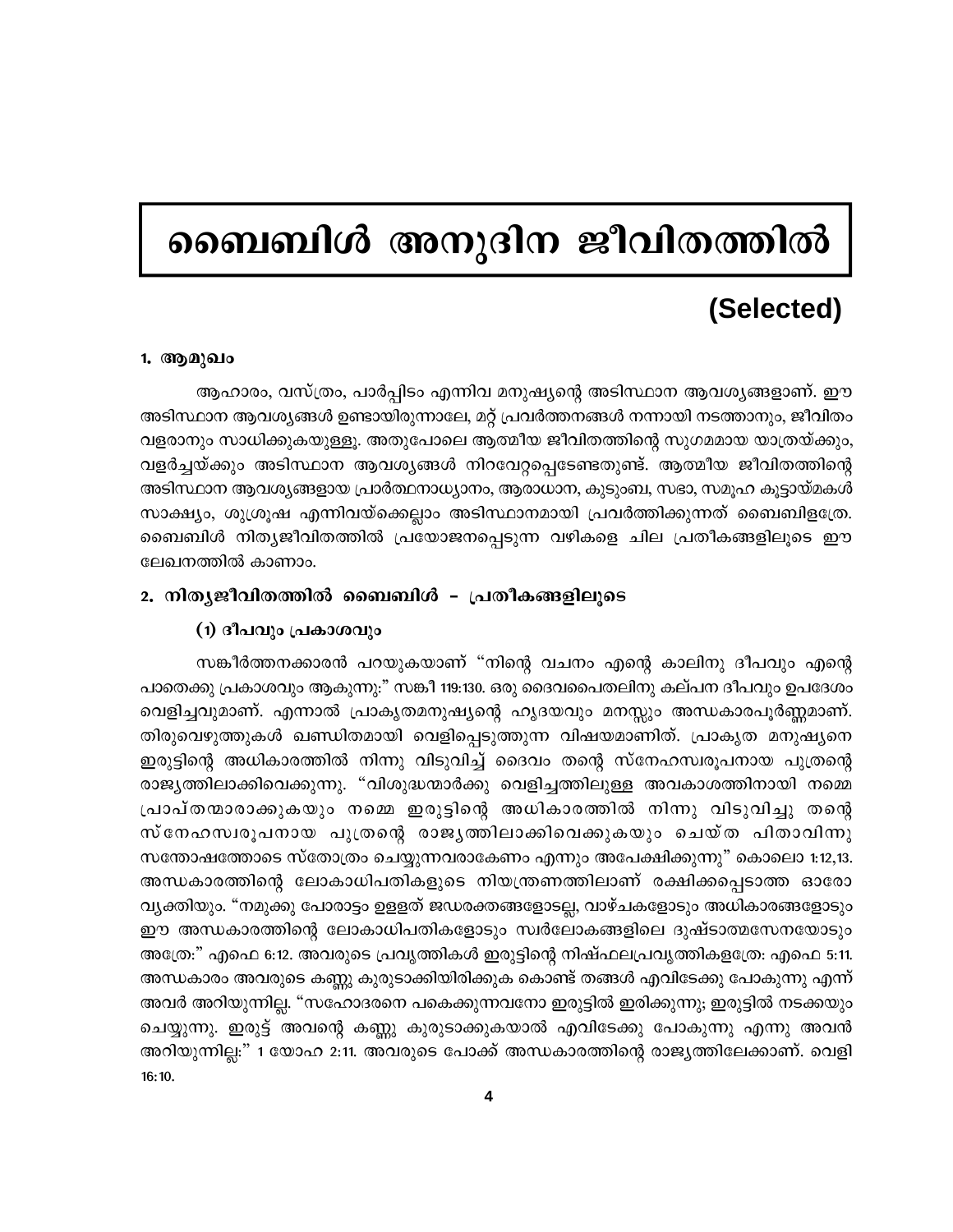## October 2016  $\hat{\mathbf{v}} \hat{\mathbf{v}} \hat{\mathbf{v}} \hat{\mathbf{v}} \hat{\mathbf{v}}$  is  $\mathbf{w}$  we have not concluded to  $\hat{\mathbf{v}} \hat{\mathbf{v}} \hat{\mathbf{v}}$  if  $\hat{\mathbf{v}}$  if  $\hat{\mathbf{v}}$  if  $\hat{\mathbf{v}}$  if  $\hat{\mathbf{v}}$  if  $\hat{\mathbf{v}}$  if  $\hat{\mathbf{v}}$  if  $\hat{\mathbf{v}}$  if

പ്രകാശവും, ജീവനും, ക്രമവും വ്യവസ്ഥാപനം ചെയ്യുന്നതിനു മുമ്പുണ്ടായിരുന്ന ഭൂമിയുടെ അവസ്ഥയത്രേ മാനസാന്തപ്പെടാത്ത ഹൃദയത്തിന്റേത്. അവൃവസ്ഥിതവും അവൃാകൃതവും അന്ധകാരമയവുമാണ് ആ ഹൃദയം. ''ഇരുട്ടിൽ നിന്നു വെളിച്ചം പ്രകാശിക്കേണം എന്നു അരുളിച്ചെയ്ത് ദൈവം യേശുക്രിസ്തുവിന്റെ മുഖത്തിലുള്ള ദൈവതേജസ്സിന്റെ പരിജ്ഞാനം വിളങ്ങിക്കേണ്ടതിന്നു ഞങ്ങളുടെ ഹൃദയങ്ങളിൽ പ്രകാശിച്ചിരിക്കുന്നു:" 2 കൊരി 4:6. പ്രാപഞ്ചിക പ്രകാശത്തിനു പുറത്താക്കാൻ കഴിയാത്ത ആത്മാവിന്റെ അന്ധകാരത്തെ ഉന്മൂലനം ചെയ്വാൻ ദൈവം നൽകിയ പ്രകാശമാണ് തന്റെ വചനം. കിഴക്കുദിച്ച നക്ഷത്രം വിദ്വാന്മാരെ നയിച്ചതുപോലെ പാപികളെ ക്രിസ്തുവിലേക്കു നയിക്കുന്ന പ്രകാശമാണ് തിരുവെഴുത്തുകൾ. ഏഴു കവരമുള്ള നിലവിളക്ക് സമാഗമനകൂടാരത്തിലെ വിശുദ്ധസ്ഥലത്തെ പ്രകാശിപ്പിച്ചതുപോലെ മനുഷ്യന്റെ ദേഹിയെ അഥവാ പ്രാണനെ പ്രകാശിപ്പിക്കുന്ന വിളക്കാണ് ദൈവവചനം. മരുഭൂമിയിൽ അഗ്നിസ്തംഭം യിസ്രായേൽമക്കളുടെ പാതയെ പ്രകാശിപ്പിച്ചതുപോലെ പുതിയനിയനിയമ സഭാവിശ്വാസിയുടെ മരുഭൂമിയാത്രയിൽ പാതയ്ക്കു പ്രകാശമായിരിക്കയാണത്. "പ്രവാചകവാകൃവും അധികം സ്ഥിരമായിട്ടും നമുക്കുണ്ട്. നേരം വെളുക്കുകയും നിങ്ങളുടെ ഹൃദയങ്ങളിൽ ഉദയനക്ഷത്രം ഉദിക്കുകയും ചെയ്വോളം ഇരുണ്ട സ്ഥലത്തു പ്രകാശിക്കുന്ന വിളക്കുപോലെ അതിനെ കരുതിക്കൊണ്ടാൽ നന്നു:" 2 പത്രൊ 1:19.

### $(2)$  കണ്ണാടി

ദൈവവചനം കണ്ണാടി (mirror) ക്കു സദൃശ്യമാണ്. അതു നമ്മുടെ സ്വന്തം രൂപത്തെ നമുക്കു കാട്ടിത്തരുന്നു. ഞാൻ എന്തായിരിക്കുമെന്നു ചിന്തിക്കുന്നുവോ ആ രൂപത്തെയല്ല മറിച്ച്, ഞാൻ എന്താണോ അതിനെ കാട്ടിത്തരികയാണ് കണ്ണാടി. ദൈവവചനം എന്ന കണ്ണാടിയിലൂടെ നാം നമ്മുടെ മനസ്സിലാക്കുന്നു. എല്ലാവരും വഴിതെറ്റി സ്വരൂപത്തെ ഒരുപോലെ കൊള്ളരുതാത്തവരായിത്തീർന്നു (റോമ 3:12) എന്ന സതൃത്തെ തിരുവെഴുത്തുകാർ സ്പഷ്ടമാക്കുന്നു. തന്മൂലം പ്രാകൃതമനുഷൃൻ അതു നോക്കുവാൻ ഇഷ്ടപ്പെടുന്നില്ല; പിന്മാറ്റക്കാരൻ വചനത്തെ അഭിമുഖീകരിക്കാൻ ധൈര്യപ്പെടുന്നില്ല. തിരുവെഴുത്താകുന്ന ദർപ്പണത്തിലൂടെ നോക്കുന്ന പാപിയും വിശ്വാസിയും ഏകസ്വരത്തിൽ വിളിച്ചുപറയും: "അയ്യോ ഞാൻ അരിഷ്ടമനുഷ്യൻ! ഈ മരണത്തിനു അധീനമായ ശരീരത്തിൽ നിന്നു എന്നെ ആർ വിടുവിക്കും? നമ്മുടെ കർത്താവായ യേശുക്രിസ്തു മുഖാന്തരം ഞാൻ ദൈവത്തിനു സ്തോത്രം ചെയ്യുന്നു:" റോമ 7:24. "എന്നാൽ മൂടുപടം നീങ്ങിയ മുഖത്തു കർത്താവിന്റെ തേജസ്സിനെ കണ്ണാടി പോലെ പ്രതിബിംബിക്കുന്നവരായി നാം എല്ലാവരും ആത്മാവാകുന്ന കർത്താവിന്റെ ദാനമായി തേജസ്സിന്മേൽ തേജസ്സു പ്രാപിച്ച് അതേ പ്രതിമയായി രൂപാന്തരപ്പെടുന്നു." 2 കൊരി 3:18. "ഒരുത്തൻ വചനം കേൾക്കുന്നവൻ എങ്കിലും ചെയ്യാത്തവനായിരുന്നാൽ അവൻ തന്റെ സ്വാഭാവികമുഖം കണ്ണാടിയിൽ നോക്കുന്ന ആളോടു ഒക്കുന്നു. അവൻ തന്നെത്താൻ കണ്ടു പുറപ്പെട്ടു താൻ ഇന്നരൂപം ആയിരുന്നു എന്നു ഉടനെ മറന്നുപോകുന്നു." യാക്കോ 1:23–24.

മനുഷ്യനെക്കുറിച്ച് തിരുവെഴുത്തുകൾ അസന്നിഗ്ദ്ധമായി വെളിപ്പെടുത്തുകയാണ്. "ആകയാൽ എന്തു? നമുക്കു വിശേഷതയുണ്ടോ? അശേഷമില്ല; യെഹൂദന്മാരും യവനന്മാരും ഒരുപോലെ പാപത്തിൽ കീഴാകുന്നു എന്നു നാം മുമ്പേ തെളിയിച്ചുവല്ലോ:" റോമ 3:9. "ഒരു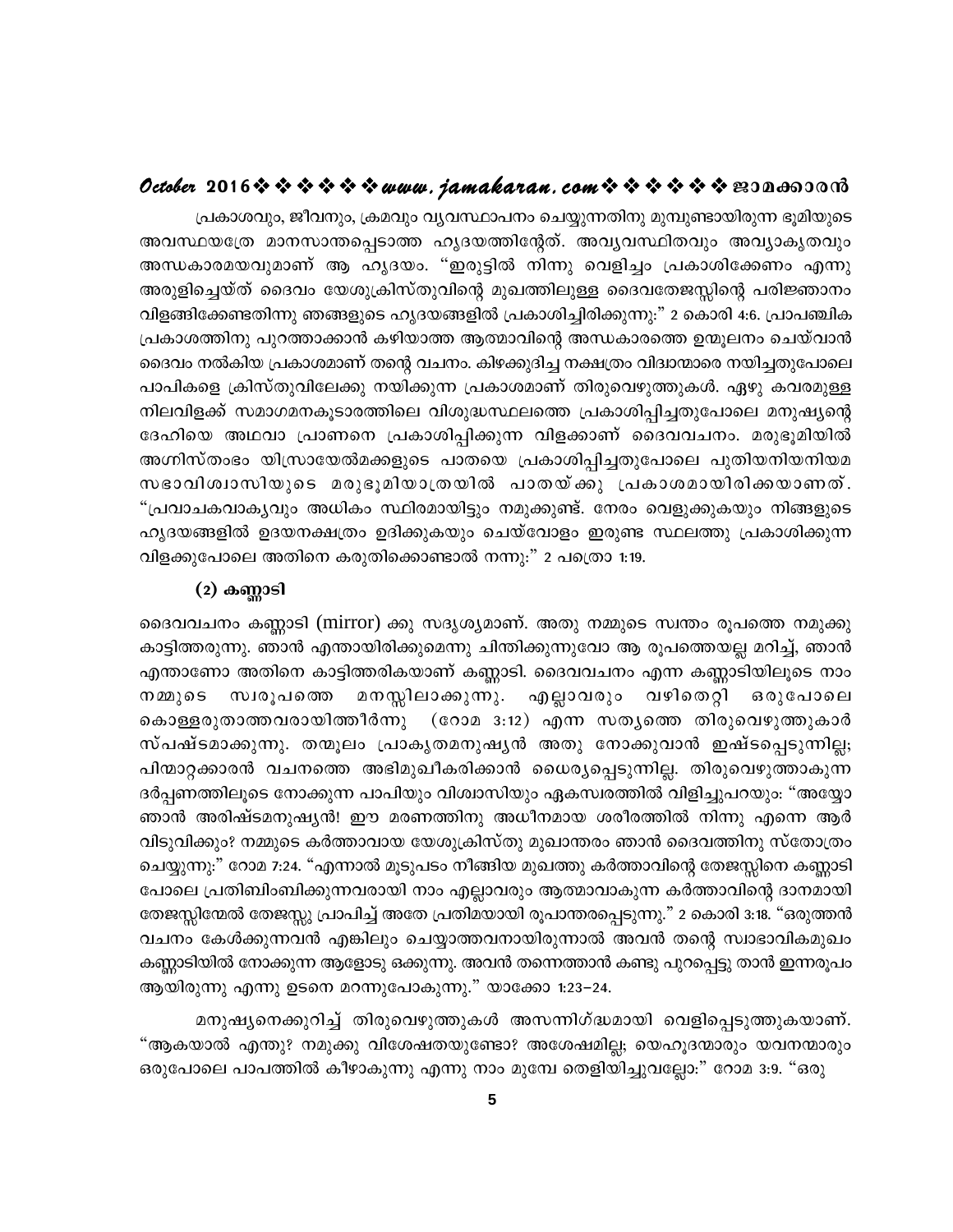## 

വൃത്യാസവുമില്ല; എല്ലാവരും പാപം ചെയ്തു ദൈവതേജസ്സു ഇല്ലാത്തവരായിത്തീർന്നു:" റോമ 3:23. "അവർ ദൈവത്തെ അറിഞ്ഞിട്ടും അവനെ ദൈവമെന്നു ഓർത്തു മഹത്വീകരിക്കയോ നന്ദികാണിക്കയോ ചെയ്യാതെ തങ്ങളുടെ നിരൂപണങ്ങളിൽ വ്യർത്ഥരായിത്തീർന്നു. അവരുടെ വിവേകമില്ലാത്ത ഹൃദയം ഇരുണ്ടുപോയി. ജ്ഞാനികൾ എന്നു പറഞ്ഞുകൊണ്ടു അവർ മൂഢരായിപ്പോയി:" റോമ 1:21–22. ചൈനയിൽ ഒരു മിഷണറി റോമാലേഖനം ഒന്നാം അദ്ധ്യായം ഒരു വലിയ പുരുഷാരത്തെ വായിച്ചു കേൾപ്പിച്ചു; അതു പൂർത്തിയായപ്പോൾ വിദേശപ്പിശാചു foreign devil എന്നാണ്) ഞങ്ങളുടെ നാട്ടിൽ വന്ന് ഞങ്ങളുടെ രഹസൃപാപങ്ങളെ ഒരു പുസ്തകത്തിൽ എഴുതിവെച്ചു പരസ്യമായി വായിക്കുക ഒട്ടും ശരിയല്ല." എന്തൊരത്ഭുതം! കണ്ണാടിയിലെന്നപോലെ ഓരോ മനുഷ്യനും തന്റെ സ്വരൂപം

വചനത്തിൽ കണ്ടെത്തുകയാണ്.

#### $(3)$  തൊട്ടി

ഒരുവന്റെ സ്വയം എന്താണെന്നു വെളിപ്പെടുത്തുന്ന അതേ തിരുവെഴുത്തുകൾ തന്നെ അവന്റെ പാപം കഴുകിക്കളയാനുള്ള മാർഗ്ഗവും വെളിപ്പെടുത്തുന്നു. **വചനം എന്ന ജലസ്നാനത്താലാണ്**. ഒരു വൃക്തി കഴുകപ്പെട്ടു ശുദ്ധീകരണം പ്രാപിക്കുന്നത്. എഫെ 5:26. ക്രിസ്തു ശിഷ്യന്മാരോടായി പറഞ്ഞു. "ഞാൻ നിങ്ങളോടും സംസാരിച്ച <mark>വചനം നിമിത്തം നിങ്ങൾ ഇപ്പോൾ</mark> ശുദ്ധിയുള്ളവരാകുന്നു." യോഹ 15:3.

സമാഗമനകൂടാരത്തിനും മദ്ധേൃയായിരുന്നു ആരാധകനും തൊട്ടി. ദൈവസന്നിധിയോടടുക്കുവാൻ ആരാധകനെ അയോഗൃനാക്കിത്തീർക്കുന്ന അഴുക്കും മാലിനൃവും കഴുകിക്കളയുവാനുള്ള മാർഗ്ഗവും മാദ്ധ്യമവുമാണ് ഈ തൊട്ടി. "ഞാൻ നിന്നോടു പാപം ചെയ്യാതിരിക്കേണ്ടതിനു നിന്റെ വചനത്തെ ഹൃദയത്തിൽ സംഗ്രഹിക്കുന്നു." സങ്കീ 119:1. "അതിനു യേശു: ആമേൻ ആമേൻ ഞാൻ നിന്നോടു പറയുന്നു: വെള്ളത്താലും ആത്മാവിനാലും ജനിച്ചില്ല എങ്കിൽ ദൈവരാജ്യത്തിൽ കടപ്പാൻ ആർക്കും കഴികയില്ല." യോഹ 3:5

#### $(4)$  ഭക്ഷണം

"ഞാൻ അവന്റെ അധരങ്ങളുടെ കല്പന വിട്ടു പിന്മാറീട്ടില്ല; അവന്റെ വായിലെ വചനങ്ങളെ എന്റെ ആഹാരത്തെക്കാൾ സൂക്ഷിച്ചിരിക്കുന്നു" ഇയ്യോ 23:12. ദൈവവചനത്തെ ആഹാരത്തെക്കാൾ സൂക്ഷിച്ചിരിക്കുന്നു എന്നാണ് ഇയ്യോബിന്റെ സാക്ഷ്യം. ''ഞാനോ വിശപ്പുകൊണ്ടു നശിച്ചുപോകുന്നു.' ലൂക്കൊ 15:17. വചനത്തിന്റെ വിശപ്പുകൊണ്ട് പുരുഷാരങ്ങൾ നശിക്കുകയാണ്. അവർക്കാവശൃമായ വചനം നൽകേണ്ടത് വിശ്വാസികളുടെ കടമയത്രേ. ഓരോ പ്രായത്തിലുള്ളവർക്കും നൽകേണ്ട ഭക്ഷണം വൃതൃസ്തരീതിയിലുള്ളതാണ്.

 ${\bf a})$  പാൽ : ശിശുക്കൾക്കു നൽകേണ്ടത് പാലാണ്. കട്ടിയായ ഭക്ഷണം അവരുടെ പചനേന്ദ്രിയ വൃവസ്ഥയ്ക്കനുകൂലമല്ല. ദൈവാത്മാവ് ഈ സത്യം അപ്പൊസ്തലനിലൂടെ വെളിപ്പെടുത്തുകയും പ്രായോഗികമാക്കുകയും ചെയ്യുന്നു. "എന്നാൽ സഹോദരന്മാരേ, <mark>നിങ്ങളോടു എനിക്കു</mark> ആത്മികന്മാരോടു എന്നപോലെ അല്ല, ജഡികന്മാരോടു എന്നപോലെ, ക്രിസ്തുവിൽ ശിശുക്കളായവരോടു എന്നപോലെ അത്രേ സംസാരിപ്പാൻ കഴിഞ്ഞുള്ളൂ. ഭക്ഷണമല്ല, പാൽ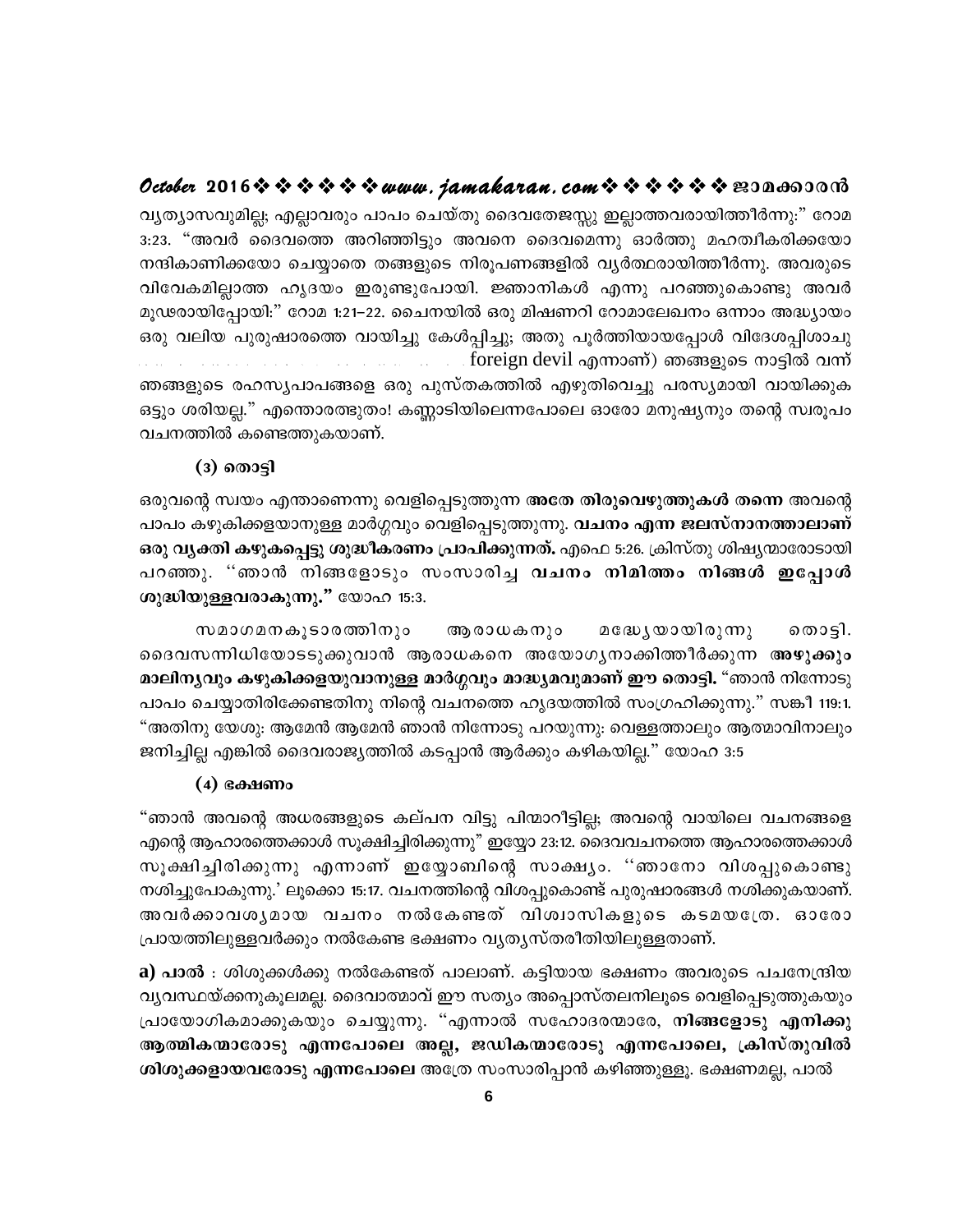October 2016※※※※※※www.jamakaran.com※※※※※※BJDa6JOM അത്രേ ഞാൻ നിങ്ങൾക്കു തന്നതു; ഭക്ഷിപ്പാൻ നിങ്ങൾക്കു കഴിവില്ലായിരുന്നു; ഇപ്പോഴും കഴിവായിട്ടില്ല; ഇന്നും നിങ്ങൾ ജഡികന്മാരല്ലോ." 1 കൊരി 3:12. **"കാലം നോക്കിയാൽ ഇപ്പോൾ** ഉപദേഷ്ടാക്കന്മാർ ആയിരിക്കേണ്ടുന്ന നിങ്ങൾക്കു ദൈവത്തിന്റെ അരുളപ്പാടുകളുടെ ആദ്യപാഠങ്ങളെതന്നേ വീണ്ടും ഉപദേശിച്ചു തരുവാൻ ആവശ്യമായിരിക്കുന്നു; കട്ടിയായുള്ള ആഹാരമല്ല, പാലത്രേ വചനത്തിൽ പരിചയമില്ലാത്തവനത്രേ; അവൻ ശിശുവല്ലോ.

കട്ടിയാലുള്ള ആഹാരം നന്മതിന്മകളെ തിരിച്ചറിവാൻ തഴക്കത്താൽ അഭൃസിച്ച ഇന്ദ്രിയങ്ങളുള്ളവരായി പ്രായം തികഞ്ഞവർക്കേ പറ്റുകയുള്ളൂ.'' എബ്രാ 5:12−145. കുഞ്ഞുങ്ങൾക്കനുയോജ്യമായ എത്രയോ ഭാഗങ്ങളാണ് തിരുവെഴുത്തിലുള്ളത്. ബാല്യം മുതൽ തന്നെ തിരുവെഴുത്തുകളെ പഠിച്ചു നിശ്ചയം പ്രാപിച്ച് അതിൽ നിലനില്ക്കേണ്ടത് വിശ്വാസിക്കാവശ്യമാണ്. കുഞ്ഞുങ്ങളെ വചനം പഠിപ്പിക്കേണ്ട ചുമതല രക്ഷകർത്താക്കൾക്കും സഭയ്ക്കും ആണ്. '

'നീയോ ഇന്നവരോടു പഠിച്ചു എന്നു ഓർക്കുകയും ക്രിസ്തുയേശുവിങ്കലുള്ള വിശ്വാസത്താൽ നിന്നെ രക്ഷെക്കു ജ്ഞാനിയാക്കുവാൻ മതിയായ തിരുവെഴുത്തുകളെ ബാല്യം മുതൽ അറികയും ചെയ്യുന്നതുകൊണ്ടു നീ പഠിച്ചും നിശ്ചയം പ്രാപിച്ചും ഇരിക്കുന്നതിൽ നിലനില്ക്ക. എല്ലാ തിരുവെഴുത്തും ദൈവശ്വാസീയമാകയാൽ ദൈവത്തിന്റെ മനുഷൃൻ സകലസൽപ്രവൃത്തികൾക്കും വകപ്രാപിച്ചു തികഞ്ഞവൻ ആകേണ്ടതിന്നു ഉപദേശത്തിനും ശാസനത്തിനും ഗുണീകരണത്തിനും നീതിയിലെ അഭ്യാസത്തിനും പ്രയോജനമുള്ളതു ആകുന്നു:" 2 തിമൊ 3:14–17.

ശിശുക്കൾക്കു വളർച്ചയ്ക്കാവശ്യമായ എല്ലാ പോഷകങ്ങളും പാലിലുണ്ട്. രക്ഷയ്ക്കായി വളരുന്നതിന് വചനമെന്ന മായമില്ലാത്ത പാൽ വേണ്ടുവോളം കുടിക്കേണ്ടതാണ്. "ആകയാൽ സകലദുഷ്ടതയും എല്ലാ ചതിവും വ്യാജഭാവവും അസൂയയും എല്ലാ നുണയും നീക്കികളഞ്ഞു ഇപ്പോൾ ജനിച്ച ശിശുക്കളെപ്പോലെ രക്ഷെയ്ക്കായി വളരുവാൻ വചനം എന്ന മായമില്ലാത്ത പാൽ കുടിപ്പാൻ വാഞ്ഛിപ്പിൻ." 1 പത്രൊ 2:1–12. അപ്പോസ്ഥലനായ യോഹന്നാൻ കുഞ്ഞുങ്ങളെ അഭിസംബോധന ചെയ്തെഴുതുകയാണ്. ''കുഞ്ഞുങ്ങളേ, നിങ്ങൾ പിതാവിനെ അറിഞ്ഞിരിക്കയാൽ ഞാൻ നിങ്ങൾക്കു എഴുതിയിരിക്കുന്നു." 1 യോഹ 2:13.

b) കട്ടിയായുള്ള ആഹാരം : പ്രായം തികഞ്ഞവർക്ക് കട്ടിയായുള്ള ആഹാരം ആവശ്യമാണ്. ആത്മീയ വളർച്ച പ്രാപിച്ചവർക്കാവശ്യമായ കട്ടിയായ ഭക്ഷണം ബൈബിളിലുണ്ട്. "അവൻ നിന്നെ താഴ്ത്തുകയും നിന്നെ വിശപ്പിക്കുകയും മനുഷ്യൻ അപ്പംകൊണ്ടു മാത്രമല്ല യഹോവയുടെ വായിൽ നിന്നു പുറപ്പെടുന്ന സകലവചനംകൊണ്ടും ജീവിക്കുന്നു എന്നു നിന്നെ ഗ്രഹിപ്പിക്കേണ്ടതിന്നു നീയും നിന്റെ പിതാക്കന്മാരും അറിഞ്ഞിട്ടില്ലാത്ത മന്നകൊണ്ടു നിന്നെ പോഷിപ്പിക്കുകയും ചെയ്തു." ആവർ 8:3. "മനുഷ്യൻ അപ്പംകൊണ്ടു മാത്രമല്ല, ദൈവത്തിന്റെ വായിൽക്കൂടി വരുന്ന സകലവചനം കൊണ്ടും ജീവിക്കുന്നു" എന്നു എഴുതിയിരിക്കുന്നു. മത്താ 4:4. എന്നു പരീക്ഷകനായ പിശാചു കർത്താവായ യേശുക്രിസ്തു നൽകിയ മറുപടി ശ്രദ്ധിക്കുക. വീണ്ടെടുക്കപ്പെട്ട ഒരു വൃക്തിയുടെ മുഖ്യമായ ഭക്ഷണം ദൈവവചനമാണ്. തന്മൂലം ആത്മീയവളർച്ചയ്ക്ക്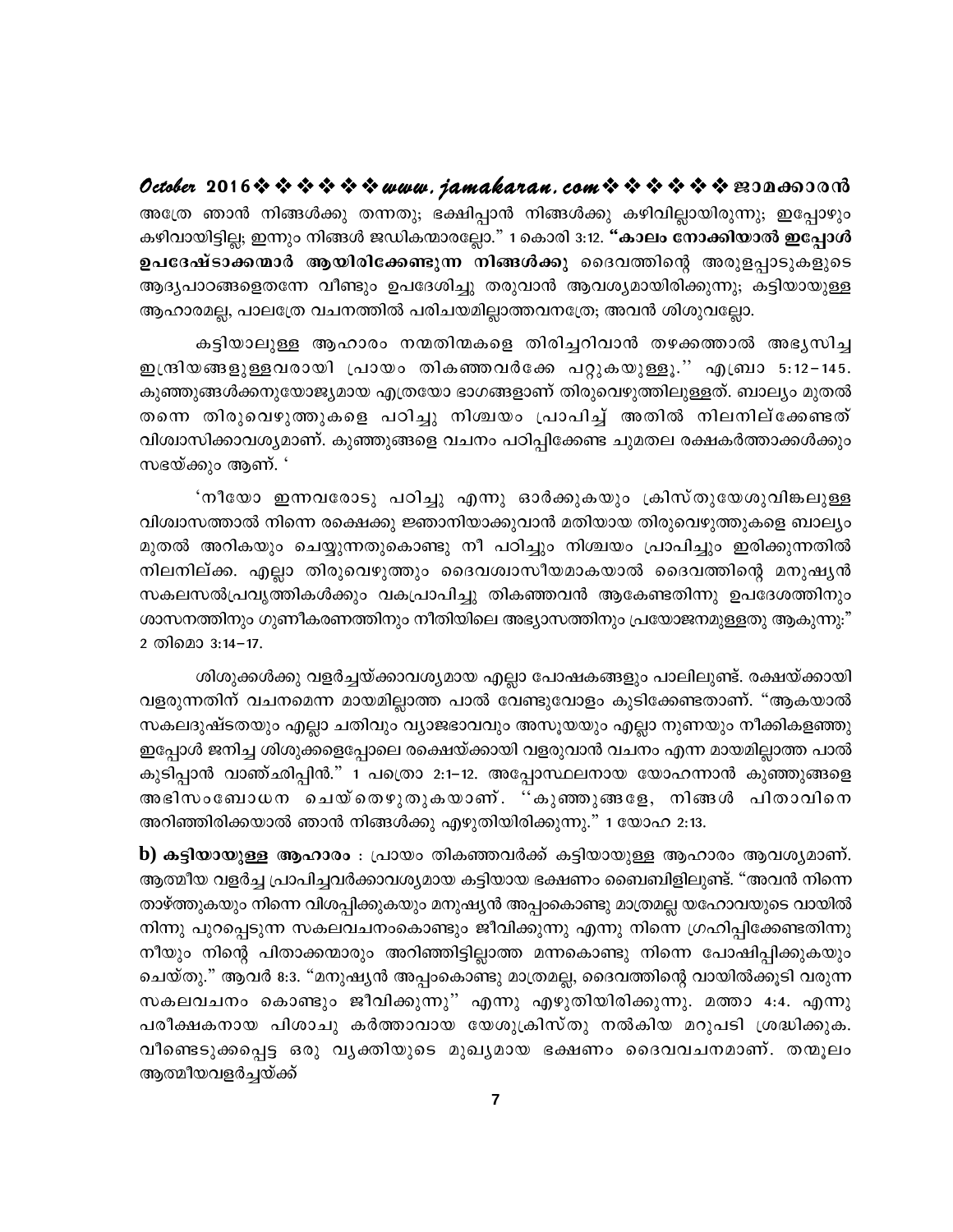## **October 2016www.jamakaran.comPma¡mc³**

ദെവവചനത്തിന്റെ നിരന്തരമായ അഭ്യാസം അനുപേക്ഷണീയമത്രേ. ഈ ഭക്ഷണം അപ്പം, വീഞ്ഞ്, പാൽ എന്നിവയെപ്പോലെ ദ്രവ്യവും വിലയും കൂടാതെ വാങ്ങി അനുഭവിപ്പിനാണ് ദൈവം ആഹ്വാനം ചെയ്യുന്നത്. "അല്ലയോ, ദാഹിക്കുന്ന ഏവരും ദ്രവ്യമില്ലാത്തവരുമായുള്ളോരേ, വെള്ളത്തിനു വരുവിൻ; വന്നു വാങ്ങി തിന്നുവിൻ; നിങ്ങൾ വന്നു ദ്രവൃവും വിലയും കൂടാതെ വീഞ്ഞും പാലും ദൈവവചനത്തിന്റെ നിരന്തരമായ അഭ്യാസം അനുപേക്ഷണീയമത്രേ. ഈ ഭക്ഷണം അപ്പം, വീഞ്ഞ്,<br>പാൽ എന്നിവയെപ്പോലെ ദ്രവ്യവും വിലയും കൂടാതെ വാങ്ങി അനുഭവിപ്പിനാണ് ദൈവം ആഹ്വാനം<br>ചെയ്യുന്നത്. "അല്ലയോ, ദാഹിക്കുന്ന ഏവരും ദ്രവ്യമില്ലാത്തവരുമായുള് {പയത്നഫലവും ചെലവിടുന്നതെന്തിനു? എന്റെ വാക്കു ശ്രദ്ധിച്ചുകേട്ടു നന്മ അനുഭവിപ്പിൻ; പുഷ്ടഭോജനം കഴിച്ചു മോദിച്ചുകൊൾവിൻ." യെശ 55:12.

 ${\bf (c)}$  തേൻ  ${\bf :}$  "തിരുവചനം എന്റെ അണ്ണാക്കിനു എത്ര മധുരം! അവ എന്റെ വായിക്കു തേനിലും നല്ലതു" സങ്കീ 119:103. സമ്പുഷ്ടമായ ഭക്ഷണമാണ് തേൻ. അപ്പവും പാലും മാത്രമല്ല, തേനും ദൈവം ഒരുക്കുന്ന മേശയിലെ വിഭവങ്ങളുൾപ്പെടുന്നു. ഒരു വിശ്വാസിക്കു വേണ്ടുവോളം മാധുര്യം നുകരനാനാവശ്യമായതെല്ലാം തിരുവെഴുത്തുകളിലുണ്ട്. "തേൻ ആസ്വദിക്കകൊണ്ടു യോനാഥാന്റെ കണ്ണു തെളിഞ്ഞു." 1 ശമു 14:29. **ദൈവവചനമാകുന്ന തേൻ ആസ്വദിക്കുന്നവർക്കു മാത്രമേ** നല്ലതു" സങ്കീ 119:103. സമ്പുഷ്ടമായ ഭക്ഷണമാണ് തേൻ. അപ്പവും പാലും മാത്രമല്ല, തേനും<br>ദൈവം ഒരുക്കുന്ന മേശയിലെ വിഭവങ്ങളുൾപ്പെടുന്നു. ഒരു വിശ്വാസിക്കു വേണ്ടുവോളം മാധുര്യം<br>നുകരനാനാവശ്യമായതെല്ലാം തിരുവെഴുത്തുകളിലുണ്ട്. "തേൻ ആസ്വദി ദൈവം ഒരുക്കുന്ന മേശയിലെ വിഭവങ്ങളുൾപ്പെടുന്നു. ഒരു വിശ്വാസിക്കു വേണ്ടുവോളം മാധുര്യം<br>നുകരനാനാവശ്യമായതെല്ലാം തിരുവെഴുത്തുകളിലുണ്ട്. "തേൻ ആസ്വദിക്കകൊണ്ടു യോനാഥാന്റെ<br>കണ്ണു തെളിഞ്ഞു." 1 ശമു 14:29. **ദൈവവചനമാകുന്ന തേൻ ആസ്വദിക്കുന** നുകരനാനാവശ്യമായതെല്ലാം തിരുവെഴുത്തുകളിലുണ്ട്. "തേൻ ആസ്വദിക്കകൊണ്ടു യോനാഥാന്റെ<br>കണ്ണു തെളിഞ്ഞു." 1 ശമു 14:29. **ദൈവവചനമാകുന്ന തേൻ ആസ്വദിക്കുന്നവർക്കു മാത്രമേ**<br>കണ്ണു തെളിഞ്ഞു സുബോധം വരികയുള്ളൂ. കണ്ണു തുറക്കുന്നവർക്കു മാത്രമേ<br> കണ്ണുകളെ തുറക്കേണമേ. സങ്കി 119:18.

്പതീകാത്മകമായി വചനം ഭക്ഷിച്ച പ്രവാചകന്മാരുണ്ട്. യഹോവ യിരെമ്യാപ്രവാചകന്റെ വായെ തൊട്ടു, വചനങ്ങളെ വായിൽ നൽകി. യിരെ 1:9. മൂന്നു പ്രവാചകന്മാർ വചനം ഭക്ഷിച്ചതായി {പത്യേകം പ്രസ്താവിച്ചിട്ടുണ്ട്. ഞാൻ നിന്റെ വചനങ്ങളെ കണ്ടെത്തി ഭക്ഷിച്ചിരിക്കുന്നു എന്നു യിരെമ്യാപ്രവാചകൻ 15:16 പറയുന്നു. ചുരുൾ തിന്നിട്ടു ചെന്നു യിസ്രായേൽ ഗൃഹത്തോടു സംസാരിക്കാനാണ് യഹോവ യെഹസ്ക്കേൽ പ്രവാചകനോടു 3:1 കല്പിച്ചത്. അവൻ എന്നോടു: മനുഷ്യപുത്രാ, നീ കാണുന്നതു തിന്നുക; ഈ ചുരുകൾ തിന്നിട്ടു ചെന്ന് യിസ്രായേൽ ഗൃഹത്തോടു സംസാരിക്ക എന്നു കല്പിച്ചു. ഞാൻ വായ് തുറന്നു, അവൻ ആ ചുരുൾ എനിക്കു തിന്മാൻ തന്നു എന്നോടു: മനുഷ്യപുത്രാ, ഞാൻ നിനക്കു തരുന്ന ആ ചുരുൾ നീ വയറ്റിൽ ആക്കി ഉദരം നിറെക്ക എന്നു കല്പിച്ചു; അങ്ങനെ ഞാൻ അതു തിന്നു; അത് വായിൽ തേൻ പോലെ മധുരമായിരുന്നു. യെഹെ 3:1–3. സ്വർഗ്ഗത്തിൽ നിന്നു കേട്ട ശബ്ദം അനുസരിച്ചു യോഹന്നാൻ അപ്പൊസ്തലൻ ദൂതന്റെ കയ്യിൽ നിന്നു ചെറുപുസ്തകം വാങ്ങി തിന്നു. ഞാൻ ദൂതന്റെ അടുക്കൽ ചെന്നു ആ ചെറുപുസ്തകം തരുവാൻ പറഞ്ഞു. അവൻ എന്നോടു: നീ ഇതു വാങ്ങി തിന്നുക; അതു നിന്റെ വയറ്റിനെ കൈപ്പിക്കും എങ്കിലും വായിൽ തേൻ പോലെ മധുരമായിരുന്നു; തിന്നുകഴിഞ്ഞപ്പോൾ എന്റെ വയറു കൈച്ചുപോയി. വെളി 10:9–10.

#### (5) തങ്കം

ദെെവവചനം പൊന്നിലും വളരെ തങ്കത്തിലും ആഗ്രഹിക്കത്തവയാണ്. സങ്കീ 19:10. ലോകം എന്റെ വയറു കൈച്ചുപോയി. വെളി 10:9–10.<br>(5) തങ്കം<br>ക്കെവവചനം പൊന്നിലും വളരെ തങ്കത്തിലും ആഗ്രഹിക്കത്തവയാണ്. സങ്കീ 19:10. ലോകം<br>വലുതായും ശ്രേഷ്ഠമായും കരുതുന്ന പലതും ഉപേക്ഷിക്കാൻ ഉപദേശിക്കപ്പെട്ടവരാണ്<br>ദൈവമക്കൾ. ലോകത്തിന്റെ ധനവും ദെവമക്കൾ. ലോകത്തിന്റെ ധനവും സമ്പത്തും അവർക്കു ചപ്പും കുപ്പയുമത്രേ. നിന്റെ പൊന്നു പൊടിയിലും ഓഫീർതങ്കം തോട്ടിലെ കല്ലിൻ ഇടയിലും ഇട്ടുകളക. അപ്പോൾ സർവ്വശക്തൻ നിന്റെ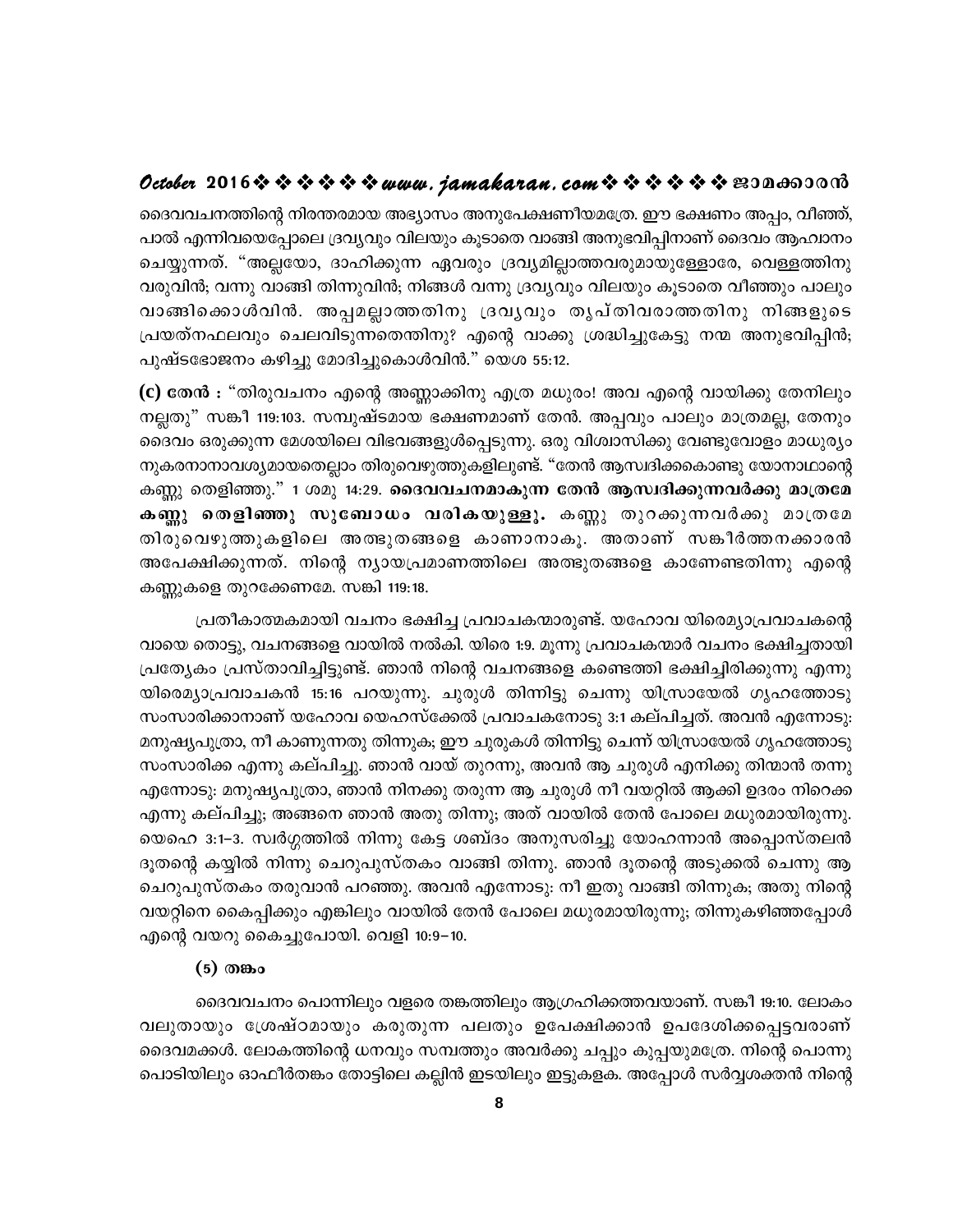## **October 2016www.jamakaran.comPma¡mc³**

പൊന്നും നിനക്കു വെള്ളിവാളവും ആയിരിക്കും. അന്നു നീ സർവ്വശക്തനിൽ പ്രമോദിക്കും. ദെവത്തിങ്കലേക്കു നിന്റെ മുഖം ഉയർത്തും. നീ അവനോടു പ്രാർത്ഥിക്കും; അവൻ നിന്റെ {പാർത്ഥന കേൾക്കും. ഇയ്യോ 22:24–27. നിതൃവും അക്ഷയവുമായ സമ്പത്താണ് ദൈവം തന്റെ  $\bm{\nu}$ exaeer 2016 $\bm{\triangledown}$   $\bm{\triangledown}$   $\bm{\triangledown}$   $\bm{\triangledown}$   $\bm{\triangledown}$   $\bm{\triangledown}$  and  $\bm{\nu}$  and  $\bm{\nu}$  and  $\bm{\nu}$  and  $\bm{\nu}$  and  $\bm{\nu}$  and  $\bm{\nu}$  and  $\bm{\nu}$  and  $\bm{\nu}$  and  $\bm{\nu}$  and  $\bm{\nu}$  and  $\bm{\nu}$  and  $\bm{\nu}$ പൊന്നും നിനക്കു വെള്ളിവാളവും ആയിരിക്കും. അന്നു നീ സർവ്വശക്തനിൽ പ്രമോദിക്കും.<br>ദൈവത്തിങ്കലേക്കു നിന്റെ മുഖം ഉയർത്തും. നീ അവനോടു പ്രാർത്ഥിക്കും; അവൻ നിന്റെ<br>പ്രാർത്ഥന കേൾക്കും. ഇയ്യോ 22:24–27. നിത്യവും അക്ഷയവുമായ സമ്പത്താണ് ദ നാണ്യത്തേക്കാൾ നിന്റെ വായിൽ നിന്നുള്ള ന്യായപ്രമാണം എനിക്കുത്തമം. സങ്കീർ 119:2. kn കോക്കും. ഇയ്യോ 22:24–27. നിരുവും അക്ഷയവുമായ സമ്പരികാണ ദൈവം തന്റെ<br>തിൽ നമുക്കു നൽകിയിരിക്കുന്നത്. ഭൂമിയിലെ സമ്പത്തൊന്നും അതിനു നികരല്ല.<br>ാലാണ് സങ്കീർത്തനക്കാരൻ പ്രസ്താവിക്കുന്നത്. ആയിരം ആയിരം പൊൻവെള്ളി<br>തേക്കാൾ നിന്റെ വായി

ദാരിദ്ര്യവും – നീ ധനാവാനാകുന്നുതാനും – അറിയുന്നു." വെളി 2:9. ഭൗമികമായ കഷ്ടതയും ദാരിദ്ര്യവും അനുഭവിക്കുന്ന അഗതികൾക്കും ദൈവവചനം എന്ന അമൂല്യമായ സമ്പത്തുണ്ട്. അതിനാൽ ദൈവമക്കൾ എല്ലായ്പ്പോഴും സമ്പന്നരാണ്. ക്രിസ്തുയേശുവിലൂടെ ദൈവം കൃപയാൽ സ്മുർന്നയിലെ സഭയോടു കർത്താവു പറയുകയാണ് "ഞാൻ നിന്റെ കഷ്ടതയും<br>ദാരിദ്ര്യവും – നീ ധനാവാനാകുന്നുതാനും – അറിയുന്നു." വെളി 2:9. ഭൗമികമായ കഷ്ടതയും<br>ദാരിദ്ര്യവും അനുഭവിക്കുന്ന അഗതികൾക്കും ദൈവവചനം എന്ന അമൂല്യമായ സമ്പത്തുണ്ട്.<br>അതിനാൽ ലേഖനത്തിൽ പരാമർശിക്കുകയാണ്. ദൈവത്തിന്റെ കൃപാധനം 1:8, വിശുദ്ധന്മാരിൽ അവന്റെ അവകാശത്തിന്റെ മഹിമാധനം എഫെ 1:18, 3:16. കൃപയുടെ അതൃന്തധനം 2:6, ക്രിസ്തുവിന്റെ അപ്രമേയധനം 3:8 എന്നിവ. ദൈവം നമുക്കു നൽകുന്ന മറ്റു ധനങ്ങളാണ് ദൈവത്തിന്റെ ദയ, ക്ഷമ, ദീർഘക്ഷാന്തി എന്നിവയുടെ ഐശ്വര്യം റോമർ 2:4, തേജസ്സിന്റെ ധനം റോമ 9:23, ധാരാളം ഔദാര്യം 2 കൊരി 8:2, മഹിമാധനം കൊലൊ 1:27, വിവേകപൂർണ്ണതയുടെ സമ്പത്ത് കൊലൊ 2:2, നമുക്കു സകലവും ധാരാളമായി അനുഭവിപ്പാൻ തരുന്ന ദൈവത്തിൽ നിന്നുള്ള നിശ്ചയമുള്ള  $\omega$ നം 1 തിമൊ 6:17, ക്രിസ്തുവിന്റെ നിന്ദ എന്ന ധനം എബ്രാ 11:26 എന്നിവ എത്ര മഹത്തായ സമ്പത്തുക്കളാണ് ദൈവം തന്റെ വചനത്തിൽ നമുക്കുവേണ്ടി ഉള്ളടക്കിയിരിക്കുന്നത്. എന്റെ ദൈവമോ നിങ്ങളുടെ ബുദ്ധിമുട്ടു ഒക്കെയും മഹത്വത്തോടെ തന്റെ ധനത്തിനൊത്തവണ്ണം ക്രിസ്തുയേശുവിൽ പൂർണ്ണമായി തീർത്തുതരും. ഫിലി 4:19.

#### 6) രീ

ssZhhN\w AánbmW v. AXp DÅn I¯pIbpw aäpÅhÀ¡p ]IÀ¶p ""Fsâ DÅn lrZb¯n\p NqSp]nSn¨p. Fsâ [ym\¯n¦Â Xo I¯n; At¸mÄ Rm³ കൊടുക്കാൻ പ്രേരണ നൽകുകയും ചെയ്യും. അഗ്നിയുടെ ദാഹകസ്വഭാവം വചനത്തിനുമുണ്ട്. നാവെടുത്തു സംസാരിച്ചു. സങ്കീ 39:3. ഉള്ളിൽ ചൂടുപിടിച്ചു തീ കത്തുമ്പോൾ നാവെടുത്തു ഒെെവവചനം പ്രഘോഷിക്കും. പിന്നീടൊരിക്കലും അടങ്ങിയിരിപ്പാൻ കഴിയുന്നതല്ല. യിരെമ്യാവിന്റെ അനുഭവം നോക്കുക. ഞാൻ ഇനി അവനെ ഓർക്കുകയില്ല, അവന്റെ നാമത്തിൽ സംസാരിക്കുകയുമില്ല എന്നു പറഞ്ഞാലോ അതു എന്റെ അസ്ഥികളിൽ അടെക്കപ്പെട്ടിട്ടു എന്റെ ഹൃദയത്തിൽ തീ കത്തുംപോലെ ഇരിക്കുന്നു. ഞാൻ സഹിച്ചുതളർന്നു എനിക്കു വഹിയാതെയായി. യിരെ 20:9. പ്രവാചകന്മാരെക്കുറിച്ചുള്ള അരുളപ്പാടു: എന്റെ ഹൃദയം എന്റെ ഉള്ളിൽ നുറുങ്ങിയിരിക്കുന്നു; എന്റെ അസ്ഥികൾ ഒക്കെയും ഇളകുന്നു; യഹോവ നിമിത്തവും അവന്റെ വിശുദ്ധവചനങ്ങൾ നിമിത്തവും ഞാൻ, മത്തനായിരിക്കുന്നവനെപ്പോലെയും വീഞ്ഞുകുടിച്ചു ലഹരിപിടിച്ചവനെപ്പോലെയും ആയിരിക്കുന്നു: യിരെ 23:9. ഉള്ളിൽ കത്തുന്ന തീയോടും, അധരങ്ങളിൽ അഗ്നിസ്പർശത്തോടും യെശ 6:7 കൂടി മാത്രമേ ഫലപ്രദമായി ദൗതൃനിർവ്വഹണം ചെയ്യാനാവു.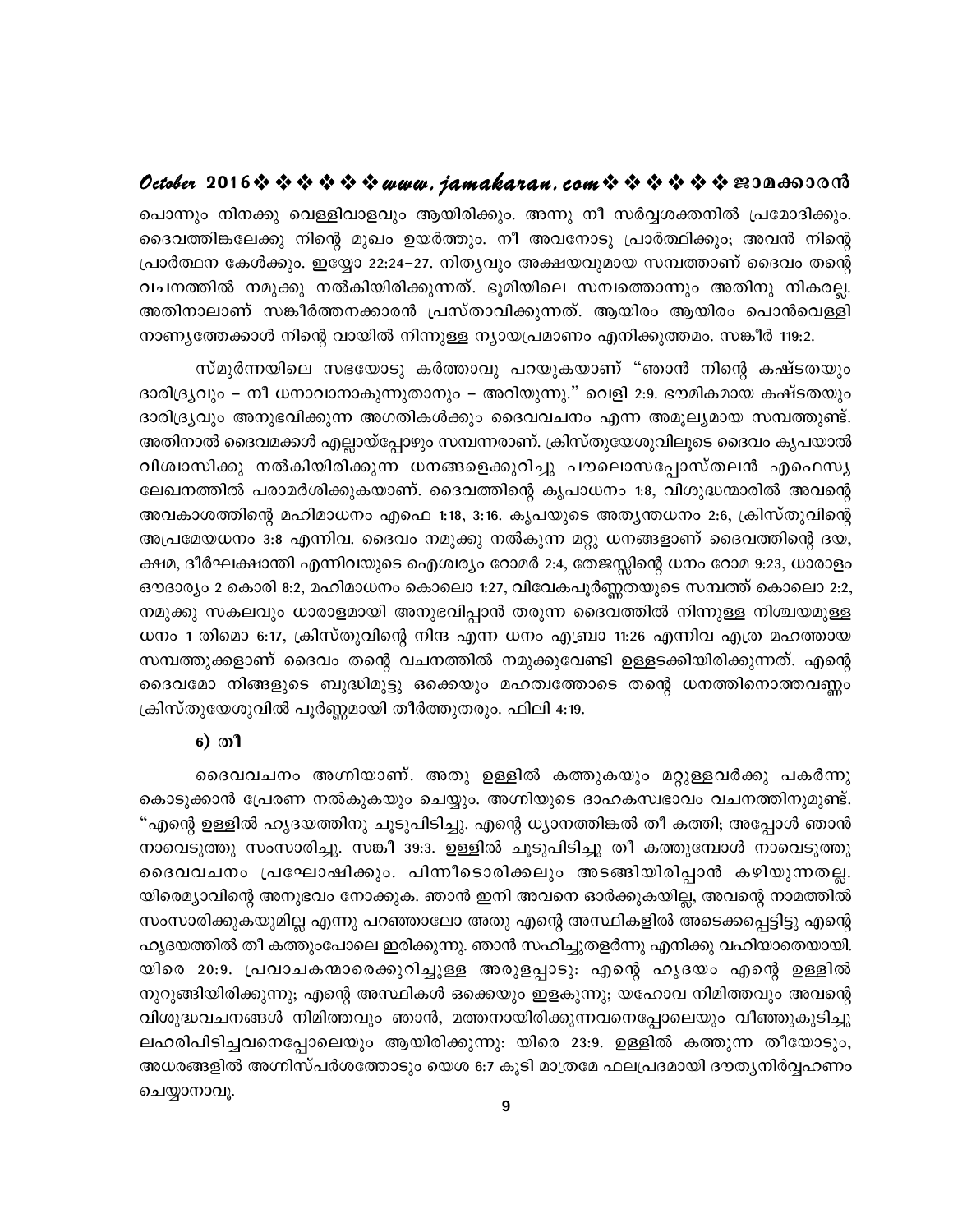### 7) ചുറ്റിക

എന്റെ വചനം തീപോലെയും പാറയെ തകർക്കുന്ന ചുറ്റികപോലെയും അല്ലയോ എന്ന് യഹോവയുടെ അരുളപ്പാട്. യിരെ 23:29. തിരുവെഴുത്തുകൾ പാറയെ തകർക്കുന്ന ചുറ്റികയ്ക്കു സമാനമാണ്. കഠിനഹൃദയങ്ങളെ ഉടയ്ക്കുന്നതിന് ശക്തിയേറിയ അടി ആവശ്യമാണ്. ദൈവവചനം ഒരു ചുറ്റികയെപ്പോലെ ഏതു കഠിനഹൃദയത്തെയും തച്ചുടയ്ക്കും.

### 8) വാൾ

ദൈവത്തിന്റെ വചനം ജീവനും ചൈതനൃവുമുള്ളതായി ഇരുവായ്ത്തലയുളള ഏതു വാളിനെക്കാളും മുർച്ചയേറിയതും പ്രാണനെയും ആത്മാവിനെയും സന്ധിമജ്ജകളെയും വേറുവിടുവിക്കുംവരെ തുളെച്ചുചെല്ലുന്നതും ഹൃദയത്തിലെ ചിന്തനങ്ങളെയും ഭാവങ്ങളെയും വിവേചിക്കുന്നതും ആകുന്നു. എബ്രാ 4:12. ഇരുവായ്ത്തലയുള്ള ഏതു വാളിനെക്കാളും മൂർച്ചയേറിയതാണ് ദൈവവചനം. ഏതു ഹൃദയത്തെയും തുളച്ചുകയറാൻ ശക്തിയുള്ളതും മൂർച്ചയുള്ളതുമായ വാളാണത്. ദൈവവചനം എന്ന ആത്മാവിന്റെ വാൾ കൈക്കൊൾവാൻ ക്രിസ്തു ഭടനെ ഓർപ്പിക്കുകയാണ് അപ്പൊസ്തലൻ. എഫെ 6:17.

### 9) വിവേചിക്കുന്നത്

ദൈവം തന്റെ വചനത്തിന്റെ പ്രവൃത്തിയെക്കുറിച്ചു പറയുന്നത് അതു 'വിവേചിക്കുന്നത്' എന്നാണ്. എബ്രാ 4:2. വിവേചിക്കുന്നത് എന്നതിനു സമാനമായ ക്രിട്ടികൊസ് എന്ന ഗ്രീക്കു പ്രയോഗം ബൈബിളിൽ ഇവിടെ മാത്രമേ ഉളളൂ. വിവേചിക്കുന്നവൻ, ന്യായം വിധിക്കുന്നവൻ എന്നീ അർത്ഥങ്ങളാണിതിനുള്ളത്. മനുഷ്യനെ വിവേചിക്കുവാൻ ദൈവം നൽകിയിരിക്കുന്നു തന്റെ വചനത്തെയാണ്. മനുഷ്യൻ ദൈവവചനത്തിന്റെ വിമർശകനായിത്തീരുന്നതു വിചിത്രം തന്നെ. ദൈവം തന്റെ വചനം നമുക്കു നൽകിയിരിക്കുന്നതിന്റെ ഉദ്ദേശ്യം വ്യക്തമായി മനസ്സിലാക്കിക്കൊണ്ട്, ദൈവവചനത്തെ വിമർശിക്കാനൊരുമ്പെടാതെ അതിന്റെ വിവേചനശക്തിക്കു മുന്നിൽ വിനയാവനമ്രനായി സ്വയം വിധേയപ്പെടുത്തുകയാണ് നമുക്കു കരണീയം.

### 10) വിത്ത്

കെടുന്ന ബീജത്താലല്ല കെടാത്തതിനാൽ, ജീവനുള്ളതും നിലനിൽക്കുന്നതുമായ ദൈവവചനത്താൽ തന്നേ, നിങ്ങൾ വീണ്ടും ജനിച്ചിരിക്കുന്നു. 1 പത്രോ 1:23. കെടാത്ത ബീജത്താലാണ് നാം വീണ്ടും ജനിച്ചത്. നമ്മെ വീണ്ടും ജനിപ്പിച്ചതായ വചനം എന്ന വിത്തു കടപ്പെട്ടവരാണ്. വിതെക്കാൻ  $000$ സമയമോ സാഹചരൃമോ നോക്കാതെ വിത്തുവിതെയ്ക്കേണ്ടവരാണ് നാം. അതത്രേ കർത്താവ് നമ്മിൽ നിന്നു പ്രതീക്ഷിക്കുന്നത്.

ഒന്നാമതായി നാം എല്ലായിടത്തും വിതെക്കേണ്ടവരാണ്. വെള്ളത്തിന്നരികത്തെല്ലാം വിതെക്കയും കാളയെയും കഴുതയെയും അഴിച്ചുവിടുകയും ചെയ്യുന്നവരേ, നിങ്ങൾക്കു ഭാഗ്യം! യെശ 32:20. രണ്ടാമതായി, നാം ഏതു സമയത്തും വിത്തു വിതെക്കേണ്ടവരാണ്. രാവിലേ നിന്റെ വിത്തു വിതെക്ക; വൈകുന്നേരത്തു നിന്റെ കൈ ഇളെച്ചിരിക്കരുതു; ഇതോ, അതോ ഏതു സഫലമാകും എന്നും രണ്ടും ഒരുപോലെ നന്നായിരിക്കുമോ എന്നും നീ അറിയുന്നില്ലല്ലോ. സഭാ 11:6. മൂന്നാമതായി, വിതക്കേണ്ട ഭൂമി നാം മനസ്സൊരുക്കത്തോടെ തയ്യാറാക്കേണ്ടതാണ്.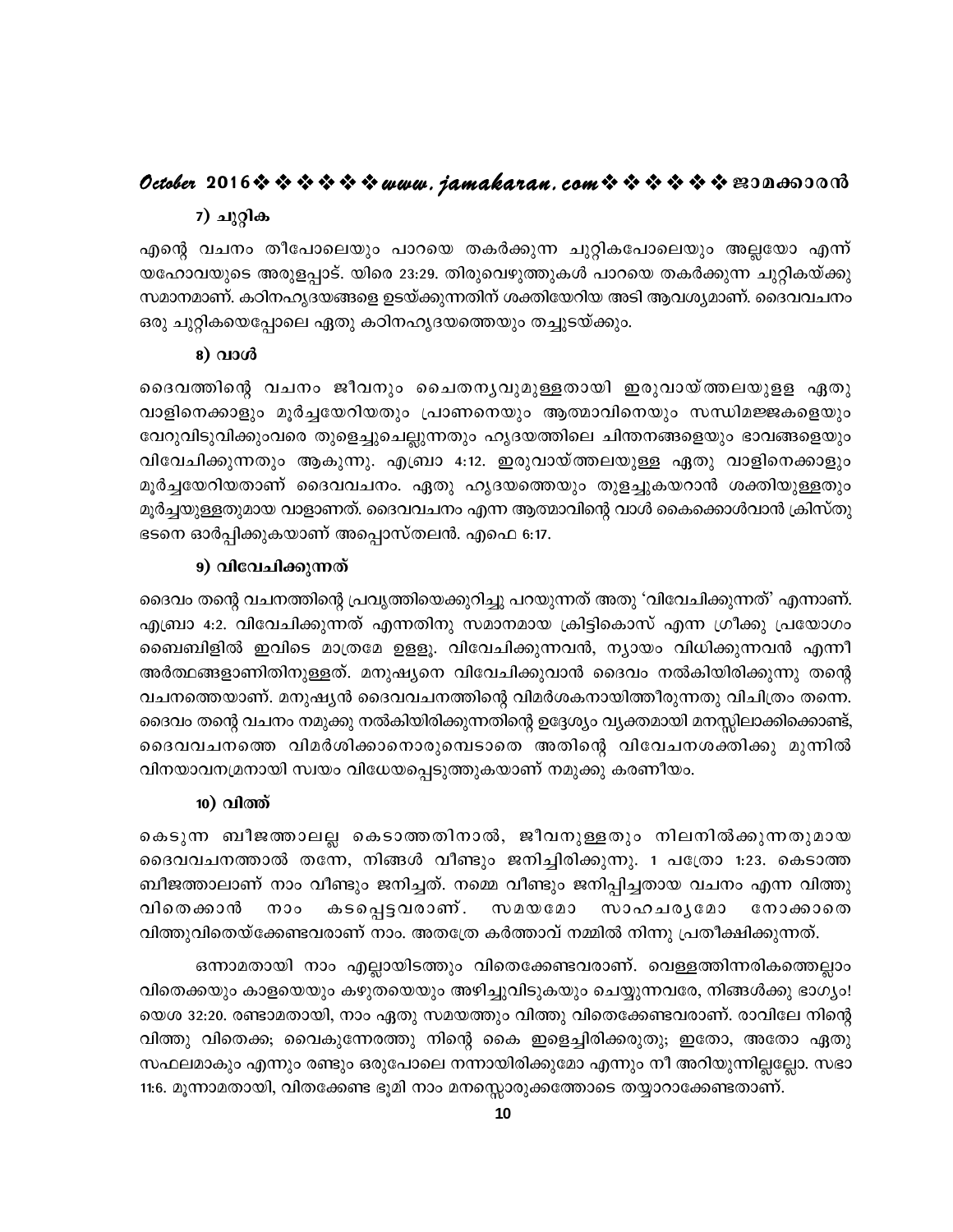കണ്ണുനീരോടെ വിതെക്കുന്നവർ ആർപ്പോടെ കൊയ്യും. വിത്തു ചുമന്നും കരഞ്ഞു വിതെച്ചുംകൊണ്ടു നടക്കുന്നു; കറ്റ ചുമന്നും ആർത്തുംകൊണ്ടും വരുന്നു. സങ്കീ 126:5–6.

### 11) മഴയും മഞ്ഞും

മഴയും ഹിമവും ആകാശത്തുനിന്നു പെയ്യുകയും അവിടേക്കു മടങ്ങാതെ വിതെപ്പാൻ വിത്തും തിന്മാൻ ആഹാരവും നൽകത്തക്കവണ്ണം ഭൂമിയെ നനെച്ചു ഫലവത്താക്കി വിളയിക്കുന്നതു പോലെ എന്റെ വായിൽ നിന്നു പുറപ്പെടുന്ന എന്റെ വചനം ആയിരിക്കും. അതു വെറുതെ എന്റെ അടുക്കലേക്കു മടങ്ങിവരാതെ എനിക്കു ഇഷ്ടമുള്ളതു നിവർത്തിക്കുകയും ഞാൻ അയച്ച കാര്യം സാധിപ്പിക്കുകയും ചെയ്യും. യെശ 55:10,11.

ദൈവവചനത്തിന്റെ വർഷം നല്ലവരുടെമേലും ദുഷ്ടന്മാരുടെമേലും ഒരുപോലെ പതിക്കുകയാണ്. സ്വർഗ്ഗസ്ഥനായ നിങ്ങളുടെ പിതാവിന്നു പുത്രന്മാരായി തീരേണ്ടതിനു തന്നേ. അവൻ ദുഷ്ടന്മാരുടെമേലും നല്ലവരുടെമേലും തന്റെ സൂര്യനെ ഉദിപ്പിക്കയും നീതിമാന്മാരുടെമേലും നീതികെട്ടവരുടെമേലും മഴ പെയ്യിക്കുകയും ചെയ്യുന്നുവല്ലോ. മത്താ 5:4,5. ദൈവഹിതം ഭൂമിയിൽ നിറവേറ്റുന്നതിനു വേണ്ടിയാണ് വചനം നൽകപ്പെട്ടിരിക്കുന്നത്. ജീവന്റെ വചനമായ ക്രിസ്തുവിനെ വെളിപ്പെടുത്തുന്ന തിരുവെഴുത്തുകൾ ഒരു വിശ്വാസിയുടെ ജീവിതത്തിൽ എത്രത്തോളം പ്രാധാന്യമർഹിക്കുന്നുവെന്ന് ഈ പ്രതിബിംബങ്ങൾ വെളിപ്പെടുത്തുന്നു.

## 3. ഉപസംഹാരം

വീണ്ടും ജനനത്തിലൂടെ ദൈവകുടുംബത്തിലെ അംഗമായ വിശ്വാസി ആത്മീയ (ദൈവീക) കുടുംബത്തിന് അനുയോജ്യമായ ജീവിതശൈലിയിലൂടെ ഉടമയായിത്തീരേണ്ടതാണ്. അതിന് ദൈവം തന്നെ നല്കിയിരിക്കുന്ന ആത്മീയ–പാലും, കട്ടി ആഹാരവും, തേനും വേണ്ടുംപോലെ ഭക്ഷിക്കേണ്ടതാണ്. അപ്പോൾ ദൈവവചനം നമ്മുടെ ആടയാഭരണമായിത്തീരുകയും നാം ജ്വലിക്കുന്ന സാക്ഷികളുമായിത്തീരും. അപ്പോൾ നമ്മുടെ വാക്കുകൾ ചുറ്റുകയായും, വാൾ പോലെയും ആയിത്തീർന്ന് കേൾക്കുന്നവർ ജീവിതത്തിലെ ശരിയും തെറ്റും വിവേചിക്കാനും പ്രാകൃത മനുഷ്യൻ വീണ്ടും ജനിക്കാനും കാരണമായിത്തീരുന്നു. ചുരുക്കത്തിൽ ദൈവവചനം തങ്ങളുടെ രക്തത്തിന്റെ (ജീവന്റെ) ഭാഗമായ വിശ്വാസികൾ തങ്ങളുടെ കുടുംബത്തിനും, സഭയ്ക്കും, സമൂഹത്തിനും മഴയും മഞ്ഞും പോലെ അനുഗ്രഹമായിത്തീരുന്നു!

## \*\*\*\*\*\*\*\*\*\*\*\*\*\*\*\*\*\*\*\*

## ജാമക്കാരൻ PDF ൽ

ജാമക്കാരൻ PDF ൽ വായിക്കാനും, Download ചെയ്യാനും, കോപ്പികൾ എടുത്ത് വിതരണം ചെയ്യാനും ആഗ്രഹിക്കുന്നവർ നിങ്ങളുടെ ഇ–മെയിൽ ഐ.ഡി ഞങ്ങ ളുടെ ഇ–മെയിൽ വിലാസത്തിലേക്ക് അയച്ചുതന്നാലും. അത് മാസിക കൈയ്യിൽ ലഭിക്കുന്നതിനുള്ള കാലതാമസം ഒഴിവാക്കാനും, format ചെയ്ത് അനേകർക്ക് എത്തിച്ച് ഈ ശുശ്രൂഷയെ സഹായിക്കാനുമാകും.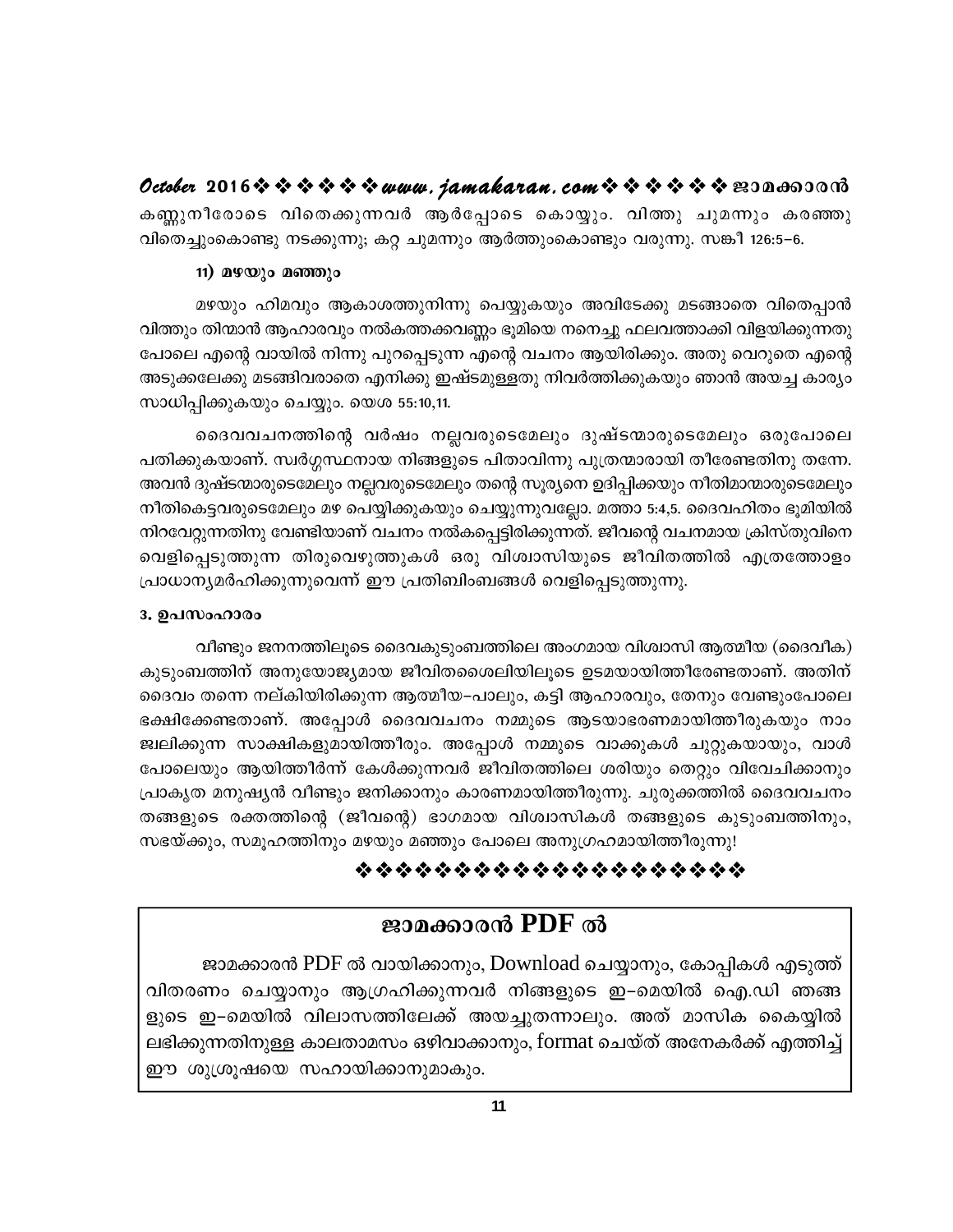## ബൈബിൾ ദൈവവചനമോ?

#### 1. ആമുഖം

ഓരോ മതങ്ങൾക്കും അവരുടെ വിശ്വാസവിളംബരത്തിന് ഓരോ ഗ്രന്ഥം അല്ലെങ്കിൽ പല ഗ്രന്ഥങങൾ ഉണ്ട്. അവയിൽ ആ മതങ്ങളുടെ വിശ്വാസം, ആചാരം തുടങ്ങിയ കാര്യങ്ങൾ നേരിട്ടോ, സാരോപദേശമായോ, സംഭവങങളിലൂടെയോ വിശദീകരിച്ചിരിക്കും. പക്ഷേ എല്ലാ മതഗ്രന്ഥങ്ങളിൽ നിന്നും വൃതൃസ്തമാണ് ബൈബിൾ. കാരണം, ബൈബിൾ ഒരു മതഗ്രന്ഥമല്ല; മറിച്ച് ദൈവം മനുഷ്യരാശിക്കു നല്കിയ അരുളപ്പാടുകളുടെ സമാഹാരമാണ് ബൈബിൾ. ബൈബിൾ മാത്രമാണ് ദൈവവചനം. അതിന്റെ വിശദീകരണങ്ങളെ കണ്ടെത്താൻ വായനക്കാർ ഞങ്ങൾക്കൊപ്പം സദയം വന്നാലും.

#### 2. മറ്റ് മതഗ്രന്ഥങ്ങളെക്കാൻ ബൈബിളിന്റെ അധികാരം.

ദൈവശ്വാസീയമായ തിരുവെഴുത്തുകൾ എന്ന നിലയിൽ ബൈബിളിന്റെ അധികാരത്തെ വൃഞ്ജിപ്പിക്കുന്ന പ്രയോഗങ്ങളാണ് അപ്രമാദിത്വവും (infallibilty) അബദ്ധരാഹിതൃവും (inerrancy). ഇവ രണ്ടും വൃതൃസ്തമായി കണക്കാക്കുന്നവരും ഒരേ ആശയത്തിന്റെ പര്യായങ്ങളായി പരിഗണിക്കുന്നവരും ഉണ്ട്. ബൈബിൾ പൂർണ്ണമായും തെറ്റില്ലാത്തതും തന്മൂലം വിശ്വാസ്യം എന്നും അംഗീകരിക്കുന്നതാണ് അബദ്ധരാഹിത്യം എന്ന ഉപദേശം. Inerracny എന്ന ഇംഗ്ലീഷ് പദത്തിന് അബദ്ധരാഹിത്യം അഥവാ തെറ്റില്ലാത്തത് എന്നർത്ഥം. തെറ്റില്ലായ്മ എന്ന പ്രയോഗമാണ് കൂടുതൽ സ്ഥീകാര്യം. തെറ്റില്ലായ്മ എന്ന പ്രയോഗം വിശ്വാസത്തിന്റെ പ്രമേയവും സിദ്ധദശയിൽ ഉള്ളതുമാണ്. ബൈബിളിന്റെ ദൈവശ്വാസീയതയുടെ അനുബന്ധമാണ് അബദ്ധരാഹിത്യം.

ക്രൈസ്തവവിശ്വാസത്തിലെ ഉപദേശങ്ങളിൽ വച്ചു പ്രഥമപരിഗണന അർഹിക്കുന്നതും എല്ലാ ഉപദേശങ്ങൾക്കും അധിഷ്ഠാനവും ബൈബിളിന്റെ അബദ്ധരാഹിത്യം എന്ന ഉപദേശമാണ്. പ്രൈകസ് തവവിശ്വാസത്തെക്കുറിച്ചുള്ള അറിവിന്റെ ഉറവിടം ബൈബിളാണ്. നമുക്കു ആശ്രയിക്കാവുന്നതും സത്യവും ആയ ആകരഗ്രന്ഥമാണിത്.

വെളിപ്പാട് രണ്ടു വിധത്തിലുണ്ട്: സാമാനൃവെളിപ്പാടും സവിശേഷവെളിപ്പാടും. സാമാനൃവെളിപ്പാടിന് അതിന്റേതായ പരിമിതികൾ ഉണ്ട് . കർത്താവായ യേശുക്രിസ്തുവിനെക്കുറിച്ചുള്ള രക്ഷാകരമായ പരിജ്ഞാനത്തിൽ എത്തുവാൻ സാമാന്യവെളിപ്പാടിലൂടെ ആർക്കും സാദ്ധ്യമല്ല. രക്ഷയ്ക്കു ഹേതുകമായ പ്രത്യേക വെളിപ്പാട് ലഭിക്കുന്നത് ബൈബിളിലൂടെയാണ്. ഈ ബൈബിൾ തെറ്റുകൾ ഉള്ളതാണെന്ന് തെളിയിക്കപ്പെടുകയാണെങ്കിൽ അഥവാ അംഗീകരിക്കുകയാണെങ്കിൽ മനുഷ്യവർഗ്ഗത്തിന്റെ രക്ഷയുടെ അടിസ്ഥാനവും ഉറപ്പും നഷ്ടപ്പെടും. ബൈബിൾ ഇല്ല എന്നു വരികിൽ ക്രിസ്തുമാർഗ്ഗം ഇല്ല, യെഹൂദമതം ഇല്ല; ഇസ്ലാംതമം, സൊരാഷ്ട്രീയൻ മതം എന്നിവ ബൈബിളിനോടു വളരെ അധികം കടപ്പെട്ടിരിക്കുന്നു.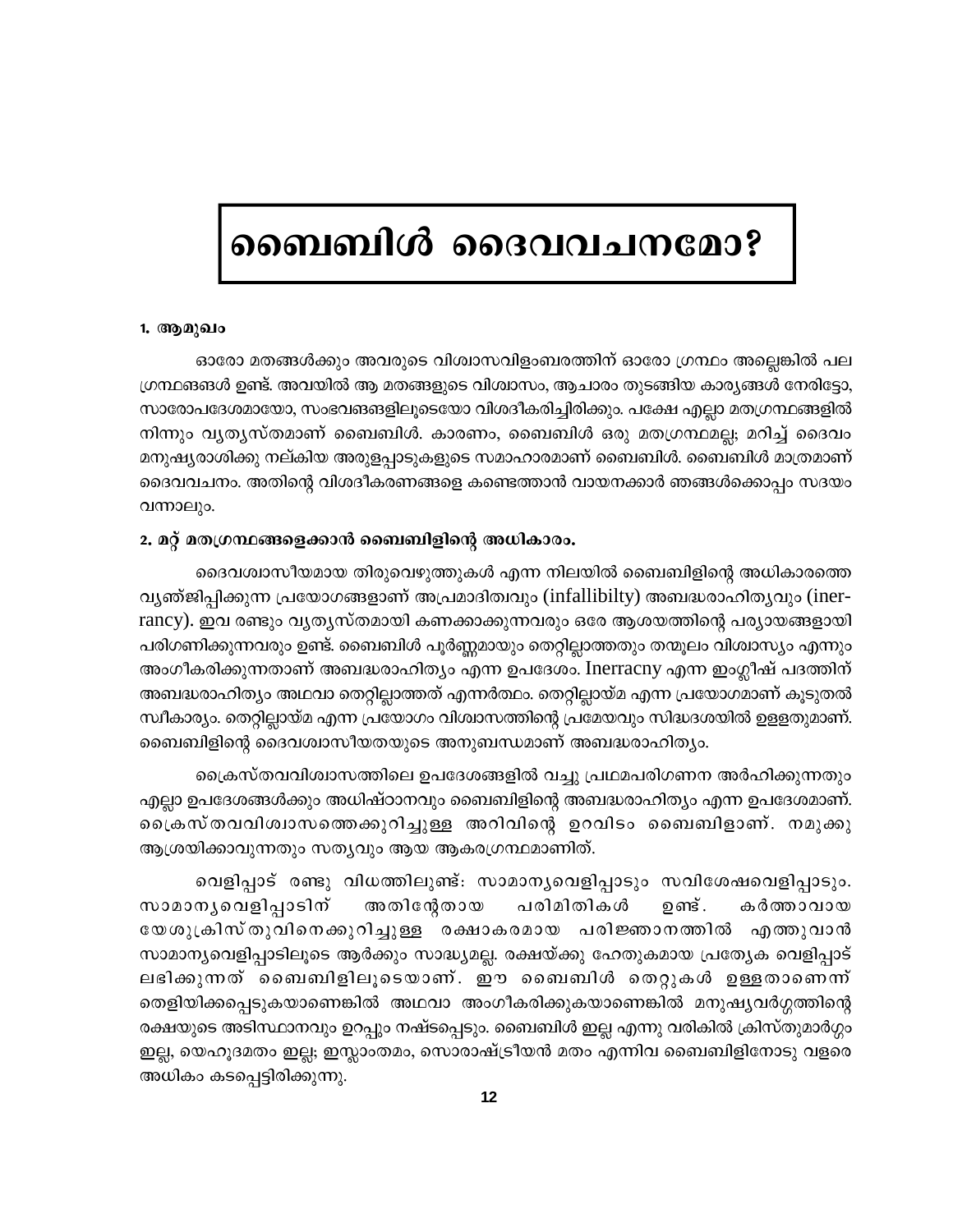#### 3. ബൈബിൾ ദൈവവചനം എന്നതിനുള്ള തെളിവുകൾ

**October 2016www.jamakaran.comPma¡mc³** ]m]nbpw \nXyacW¯n\ v hn[n¡s¸«h\pamW v. ssZhnI \nÀ®b§sf¡pdnt¨m **ദൈവത്തിന്റെ സ്ഥഭാവം ബൈബിളിന്റെ ദൈവശ്വാസീതയ്ക്ക തെളിവാണ് :** മനുഷ്യൻ രക്ഷാമാർഗ്ഗത്തെക്കുറിച്ചോ അറിയുവാനോ, സ്വന്തം കഴിവിൽ ദൈവത്തിന്റെ അടുക്കലേക്ക് പാപിയും നിതൃമരണത്തിന് വിധിക്കപ്പെട്ടവനുമാണ്. ദൈവിക നിർണ്ണയങ്ങളെക്കുറിച്ചോ<br>രക്ഷാമാർഗ്ഗത്തെക്കുറിച്ചോ അറിയുവാനോ, സ്വന്തം കഴിവിൽ ദൈവത്തിന്റെ അടുക്കലേക്ക്<br>മടങ്ങിവരാനോ കഴിവില്ലാത്ത ദാരുണാവസ്ഥയിലാണ് മനുഷൃൻ. ഈ അവസ്ഥയെക്കുറിച്ച് ഭാഗികമായ അറിവേ അവനുള്ളൂ. ഈ അവസ്ഥയിൽ നിന്ന് രക്ഷപ്പെടാൻ കഴിയുമെന്നോ എങ്ങനെ രക്ഷപ്പെടാമെന്നോ അവനറിയില്ല. അലിഖിതമായ ദൈവിക വെളിപ്പാടുകൾ ഈ പ്രശ്നത്തിന് തക്കതായ മറുപടി നൽകുന്നില്ല. സർവ്വശക്തനും സർജ്ഞനും പരിശുദ്ധനും സ്നേഹവാനും മടങ്ങിവരാനോ കഴിവില്ലാത്ത ദാരുണാവസ്ഥയിലാണ് മനുഷ്യൻ. ഈ അവസ്ഥയെക്കുറിച്ച്<br>ഭാഗികമായ അറിവേ അവനുള്ളൂ. ഈ അവസ്ഥയിൽ നിന്ന് രക്ഷപ്പെടാൻ കഴിയുമെന്നോ എങ്ങനെ<br>രക്ഷപ്പെടാമെന്നോ അവനറിയില്ല. അലിഖിതമായ ദൈവിക വെളിപ്പാടുകൾ ഈ പ്രശ്നത്തിന്<br>തക് ദാരുണമാണെന്നും അവന്റെ ആവശ്യം എന്താണെന്നുമറിയാം. പരിശുദ്ധനാകയാൽ ദൈവത്തിന് അവനെ സ്ഥീകരിക്കുവാനോ കഴിയുകയില്ല. ദൈവം സ്നേഹപൂർണ്ണനും, കരുണാമയനുമാകയാൽ മനുഷ്യന്റെ രക്ഷയ്ക്ക് ഒരു മാർഗ്ഗം ഒരുക്കി. അതിനെക്കുറിച്ചുള്ള അറിവ് മനുഷ്യന് നല്കാൻ ആഗ്രഹിച്ച ദൈവം അവനെ രേഖപ്പെടുത്താനാവശ്യമായ പ്രഭാവം തന്റെ മക്കൾക്ക് നല്കി. അതിനാൽ ബൈബിൾ ദൈവശ്വാസീയമാണ്. ഒരു തർക്കവാകൃത്തിലൂടെ ഇതു വൃക്തമാക്കാം.

ദൈവം സത്യവാൻ – റോമർ 3:4

എല്ലാ തിരുവെഴുത്തും ദൈവശ്വാസീയം – 2 തിമൊ 3:16

അതുകൊണ്ട് – നിന്റെ വചനം സത്യം ആകുന്നു യോഹ 17:17

ആന്തരികമായ തെളിവുകൾ അഥവാ ബൈബിളിന്റെ സാക്ഷ്യം : മതഗ്രന്ഥത്തെ എല്ലാ തിരുവെഴുത്തും ദൈവശ്വാസീയം – 2 തിമൊ 3:16<br>അതുകൊണ്ട് – നിന്റെ വചനം സത്യം ആകുന്നു യോഹ 17:17<br>- ആ**ന്തരികമായ തെളിവുകൾ അഥവാ ബൈബിളിന്റെ സാക്ഷ്യം :** മതഗ്രന്ഥത്തെ<br>സംബന്ധിച്ചിടത്തോളം - ആഭ്യന്തരമായ - തെളിവുകൾ - വളരെ - പ്രധാനമാണ് അപ്പൊക്രിഫാഗ്രന്ഥങ്ങൾ ഉപേക്ഷിക്കപ്പെടാനുള്ള ഒരു കാരണം ദൈവികോത്ഭവത്തെക്കുറിച്ചുള്ള സാക്ഷ്യത്തിന്റെ അഭാവമാണ്. എഴുത്തുകാരൻ തന്റെ കഴിവില്ലായ്മ ഏറ്റുപറയുകയും അതേസമയം ആന്തരികമായ തെളിവുകൾ അഥവാ ബൈബിളിന്റെ സാക്ഷ്യം : മതഗ്രന്ഥത്തെ<br>സംബന്ധിച്ചിടത്തോളം ആഭ്യന്തരമായ തെളിവുകൾ വളരെ പ്രധാനമാണ്.<br>അപ്പൊക്രിഫാഗ്രന്ഥങ്ങൾള്ട്രേക്ഷിക്കപ്പെടാനുള്ള ഒരു കാരണം ദൈവികോത്ഭവത്തെക്കുറിച്ചുള്ള<br>സാക്ഷ്യത്തിന്റെ അഭാവ സംബന്ധിച്ചിടത്തോളം ആഭൃന്തരമായ തെളിവുകൾ വളരെ പ്രധാനമാണ്.<br>അപ്പൊക്രിഫാഗ്രന്ഥങ്ങൾഇപേക്ഷിക്കപ്പെടാനുള്ള ഒരു കാരണം ദൈവികോത്ഭവത്തെക്കുറിച്ചുള്ള<br>സാക്ഷ്യത്തിന്റെ അഭാവമാണ്. എഴുത്തുകാരൻ തന്റെ കഴിവില്ലായ്മ ഏറ്റുപറയുകയും അതേസമയം<br>താൻ ത മാനുഷികഗ്രന്ഥകാരന്മാർ പരസ്പരം കുറ്റപ്പെടുത്താതെ പരകർത്തൃകങ്ങളെ ദൈവവചനമായി അംഗീകരിച്ചിരിക്കുന്നത് ദൈവനിശ്വാസൃതയ്ക്ക് തെളിവാണ്. ഞാൻ അരുളിച്ചെയ്യുന്നു അഥവാ എന്റെ കല്പന എന്നല്ല, മറിച്ച് യഹോവ അരുളിച്ചെയ്യുന്നു, കർത്താവിന്റെ കല്പന എന്നിങ്ങ നെയാണ് ദൈവികവെളിപ്പാടിന്റെ സ്വീകർത്താക്കൾ പ്രസ്താവിച്ചതും രേഖപ്പെടുത്തിയതും.

1. പഴയനിയമത്തിൽ യഹോവ ഇപ്രകാരം അരുളിച്ചെയ്യുന്നു. നഹൂ 1:12, ഹഗ്ഗാ 1:2, ഓബ 1. യഹോവ അരുളിച്ചെയ്യുന്നു യെശ 1:2. യഹോവയുടെ അരുളപ്പാട് എനിക്കുണ്ടായി യിരെ 1:11. എന്റെ കല്പ്പറ എന്നല്ല, മറച്ച് യ്ഫോവ് അരുളച്ചെയ്യുന്നു, കര്ത്താവന്റെ കല്പ്പറ എന്നങ്ങ<br>നെയാണ് ദൈവികവെളിപ്പാടിന്റെ സ്ഥീകർത്താക്കൾ പ്രസ്താവിച്ചതും രേഖപ്പെടുത്തിയതും.<br>1. പഴയനിയമത്തിൽ യഹോവ ഇപ്രകാരം അരുളിച്ചെയ്യുന്നു. നഹൂ 1:12, ഹ യഹോവയുടെ അരുളപ്പാട് 1:1. ഹോശേയയ്ക്കുണ്ടായ യഹോവയുടെ അരുളപ്പാട് 1:1. യോനയ്ക്ക് യഹോവയുടെ അരുളപ്പാട് ഉണ്ടായത് 1:1. യഹോവ അരുളിച്ചെയ്തിരിക്കുന്ന ഈ വചനം ആമോ 3:1 തുടങ്ങിയ സവിശേഷപ്രയോഗങ്ങൾ പഴയനിയമത്തിൽ 3808 പ്രാവശ്യം ഉണ്ട്.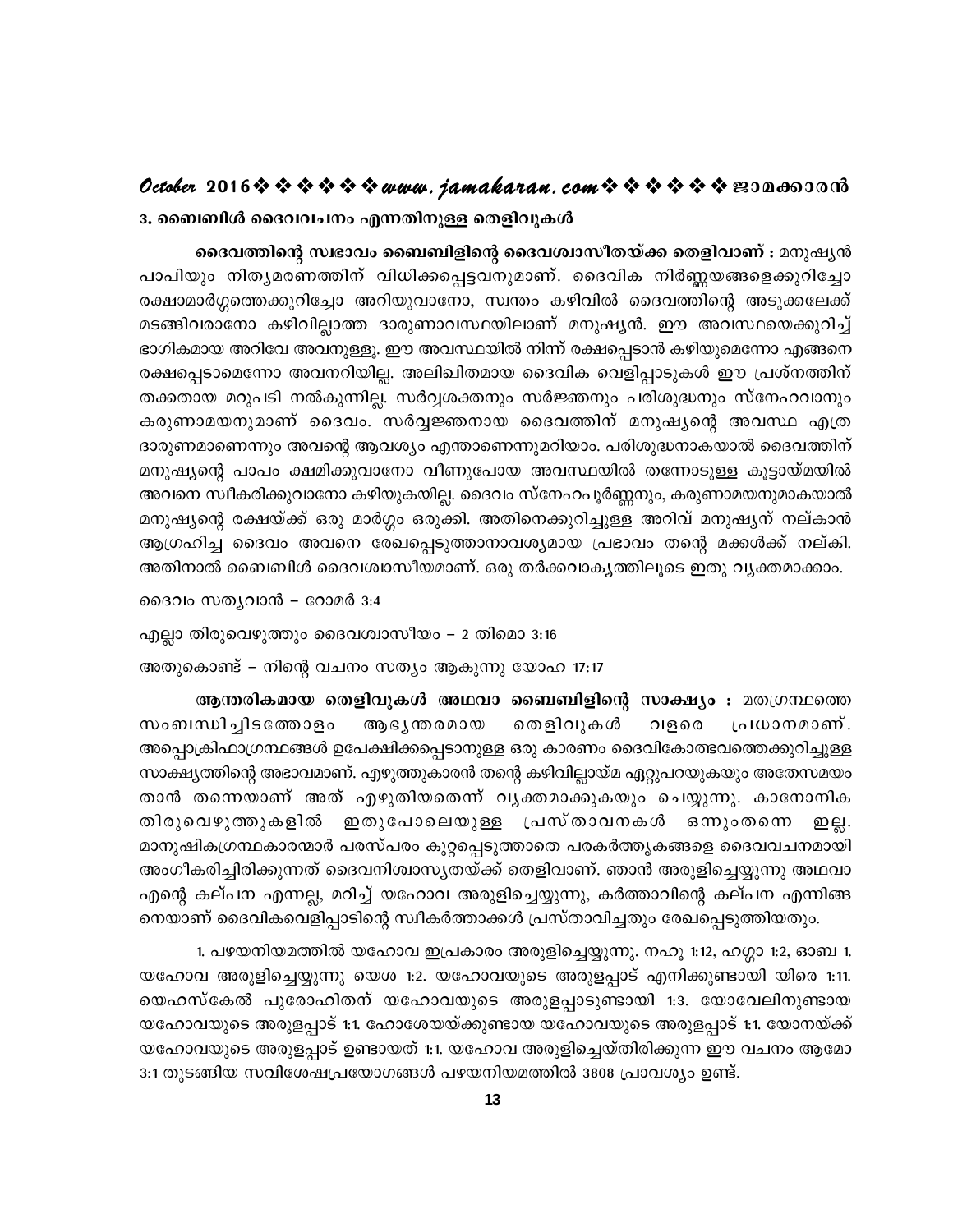## October 2016  $\diamond$   $\diamond$   $\diamond$   $\diamond$   $\diamond$   $\diamond$  www.jamakaran.com  $\diamond$   $\diamond$   $\diamond$   $\diamond$   $\diamond$   $\diamond$   $\diamond$  200 as 300

2. ആത്മാവ് ഉപദേശിക്കുന്ന വചനങ്ങളാൽ 1 കൊരി 2:13. കർത്താവിന്റെ കല്പന 1 കൊരി 14:37. സാക്ഷാൽ ആകുന്നതുപോലെ ദൈവവചനമായിട്ട് 1 തെസ്സ 2:13 എന്നിങ്ങനെയുള്ള പ്രയോഗങ്ങൾ പുതിയനിയമത്തിലുണ്ട്. ഇവ പുതിയനിയമത്തിന്റെ ദൈവികോത്ഭവത്തെ ചുണ്ടിക്കാണിക്കുന്നു.

3. ന്യായപ്രമാണത്തിന്റെയും സാക്ഷ്യങ്ങളുടെയും പൂർണ്ണതയെയും അധികാരത്തെയു<mark>ം</mark> എഴുത്തുകാർ ഊന്നിപ്പറയുന്നു. ഈ നൃായപ്രമാണത്തിലെ വചനങ്ങൾ പ്രമാണമാക്കി അനുസരിച്ചു നടക്കാത്തവർ ശപിക്കപ്പെട്ടവൻ. ആവർ 27:26. യഹോവയുടെ ന്യായപ്രമാണം തികവുള്ളത്; അത് പ്രാണനെ തണുപ്പിക്കുന്നു. സങ്കീ 19:7. യഹോവയുടെ വചനം നേരുള്ളത്; വിശ്വസ് തതയുള്ളത് . അവന്റെ സകലപ്രവൃത്തിയും സങ്കീ  $33:4.$ എന്നാൽ ന്യായപ്രമാണപുസ്തകത്തിൽ എഴുതിയിരിക്കുന്നത് ഒക്കെയും ചെയ്വാൻ തക്കവണ്ണം അതിൽ നിലനില്ക്കാത്തവൻ എല്ലാം ശപിക്കപ്പെട്ടവൻ എന്ന് എഴുതിയിരിക്കുന്നുവല്ലോ. ഗലാ 3:10. 2 രാജാ 17:13, സങ്കീ 119:89. യെശ 8:20.

4. ബൈബിളിലെ ഒരു പുസ്തകത്തിന്റെ ഉപദേശം പരമവും അന്തിമവും ആണെന്ന് ബൈബിളിലെ തന്നെ അപരഗ്രന്ഥം അംഗീകരിക്കുന്നു. എന്റെ ദാസനായ മോശെ നിന്നോട് കല്പിച്ചിട്ടുള്ള ന്യായപ്രമാണമൊക്കെയും അനുസരിച്ചു നടക്കേണ്ടതിനു. യോശു 1:17. നിങ്ങൾക്ക് വരുവാനിരിക്കുന്ന കൃപയെക്കുറിച്ച് പ്രവചിച്ച പ്രവാചകന്മാർ ഈ രക്ഷയെ ആരാഞ്ഞ് അന്വേഷിച്ചിരുന്നു: 1 പത്രൊ 1:10, യോശു 8:31, എസ്രാ 3:2, നെഹെ 8:1, ദാനി 9:2,11,13, സെഖ 7:12, മലാ 4:4, അപ്പൊ 1:6, 28:25.

5. പൗലൊസിന്റെ എഴുത്തുകളെ മറ്റു എഴുത്തുകൾക്ക് തുല്യമായി മറ്റൊരപ്പൊസ്തലനായ പത്രൊസ് പറയുന്നു. "അങ്ങനെ തന്നെ നമ്മുടെ പ്രിയ സഹോദരനായ പൗലോസും തനിക്ക് ലഭിച്ച ജ്ഞാനത്തിന് തക്കവണ്ണം നിങ്ങൾക്കും ഇതിനെക്കുറിച്ചു സംസാരിക്കുന്ന സകല ലേഖനങ്ങളിലും എഴുതീട്ടുണ്ടല്ലോ. 2 പത്രൊ 3:15.

6. പഴയനിമയം ദൈവശ്വാസീയമെന്ന് പൗലൊസും പത്രൊസും രേഖപ്പെടുത്തുന്നു. എല്ലാ തിരുവെഴുത്തും ദൈവശ്വാസീയമാകയാൽ ദൈവത്തിന്റെ മനുഷ്യൻ സകല സൽപ്രവൃത്തിക്കും വകപ്രാപിച്ചു തികഞ്ഞവൻ ആകേണ്ടതിന്ന് 2 തിമൊ 3:16. തിരുവെഴുത്തിലെ പ്രവചനം ഒന്നും സ്വയമായ വ്യാഖ്യാനത്താൽ ഉളവാകുന്നതല്ല എന്ന് ആദ്യം തന്നേ അറിഞ്ഞുകൊള്ളേണം. 2 പത്രോ 1:20.

#### 3) ബൈബിളിന്റെ ഐക്യം

അറുപത്താറു വൃതൃസ്ത പുസ്തകങ്ങൾ ഉൾക്കൊള്ളുന്നതും, നാല്പതോളം എഴുത്തുകാരാൽ മൂന്നു ഭാഷകളിൽ (എബ്രായ, അരാമൃ, ഗ്രീക്ക്) 1600 വർഷം കൊണ്ട് എഴുതപ്പെട്ടതും ആണെങ്കിൽത്തന്നെയും അത്ഭുതകരമായ ഐകൃമാണ് ബൈബിളിനുള്ളത്. സാക്ഷാൽ ഏകഗ്രന്ഥമാണിത്. അതിന്റെ ഉപദേശപരമായ വീക്ഷണം ഒന്ന്, നൈതികമാനദണ്ഡം ഒന്ന്, രക്ഷാമാർഗ്ഗം ഒന്ന്, യുഗപരിപാടി ഒന്ന്, പ്രപഞ്ചവീക്ഷണം ഒന്ന്, മാനുഷിക എഴുത്തുകാർ വൃതൃസ്ത ഭൂഖണ്ഡങ്ങളിൽ (ഏഷ്യ, ആഫ്രിക്ക, യൂറോപ്പ്) വളർന്നവരാണ്; കാലം കൊണ്ടും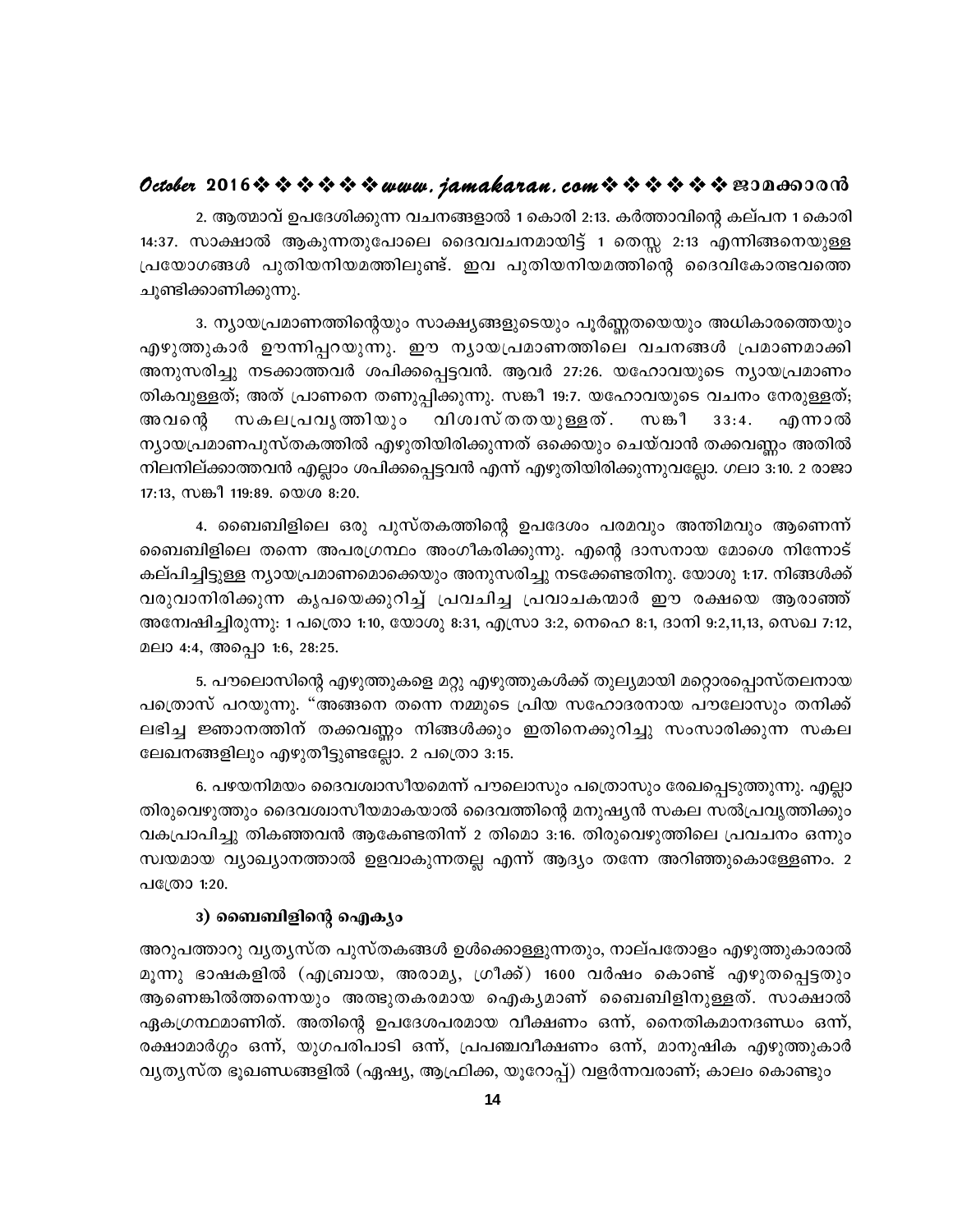സ്ഥലംകൊണ്ടും അവർ അകന്നവരാണ്. ഒരിക്കലും പരസ്പരം ആലോചിച്ച് ഇപ്രകാരമൊരു ഗ്രന്ഥം ചമയ്ക്കുവാൻ സാധിക്കാത്ത പരിതഃസ്ഥിതികളിലായിരുന്നു അവർ. അവർ കൈകാര്യം ചെയ്ത വിഷയങ്ങളും വിഭിന്നങ്ങളായിരുന്നു; ചിലർ ചരിത്രം, ചിലർ പ്രവചനം, ചിലർ ഉപദേശം. ചിലർ പദൃത്തിലെഴുതി; മറ്റുള്ളവർ ഗദൃത്തിൽ. എഴുത്തുകാരുടെ പെരുപ്പമോ, ഗ്രന്ഥങ്ങളുടെ വൈവിധ്യമോ, എഴുതപ്പെട്ട കാലയളവിന്റെ ദൈർഘ്യമോ കേന്ദ്രമോ പ്രതിപാദ്യത്തിന്റെ ഐക്യത്തിന്റെ അല്പാപോലും ബാധിച്ചിട്ടില്ല.

ഏകനായ ദൈവത്തിന്റെ വെളിപ്പാടാണ് തിരുവെഴുത്തുകൾ. അവയിൽ വെളിപ്പെടുന്നതാകട്ടെ ദൈവത്തിന്റെ ഏകത്വവും. ഒരേ രക്ഷകനും ഒരേ രക്ഷയും തിരുവെഴുത്തുകൾ അനസ്യൂതം വെളിപ്പെടുത്തുന്നു. തിരുവെഴുത്തുകളുടെ ഐക്യത്തെക്കുറിച്ച് സ്ക്കോഫീൽഡ് റഫറൻസ് ബൈബിളിന്റെ മുഖവുരയിൽ ഇപ്രകാരം പറയുന്നു ബൈബിൾ ഏക പുസ്തകമാണ്. ഏഴ് വലിയ അടയാളങ്ങൾ ഇതിനെ സാക്ഷ്യപ്പെടുത്തുന്നു. 1. ഉത്പത്തി മുതൽ ബൈബിൾ ഏക ദൈവത്തിന് സാക്ഷ്യം വഹിക്കുന്നു. 2. ബൈബിൾ അനസ്യൂതമായ ചരിത്രം രൂപപ്പെടുത്തുന്നു – ദൈവവുമായുള്ള ബന്ധത്തിൽ മനുഷ്യവർഗ്ഗത്തിന്റെ ചരിത്രം. 3. ഭാവിയെ സംബന്ധിക്കുന്ന ്പവചനം പ്രസ്താവിക്കുകയും നൂറ്റാണ്ടുകൾ നിയമിക്കപ്പെട്ട അസംഭവൃമായ കാലത്തിനടുത്തെത്തുമ്പോൾ അവയുടെ നിറവേറൽ രേഖപ്പെടുത്തുകയും ചെയ്യുന്നു. 4. ബൈബിൾ സതൃത്തിന്റെ പുരോഗമനാത്മകമായ അനാവരണമാണ്. ഒന്നും ഒരിക്കലും മുഴുവനായോ ഒരിക്കലെന്നേക്കുമായോ പ്രസ്താവിക്കുന്നില്ല. 5. ബൈബിൾ ആദിയോടന്തം ഒരേയൊരു രക്ഷയെ സാക്ഷ്യപ്പെടുത്തുന്നു. 6. തുടക്കം മുതൽ ഒടുക്കം വരെ ഒരേയൊരു വിഷയമേ ബൈബിളിലുളളൂ – ക്രിസ്തുവിന്റെ ആളത്തവും വേലയും. 7. എണ്ണത്തിൽ നാല്പതോളം എഴുത്തുകാർ ഇരുപത് നൂറ്റാണ്ടുകളിലായി രേഖപ്പെടുത്തി അനുക്രമവികസ്വരമായ ഉപദേശത്തിന്റെ സമ്പൂർണ്ണ ഐക്യം സാധിച്ചു.

4) **ഉപദേശത്തിന്റെ നിസ്തുല്യത :** ഉപദേശത്തിന്റെ നിസ്തുല്യത അതിന്റെ ഉറവിടത്തിന്റെ നിസ്തുല്യതയെ വെളിപ്പെടുത്തുന്നു. ദൈവത്തെക്കുറിച്ചും, മനുഷ്യനെക്കുറിച്ചും, ലോകം, പാപം, ന്യായവിധി, രക്ഷ എന്നിവയെക്കുറിച്ചും, യേശുക്രിസ്തുവിനെക്കുറിച്ചും ഉള്ള ഉപദേശങ്ങൾ ഒരിക്കലും മാനുഷബുദ്ധിയിൽ ഉരുത്തിയുന്നവയല്ല.

1. ദൈവം : അനാദൃനന്തനും, ത്രിയേകനും, പരിശുദ്ധനും, സ്നേഹപൂർണ്ണനും ആയ ദൈവത്തെയാണ് ബൈബിൾ വെളിപ്പെടുത്തുന്നത്. "ഉസ്സീയാരാജാവ് മരിച്ച ആണ്ടിൽ കർത്താവ്, ഉയർന്നും, പൊങ്ങിയുമുള്ള സിംഹാസനത്തിൽ ഇരിക്കുന്നത് ഞാൻ കണ്ടു; അവന്റെ വസ്ത്രത്തിന്റെ വിളുമ്പുകൾ മന്ദിരത്തെ നിറച്ചിരുന്നു. സാറാഫുകൾ അവന്നു ചുറ്റും നിന്നു; ഓരോരുത്തന് ആറാറു ചിറകുണ്ടായിരുന്നു; രണ്ടുകൊണ്ട് അവർ മുഖം മൂടി; രണ്ടുകൊണ്ട് കാൽ മൂടി; രണ്ടുകൊണ്ട് പറന്നു. ഒരുത്തനോട് ഒരുത്തൻ: സൈന്യങ്ങളുടെ യഹോവ പരിശുദ്ധൻ, പരിശുദ്ധൻ, പരിശുദ്ധൻ; സർവ്വഭൂമിയും അവന്റെ മഹത്വംകൊണ്ടു നിറഞ്ഞിരിക്കുന്നു എന്ന് ആർത്തുപറഞ്ഞു:" യെശ 6:1–3. "കർത്താവേ നീ പൂർവ്വകാലത്ത് ഭൂമിക്ക് അടിസ്ഥാനം ഇട്ടു, ആകാശവും നിന്റെ കൈകളുടെ പ്രവൃത്തി ആകുന്നു. അവ നശിക്കും; നീയോ നിലനില്ക്കും; അവ എല്ലാം വസ്ത്രം പോലെ പഴകിപ്പോകും; ഉടുപ്പുപോലെ നീ അവയെ ചുരുട്ടും; വസ്ത്രം പോലെ അവ മാറിപ്പോകും; നീയോ അനന്യൻ; നിന്റെ സംവത്സരങ്ങൾ അവസാനിക്കുകയുമില്ല" എന്നു പറയുന്നു. എബ്രാ 1:10–12.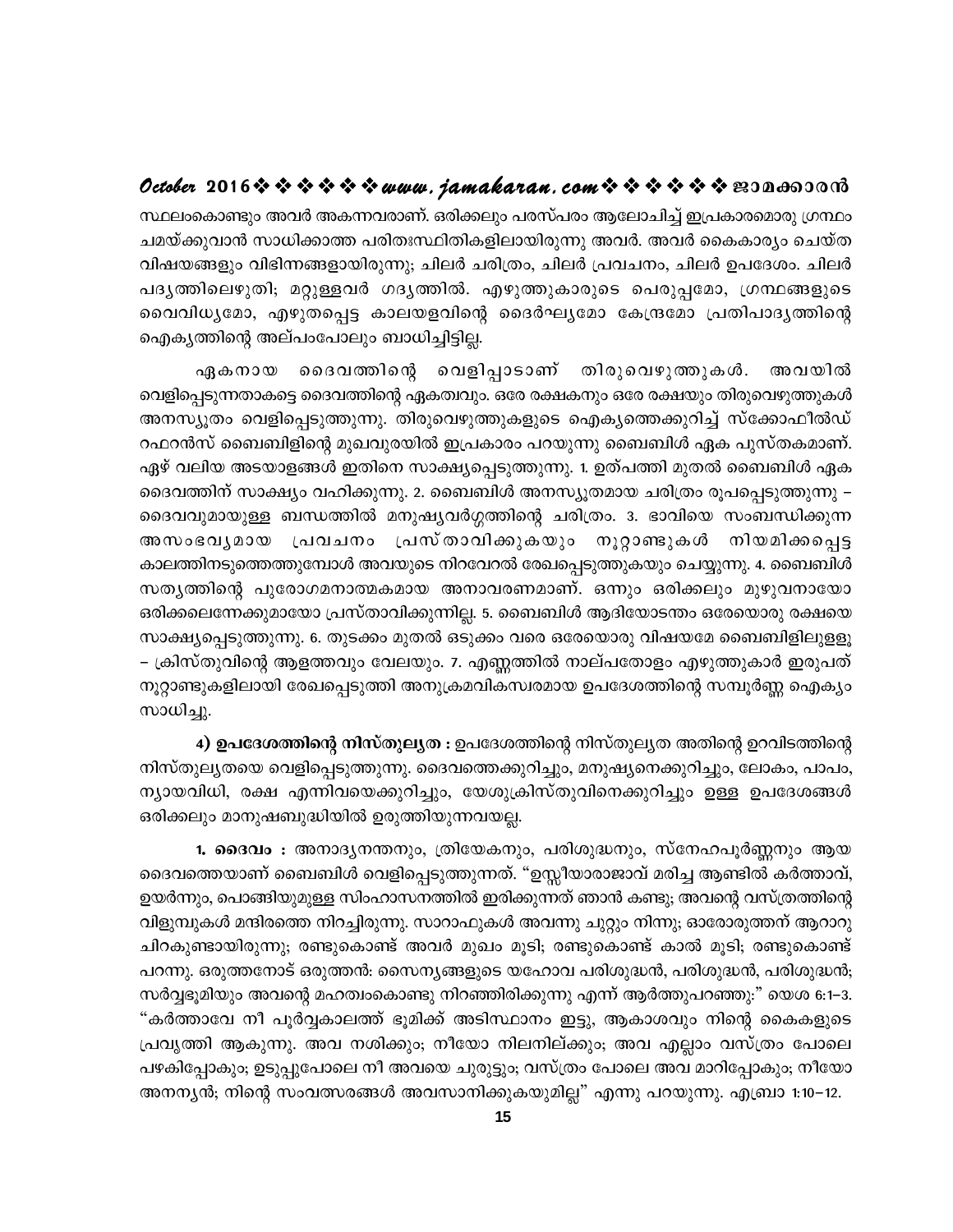## *Octobe***r 2016❖ ❖ ❖ ❖ ❖ ❖** *™www.jamakaran.com* **❖ ❖ ❖ ❖ ❖ ≌3Da603018**

ഇപ്രകാരം ഒരു ദൈവത്തെ ഭാവനയിലൂടെ കരുപ്പിടിപ്പിക്കുന്നതിന് മനുഷ്യന് ഒരുക്കലും സാദ്ധ്യമല്ല.

2. a\pjy³: temI¯n atäXp{KÙhpw AhXcn¸n¡m¯c oXnbnÂ പാപപൂർണ്ണനായാണ് മനുഷ്യനെ ബൈബിൾ വെളിപ്പെടുത്തുന്നത്. മനുഷ്യൻ തന്നെക്കുറിച്ച് ഇത്രയും അരോചകമായ ചിത്രം ഒരിക്കലും നൽകുകയില്ല. "നീതിമാൻ ആരുമില്ല ഒരുത്തൻ ഇപ്രകാരാ ഒരു ദൈവത്തെ ടാവസ്തിലൂടെ കരുപ്പടിപ്പിക്കുന്നതന്ന് മനുഷുന്ന ഒരുക്കലുറ സാദ്ധ്യമല്ല.<br>2. മനുഷൃൻ: ലോകത്തിൽ മറ്റേതുന്നവരും അവതരിപ്പിക്കാത്തരീതിയിൽ<br>പാപപൂർണ്ണനായാണ് മനുഷൃനെ ബൈബിൾ വെളിപ്പെടുത്തുന്നത്. മനുഷൃൻ തന്നെക്കുറിച്ച കൊള്ളരുതാത്തവരായിത്തീർന്നു; നന്മ ചെയ്യുന്നവനില്ല, ഒരുത്തൻ പോലുമില്ല." റോമ 3:10−12. ഹൃദയം എല്ലാറ്റിനെക്കാളും കപടവും വിഷമമുള്ളത്. അത് ആരാഞ്ഞറിയുന്നവൻ ആര്? യിരെ 17:9. ആകയാൽ ഞാൻ കർത്താവിൽ സാക്ഷീകരിച്ചു പറയുന്ന് എന്തെന്നാൽ: ജാതികൾ തങ്ങളുടെ വൃർത്ഥബുദ്ധികളായി അജ്ഞാനം നിമിത്തം, ഹൃദയകാഠിനൃം നിമിത്തം തന്നേ, ദൈവത്തിന്റെ ബുദ്ധികളായി അജ്ഞാനം നിമിത്തം, ഹൃദയകാഠിന്യം നിമിത്തം തന്നെ, ദൈവത്തിന്റെ ജീവനിൽ നിന്ന് അകന്ന് മനം തഴമ്പിച്ചുപോയവർ ആകയാൽ അത്യാഗ്രഹത്തോടെ സകലഅശുദ്ധിയും {പവർത്തിപ്പാൻ ദുഷ്കാമത്തിനു തങ്ങളെത്തന്നേ ഏല്പിച്ചിരിക്കുന്നു. എഫെ 4:17–19.

3**. ലോകവൃവസ്ഥ :** ദോഷപൂർണ്ണവും ദൈവത്തിനെതിരും അത്രേ. "ലോകത്തെയും ്വുദ്ധകളായി അജ്ഞാനാ നമിത്താ, ഹൂടയ്കാഠിനുറ നമിത്താ തന്നെ, ദൈവത്തിന്റെ ജീവനിയ<br>നിന്ന് അകന്ന് മനം തഴമ്പിച്ചുപോയവർ ആകയാൽ അത്യാഗ്രഹത്തോടെ സകലഅശുദ്ധിയും<br>പ്രവർത്തിപ്പാൻ ദുഷ്കാമത്തിനു തങ്ങളെത്തന്നേ ഏല്പിച്ചിരിക്കുന്നു. എഫെ 4:17–19 അവനിൽ പിതാവിന്റെ സ്നേഹം ഇല്ല. ജഡമോഹം, കൺമോഹം, ജീവനത്തിന്റെ പ്രതാപം ഇങ്ങനെ അതിന്റെ മോഹവും ഒഴിഞ്ഞുപോകുന്നു; ദൈവേഷ്ടം ചെയ്യുന്നവനോ എന്നേക്കും ഇരിക്കുന്നു.  $1$   $\mathbb{CD}$  $\Omega$   $2:15-17$ .

4**. പാപത്തിന്റെ ശിക്ഷ :** സകലദേഹികളും എനിക്കുള്ളവൻ, അപ്പന്റെ പ്രാണനും മകന്റെ (പാണനും ഒരുപോലെ എനിക്കുള്ളത്; പാപം ചെയ്യുന്ന ദേഹി മരിക്കും. യെഹ 18:4. പാപത്തിന്റെ ശമ്പളം മരണമത്രേ; ദൈവത്തിന്റെ കൃപാവരമോ നമ്മുടെ കർത്താവായ യേശുക്രിസ്തുവിൽ നിതൃജീവൻ തന്നെ. റോമ 6:23. എഴുത്തുകാർ ദൈവനിയോഗം പ്രാപിക്കാത്തവരായിരുന്നെങ്കിൽ, 4. പാപത്തിന്റെ ശിക്ഷ : സകലദേഹികളും എനിക്കുള്ളവൻ, അപ്പന്റെ പ്രാണനും മകന്റെ<br>പ്രാണനും ഒരുപോലെ എനിക്കുള്ളത്; പാപം ചെയ്യുന്ന ദേഹി മരിക്കും. യെഹ 18:4. പാപത്തിന്റെ<br>ശമ്പളം മരണമത്രേ, ദൈവത്തിന്റെ കൃപാവരമോ നമ്മുടെ കർത്താവായ യേശുക്രി മരിക്കുന്നവരുടെ നിതൃനാശവും യാതനയും ഇപ്രകാരം പഠിപ്പിക്കുകയില്ലായിരുന്നു.

5**) ക്രിസ്തുവിന്റെ സാക്ഷ്യം :** ബൈബിളിന്റെ ദൈവശ്വാസീയതയെക്കുറിച്ചുള്ള പരമമായ തെളിവ് നമുക്കു ലഭിക്കുന്നത് ക്രിസ്തുവിന്റെ വാക്കുകളിൽ നിന്നുമാണ്. തിരുവെഴുത്തിന് നീക്കം വന്നുകൂടായല്ലോ യോഹ 10:35 എന്ന് ക്രിസ്തു പ്രഖ്യാപിച്ചു. "ഞാൻ ന്യായപ്രമാണത്തെയോ മരക്കുന്നവരുടെ നിരുനാരവുര യാതനയും ഇപ്രകാരം പാപ്പിക്കുകയില്ലായിരുന്നു.<br>- 5) **ക്രിസ്തുവിന്റെ സാക്ഷ്യം :** ബൈബിളിന്റെ ദൈവശ്വാസീയതയെക്കുറിച്ചുള്ള പരമമായ<br>തെളിവ് നമുക്കു ലഭിക്കുന്നത് ക്രിസ്തുവിന്റെ വാക്കുകളിൽ നിന്നുമാണ്. തിരുവെഴ നിവർത്തിപ്പാനത്രേ ഞാൻ വന്നത്. സത്യമായിട്ടു ഞാൻ നിങ്ങളോടു പറയുന്നു: ആകാശവും ഭൂമിയും ഒഴിഞ്ഞുപോകുംവരെ സകലവും നിവൃത്തിയാകുവോളം നൃായപ്രമാണത്തിൽ നിന്ന് ഒരു വള്ളി എങ്കിലും ഒരു പുള്ളി വീണുപോകുന്നതിനെക്കാൾ ആകാശവും ഭൂമിയും ഒഴിഞ്ഞുപോകുന്നത് എളുപ്പം. ലൂക്കൊ 16:17. ന്യായപ്രമാണത്തിലും പ്രവാചകപുസ്തകങ്ങളിലും സങ്കീർത്തനങ്ങളിലും തന്നെക്കുറിച്ച് എഴുതിയിരിക്കുന്നതായി ക്രിസ്തു വിശദമാക്കി. അവൻ അവരോട് അയ്യോ, ബുദ്ധിഹീനരേ, പ്രവാചകന്മാർ പറഞ്ഞിരിക്കുന്നത് എല്ലാം വിശ്വസിക്കാത്ത മന്ദബുദ്ധികളേ, ക്രിസ്തു ഇങ്ങനെ കഷ്ടം അനുഭവിച്ചിട്ട് തന്റെ മഹത്വത്തിൽ കടക്കേണ്ടതല്ലയോ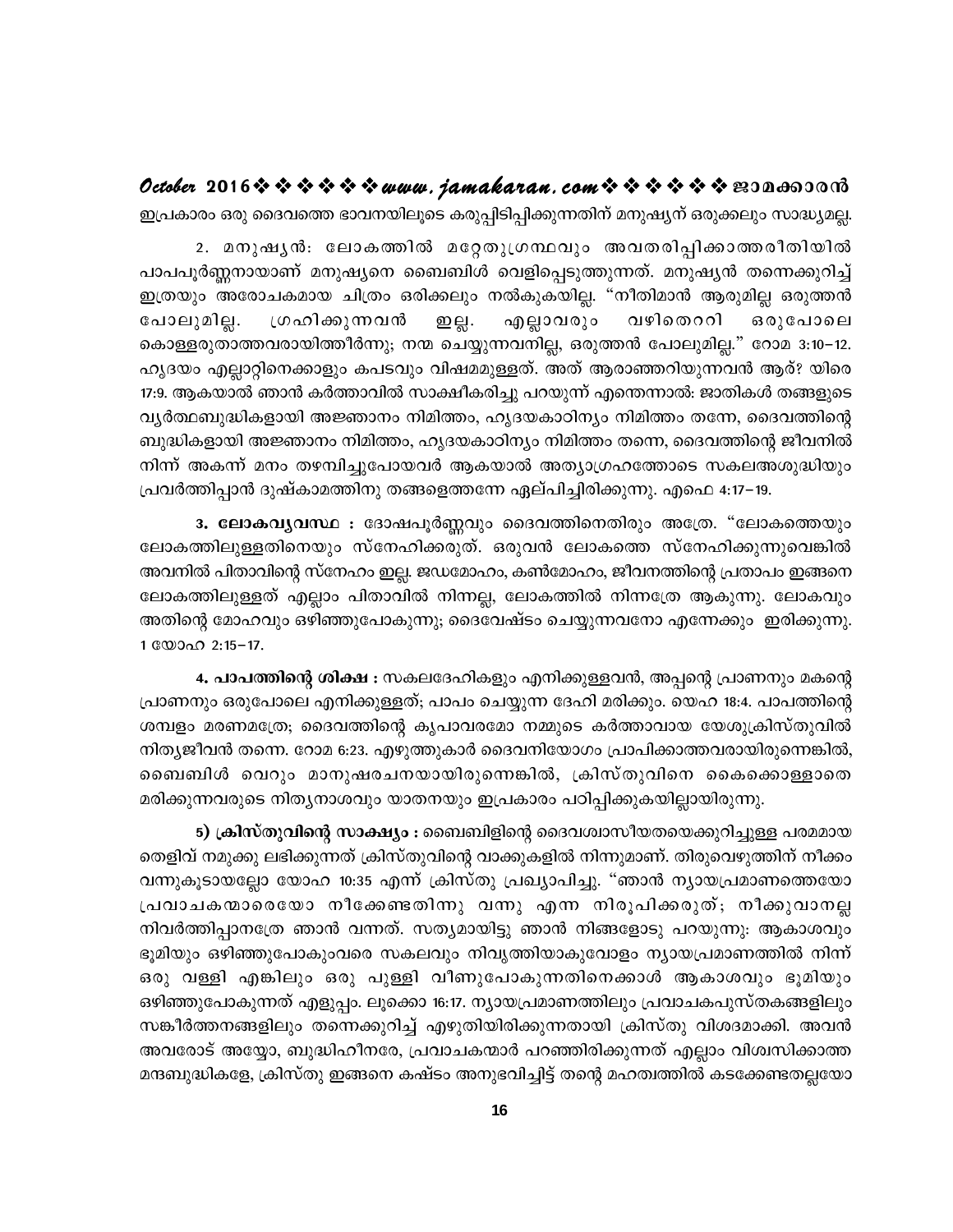**October** 2016  $\diamond$   $\diamond$   $\diamond$   $\diamond$   $\diamond$   $\diamond$  www.jamakaran.com  $\diamond$   $\diamond$   $\diamond$   $\diamond$   $\diamond$   $\diamond$   $\diamond$  200 a600000 എന്നു പറഞ്ഞു. മോശ തുടങ്ങി സകലപ്രവാചകന്മാരിൽ നിന്നും എല്ലാ തിരുവെഴുത്തുകളിലും തന്നെക്കുറിച്ചുള്ളത് അവർക്ക് വ്യാഖ്യാനിച്ചുകൊടുത്തു. ലൂക്കൊ 24:25–27.

ഇരുപതോളം പഴയനിമയവൃക്തികളെ ക്രിസ്തു പരാമർശിക്കുന്നുണ്ട്. പത്തൊൻപത് ്ക്ക്ക് 2515 V V V V V WWW. *yamaha waan. Com* V V V V V Gos മങ്കാര് സ<br>എന്നു പറഞ്ഞു. മോശ തുടങ്ങി സകലപ്രവാചകന്മാരിൽ നിന്നും എല്ലാ തിരുവെഴുത്തുകളിലും<br>തന്നെക്കുറിച്ചുള്ളത് അവർക്ക് വ്യാഖ്യാനിച്ചുകൊടുത്തു. ലൂക്കൊ 24:25–27.<br>പുസ എന്നിവയുടെയും, നോഹ, അബ്രഹാം, ലോത്ത് എന്നിവരുടെയും, സൊദോ ഗോമറയുടെ നാശത്തിന്റെയും ചരിത്രം ഉത്പത്തിയിൽ നിന്നുദ്ധിരിക്കുന്നു. മുൾപ്പടർപ്പിൽ മോശെയ്ക്ക് ദൈവം പ്രത്യക്ഷപ്പെട്ടത്, മന്ന, പത്തുകല്പനകൾ എന്നിവ പുറപ്പാട് പുസ്തകത്തിൽ നിന്നും ക്രിസ്തു എടുത്തുപറയുന്നു. നിന്നെപ്പോലെ നിന്റെ അയല്ക്കാരനെയും സ്നേഹിക്കണം എന്ന കല്പനയും എന്നിവയുടെയും, നോഹ, അബ്രഹാം, ലോത്ത് എന്നിവരുടെയും, സൊദോ ഗോമറയുടെ<br>നാശത്തിന്റെയും ചരിത്രം ഉത്പത്തിയിൽ നിന്നുദ്ധിരിക്കുന്നു. മുൾപ്പടർപ്പിൽ മോശെയ്ക്ക് ദൈവം<br>പ്രത്യക്ഷപ്പെട്ടത്, മന്ന, പത്തുകല്പനകൾ എന്നിവ പുറപ്പാട് പുസ്തകത്തിൽ ന നിന്നായിരുന്നു. സംഖ്യാപുസ്തകത്തിൽ നിന്നും വ്രതങ്ങളെ സംബന്ധിക്കുന്ന നിയമവും പിച്ചള സർപ്പത്തെയും ക്രിസ്തു ഉദ്ധരിച്ചു. പരീക്ഷയിൽ യേശു പിശാചിനെ പരാജയപ്പെടുത്തിയത് ആവർത്തനപുസ്തകത്തിൽ 8:3, 6:3, 14, 16 നിന്നുള്ള ഉദ്ധരണികൾ കൊണ്ടായിരുന്നു. യെശയ്യാ {പവചനത്തിലെ 61:1,2 വാക്കുകൾ ഉദ്ധരിച്ചുകൊണ്ട് നസറേത്തിലെ പള്ളിയിൽ വച്ച് യേശുക്രിസ്തു തന്റെ പരസ്യശുശ്രൂഷ ഉദ്ഘാടനം ചെയ്തു. ലൂക്കൊ 4:16–21. യോനയുടെ അനുഭവം സത്യമാണെന്ന് ക്രിസ്തു സാക്ഷ്യപ്പെടുത്തി മത്താ 12:39. യെശയ്യാപ്രവചനത്തിന്റെ ഐക്യം ക്രിസ്തു അംഗീകരിച്ചു. മത്താ 8:17, ലൂക്കൊ 4:17. ജഡം ധരിച്ച ദൈവപുത്രനായ യേശുക്രിസ്തുവിന്റെ വാക്കുകൾ തിരുവെഴുത്തുകളുടെ ദൈവശ്വാസീയതയെ സംബന്ധിച്ചിടത്തോളം പരമമായ അംഗീകാരവും തെളിവും അത്രേ.

6) നിറവേറിയ പ്രവചനങ്ങളുടെ സാക്ഷ്യം : ഭാവിയെ വെളിപ്പെടുത്തുന്നതിന് ദൈവത്തിനു മാത്രമേ കഴിയൂ. ഭാവിയെ മുൻകൂട്ടിപ്പറയുന്നു എന്ന നിലയ്ക്ക് പ്രവചനം അറിവിന്റെ ലോകത്തലെ അത്ഭുതമാണ്. നിറവേറിയ പ്രവചനങ്ങൾ പ്രവചനകർത്താക്കൾക്ക് അമാനുഷമായ ബുദ്ധിവൈഭവം ഉണ്ടായിരുന്നുവെന്ന വെളിപ്പെടുത്തുന്നു. പഴയനിയമ പ്രവാചകന്മാരെക്കുറിച്ചു പറയുമ്പോൾ പത്രൊസ് ഇത് വെളിവാക്കുന്നു. പ്രവചനം ഒരിക്കലും മനുഷ്യന്റെ ഇഷ്ടത്താൽ വന്നതല്ല, ദൈവകല്പനയാൽ മനുഷ്യർ പരിശുദ്ധാത്മനിയോഗം പ്രാപിച്ചിട്ട് സംസാരിച്ചതത്രേ. 2 പത്രോ 1:21

യിസ്രായേൽ ജനത്തിന്റെ ചിതറിക്കലിനെക്കുറിച്ചുള്ള പ്രവചനം ആവർ 28:15–68, യിരെ 15:4, ഹോശ 3:4. പ്രതൃക്ഷരം നിറവേറി. ശമര്യ നശിപ്പിക്കപ്പെടുമെന്നും എന്നാൽ യഹൂദാ നിലനില്ക്കുമെന്നും 1 രാജാ 14:15, യെശ 7:6–8, ഹോശ 1:6 അശ്ശൂരിന്റെ കൈയിൽ നിന്നും രക്ഷപ്പെട്ടാലും യെഹൂദയും യെരുശലേമും ബാബിലോന് കീഴടങ്ങുമെന്നും യെശ 39:6, യിരെ 25:9–12 ഉള്ള പ്രവചനങ്ങളുടെ നിറവേറൽ നോക്കുക. വിജാതിയരാഷ്ട്രങ്ങളെ സംബന്ധിച്ചുള്ള പ്രവചനങ്ങളും അനുക്രമം നിറവേറുകയും, നിറവേറിക്കൊണ്ടിരിക്കുകയുമാണ്. ദാനിയേൽ 2 ഉം 7 ഉം അദ്ധ്യായങ്ങളിലെ നാലുലോകസാമ്രാജ്യങ്ങളെക്കുറിച്ചുള്ള പ്രവചനം ബാബിലോൻ, മേദ്യ, രക്ഷപ്പെട്ടാലും യെഹൂദയും യെരുശലേമും ബാബിലോന് കീഴടങ്ങുമെന്നും യെശ 39:6, യിരെ<br>25:9–12 ഉള്ള പ്രവചനങ്ങളുടെ നിറവേറൽ നോക്കുക. വിജാതിയരാഷ്ട്രങ്ങളെ സംബന്ധിച്ചുള്ള<br>പ്രവചനങ്ങളും അനുക്രമം നിറവേറുകയും, നിറവേറിക്കൊണ്ടിരിക്കുകയുമാണ്. ദ സാമ്ര്യാജ്യത്തെക്കുറിച്ചുള്ള പ്രവചനത്തിലെ ചില കാര്യങ്ങൾ ക്രിസ്തുവിന്റെ രണ്ടാംവരവിൽ നിറവേറും. ബാബിലോൻ, സോർ, സീദോൻ, ഈജിപ്റ്റ്, അമ്മോൻ, മോവാബ്, ഏദോം, ഫെലിസ്തൃ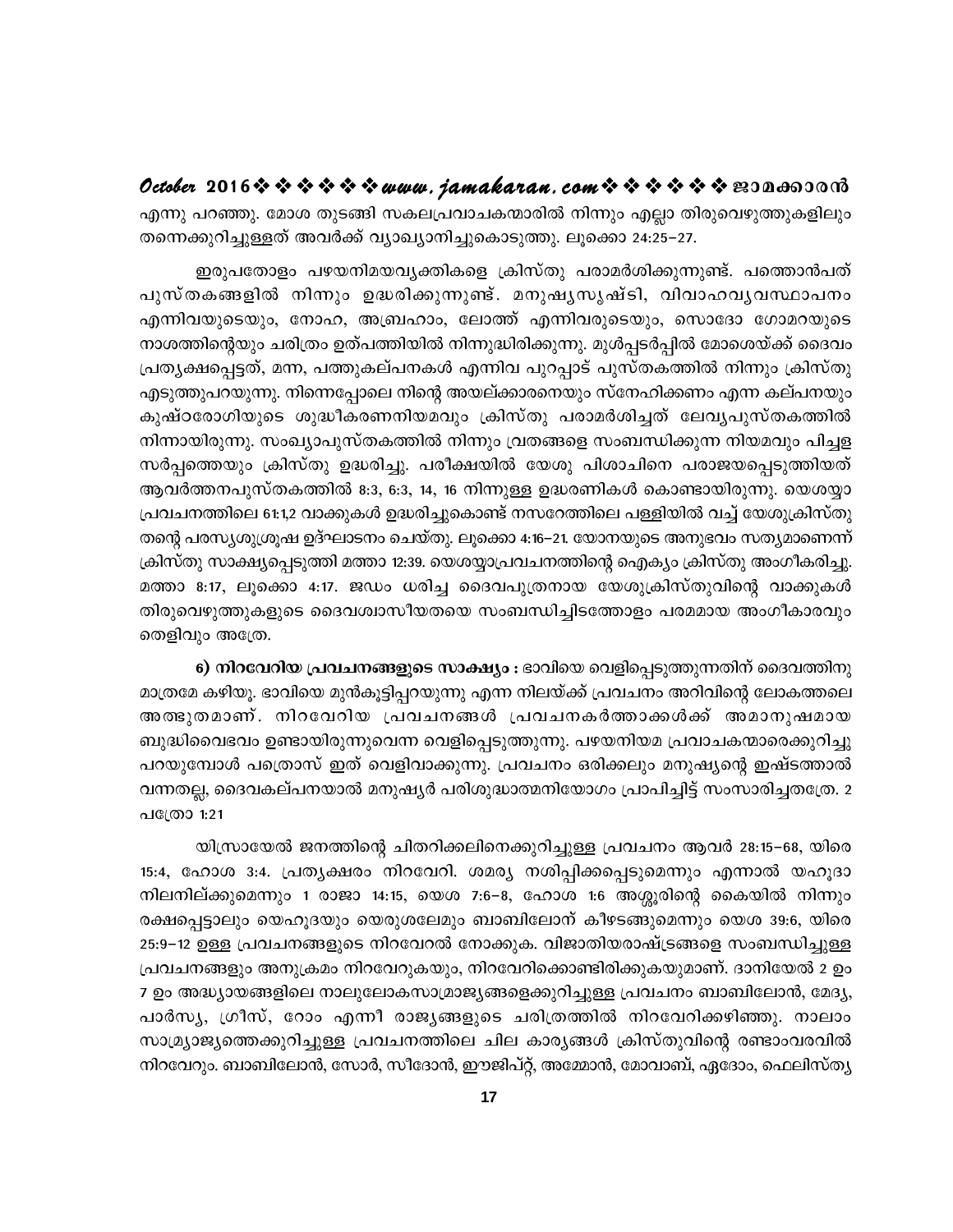## October 2016  $\diamond \diamond \diamond \diamond \diamond \diamond w$  were. jamakaran. com  $\diamond \diamond \diamond \diamond \diamond \diamond \diamond w$

തുടങ്ങിയ ദേശങ്ങളെക്കുറിച്ചുള്ള പ്രവചനങങളും നിറവേറിക്കഴിഞ്ഞു. മശീഹയെക്കുറിച്ച് 332 പ്രവചനങ്ങളാണ് ബൈബിളിലുള്ളത്. ക്രിസ്തുവിന്റെ വംശം, ഗോത്രം, ജന്മസ്ഥലം, കന്യകാജനനം, മിസ്രയീമിലേക്കുള്ള യാത്ര, ശിശുവധം, മുന്നോടി, ശുശ്രൂഷകൾ, അത്ഭുതങ്ങൾ, ദൈവാലയശുദ്ധീകരണം, കഷ്ടാനുഭവം, മരണം, ഉയിർപ്പ്, സ്വർഗ്ഗരോഹണം, പുനരാഗനം, വാഴ്ച എന്നിങ്ങനെ എല്ലാ കാര്യങ്ങളും പ്രവചിച്ചിരുന്നു. നിറവേറിയ പ്രവചനങ്ങൾ ബാക്കിയുള്ള പ്രവചനങ്ങളുടെ നിറവേറലിനെ ഉറപ്പാക്കുകയാണ്; പ്രവചന നിറവേറൽ ബൈബിളിന്റെ ദൈവശ്വാസീയതയെയും.

<u>7) പുരാവസ്തുശാസ്ത്രത്തിന്റെ സാക്ഷ്യം : ദൈവവചനത്തിന്റെ സതൃതയ്ക്ക്</u> പുരാവസ്തുശാസ്ത്രം നൽകുന്ന തെളിവുകൾ തിരുവെഴുത്തുകളുടെ ദൈവശ്വാസീയതയെ തെളിക്കുന്നവയാണ്. അബ്രഹാമിന്റെ ചരിത്രം പുരാണപുരുഷന്മാരുടെ കഥപോലെയാണ് കരുതപ്പെട്ടുവന്നത്. എന്നാൽ അബ്രഹാമിന്റെ കാലത്തും അബ്രഹാം വസിച്ച നാട്ടിലുമുള്ള രേഖകൾ കണ്ടെത്തിക്കഴിഞ്ഞു; അബ്രഹാമിന്റെ ജന്മസ്ഥം കണ്ടുപിടിച്ചു. ബൈബിളിൽ രേഖപ്പെടുത്തിയിരിക്കുന്ന അബ്രഹാമിന്റെ ചരിത്രവും മിസ്രയീമിലെ പരദേശവാസവും എല്ലാം ചരിത്രപരമാണെന്ന് പുരാവസ്തുശാസ്ത്രം വെളിപ്പെടുത്തി. മിസ്രയീമിൽ അടിമകളായിരുന്ന കാലത്ത് എബ്രായർ റമേസസ് രണ്ടാമന് പിഥോ എന്ന സംഭാരനഗരം പണിതു പുറ 1:11. തെൽ–എൽ–കെബീറിനടുത്ത് പിഥോം എന്ന സംഭാരനഗരത്തെ ഉൽഖനനം ചെയ്തു. ഇവിടെയുള്ള മന്ദിരങ്ങൾ ഇഷ്ടികകൊണ്ട് നിർമ്മിക്കപ്പെട്ടവയായിരുന്നു. ഇഷ്ടികകളിൽ ചിലത് വൈക്കോൽ ഉള്ളവയും മറ്റുള്ളവ വൈക്കോൽ ഇല്ലാത്തവയുമായിരുന്നു. ഇത് മൂവായിരത്തഞ്ഞൂറുവർഷം മുമ്പ് മോശെ എഴുതിയത് പുറ 5:7 സത്യമെന്ന് തെളിയിച്ചു. ചരിത്രത്തിൽ മറ്റൊരിടത്തും രേഖപ്പെടുത്തിയിട്ടില്ലാത്ത രാജാക്കന്മാരുടെ പേരുപോലും ബൈബിളിൽ കൊടുത്തിരുന്നത് ശരിയാണെന്ന് പുരാവസ്തുശാസ്ത്രം തെളിയിക്കുന്നു. എന്നാൽ ഹോശയ മിസ്രയീം രാജാവായ സോവിന്റെ അടുക്കൽ ദൂതന്മാരെ അയയ്ക്കും. 2 രാജാ 17:4 എന്ന ഭാഗം ബൈബിൾ ഗ്രന്ഥകാരന് പറ്റിയ തെറ്റായി വ്യാഖ്യാനിക്കപ്പെടുന്നു. എന്നാൽ അടുത്തകാലത്ത് ബി.സി. 725 നടുത്ത് ഒരു മിസ്രയീമ്യ പ്രവിശ്യയുടെ തലസ്ഥാനമായ സൈഡ് നഗരത്തെക്കുറിച്ചും ആ പ്രവിശ്യയുടെ രാജാവ് തെഫ്നാഖ്തേ യെക്കുറിച്ചും അറിവ് ലഭിച്ചു. എന്നാൽ ഹോശേയ സോവിയിലേക്ക്, മിസ്രയീം രാജാവിന്റെ അടുക്കലേക്ക് ദൂതന്മാരെ അയക്കുകയും എന്നതാകാം ശരിയായ വിവർത്തനം. അശ്ശൂരൃരെ ചെറുക്കുവാൻ പ്രസ്തുത മിസ്രയീം രാജാവിനോട് യിസ്രായേൽരാജാവ് ഹോശയ അപേക്ഷിച്ചു. ബൈബിൾ എഴുത്തുകാരന്റെ സൂക്ഷമമായ ജ്ഞാനവും ബൈബിൾ പാഠത്തിന്റെ കൃതൃമായ സംപ്രേക്ഷണവും വെളിപ്പെടുത്തുന്ന വസ്തുതകളിൽ ഒന്നുമാത്രമാണിത്.

8. പരിവർത്തനത്തിന്റെ സാക്ഷ്യം: ആത്മീയവും നൈതികവും സന്മാർഗ്ഗികവുമായ മേഖലകളിൽ അതൃധികമായ സ്വാധീനമാണ് ബൈബിൾ ചെലുത്തിയിട്ടുള്ളത്. കല, സംഗീതം ശാസ്ത്രം എന്നിങ്ങനെ എല്ലാരംഗത്തും മനുഷ്യന്റെ വളർച്ചയ്ക്ക് അടിസ്ഥാനകാരണമായിരുന്നത് ബൈബിളത്രേ. അന്ധവിശ്വാസങ്ങളിൽ നിന്നും മനുഷൃവർഗ്ഗത്തെ രക്ഷിക്കുകയും അടിച്ചമർത്തപ്പെട്ടവരുടെ ഉന്നമനത്തിന് സഹായിക്കുകയും, സതി, അടിമത്തനിരോധനം എന്നിങ്ങനെ സാമൂഹികനീതി നടപ്പിലാക്കുവാൻ ഉത്തേജനം നല്കുകയും ചെയ്തത്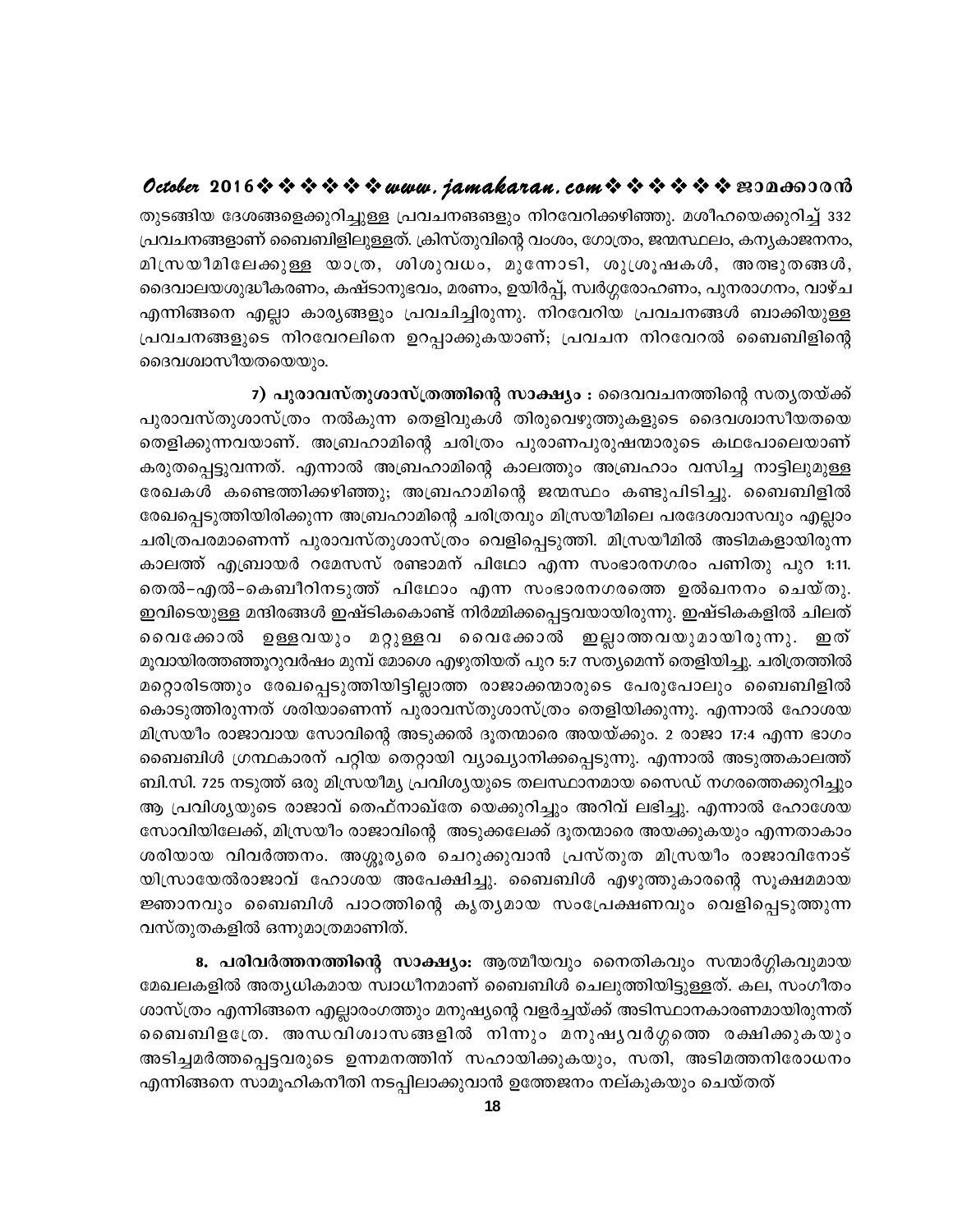തിരുവെഴുത്തുകളാണ്. കോടിക്കണക്കിനു മനുഷ്യരെ പുതുസൃഷ്ടിയാക്കി മാറ്റാൻ കാരണമായത് ദൈവചനമത്രേ. യഹൂദമതതീവ്രവാദിയായിരുന്ന ശൗലിനെ ക്രിസ്തുമാർഗ്ഗത്തിന്റെ പൗലൊസാക്കി മാറ്റിയ കർത്താവിന്റെ വാക്കുകൾ ഇന്നും അസംഖ്യം പേരെ രൂപാന്തരപ്പെടുത്തി ക്കൊണ്ടിരിക്കുകയാണ്.

9) **ബൈബിളിന്റെ അവിനാശത്വം :** ആയിരം വർഷത്തെ അതിജീവിച്ചിട്ടുള്ള പുസ്തകങ്ങൾ അംഗുലിപരിമിതമാണ്. എന്നാൽ എല്ലാ നശീകരണശ്രമങ്ങളെയും അതിജീവിച്ച് ബൈബിൾ ഇന്നും നിലനില്ക്കുന്നത് അതിന്റെ ദൈവികമായ ഉൽപ്പത്തിയെ വെളിപ്പെടുത്തുന്നു. മറ്റേതൊരു ഗ്രന്ഥക്കാളും സ്നേഹിക്കപ്പെടുകയും ആദരിക്കപ്പെടുകയും പുകഴ്ത്തപ്പെടുകുയം ചെയ്യുന്ന ബൈബിളാണ് ഏറ്റവും വലിയ പീഡനങ്ങൾക്കും, എതിർപ്പുകൾക്കും, നശീകരണശ്രമങ്ങൾക്കും വിധേയമായത്. ബൈബിളിനെ ഉന്മൂലനം ചെയ്യാൻ അനേകം സംഘടിശ്രമങ്ങൾ തന്നെ നടന്നിട്ടുണ്ട്. ഉന്മൂലനശ്രമം പരാജയപ്പെട്ടപ്പോൾ അതിന്റെ ദൈവിക അധികാരത്തെ ചോദ്യം ചെയ്യുകയായി അവരുടെ ലക്ഷ്യം.

ക്രിസ്തുമാർഗ്ഗത്തിന്റെ വിശ്വാസം തിരുവെഴുത്തുകളിലധിഷ്ഠതമാണെന്നു മനസ്സിലാക്കിയ റോമൻ ചക്രവർത്തിമാർ തിരുവെഴുത്തുകളെ നശിപ്പിക്കുവാൻ കച്ചകെട്ടി. എ.ഡി. 303–ൽ ഒരു രാജകീയ വിളംബരത്തിലൂടെ ബൈബിളിന്റെ പ്രതികളെല്ലാം അഗ്നിക്കിരയാക്കണമെന്ന് ഡയോക്ലീഷൻ കല്പിച്ചു. അദ്ദേഹം അനേകം ക്രിസ്ത്യാനികളെ കൊല്ലുകയും അനേകം ബൈബിളുകളെ നശിപ്പിക്കുകയും ചെയ്തു. ക്രിസ്ത്യാനികൾ ഒളിവിൽ നിശ്ശബ്ദമായി കഴിച്ചുകൂട്ടി. അതോടുകൂടി താൻ തിരുവെഴുത്ത് മുഴുവൻ നശിപ്പിച്ചു എന്നു ചക്രവർത്തി കണക്കാക്കി. തന്റെ വിളംബരത്തോട് അദ്ദേഹം എഴുതിച്ചേർത്തു. ക്രിസ്തുമതം നശിപ്പിച്ചു. ദേവന്മാരുടെ ആരാധന പുനഃസ്ഥാപിച്ചു. ഏറെക്കാലം ചെല്ലുമുമ്പേ കാൺസ്റ്റന്റയിൻ ചക്രവർത്തി സിംഹാസനാരോഹണം ചെയ്യുകയും ക്രിസ്തുമാർഗ്ഗത്തെ രാഷ്ട്രത്തിന്റെ മതമായി മാറ്റുകയും ചെയ്തു. ഈ വിളംബരത്തിന് 50 വർഷത്തിനുശേഷം സർക്കാർ ചെലവിൽ ബൈബിളിന്റെ അമ്പതുപ്രതികൾ തയ്യാറാക്കാൻ എവുസെബിയൂസ് നിയമിക്കപ്പെട്ടു.

മദ്ധ്യയുഗത്തിൽ വിശ്വാസപ്രമാണത്തെയും പാരമ്പര്യങ്ങളെയും ബൈബിളിന്റെ മേൽ പ്രതിഷ്ഠിച്ചു. വിശ്വാസപ്രമാണത്തിന്റെ പിൻബലത്തിനായി തിരുവെഴുത്തുകളെ പഠിച്ചു എങ്കിലും പാരമ്പര്യം പ്രബലപ്പെടുകയായിരുന്നു. ബൈബിൾ വ്യാഖ്യാനിക്കാനുള്ള അധികാരം സഭയുടേതായി മാറുകയും, സാധാരണക്കാർ ബൈബിൾ പഠിക്കുന്നതിനെ നിരുത്സാഹ പ്പെടുത്തുകയും ചെയ്തു. നവീകരണകാലത്ത് സാധാരണക്കാരുടെ ഭാഷയിൽ ബൈബിൾ വിവർത്തനം ചെയ്തു. ഈ വിവർത്തനശ്രമങ്ങളെ റോമൻകത്തോലിക്കാ സഭ എതിർക്കുകയും സ്തംഭിപ്പിക്കാൻ ശ്രമിക്കുകയും ചെയ്തു. ബൈബിൾ പ്രസിദ്ധീകരണത്തെ നിരോധിച്ചുകൊണ്ടുള്ള നിമയങ്ങൾ പാസ്സാക്കി. അനേകർ ഇതിന്റെ പേരിൽ രക്തസാക്ഷികളാക്കി. വിക്ളിഫിനോടൊപ്പം ബൈബിൾ പരിഭാഷ നടത്തിയ ഹെർഫോർഡിനെ കത്തോലിക്കാ സഭയിൽ നിന്ന് വെളിയിലാക്കുകയും കാരാഗൃഹത്തിലടയ്ക്കുകയും ചെയ്തു. ഈ കുഞ്ഞുങ്ങളെ വായിച്ചവരെയും സ്വന്തമാക്കിയവരെയും കാരാഗൃഹത്തിലടച്ചു. തങ്ങളുടെ കുഞ്ഞുങ്ങളെ ഇംഗ്ലീഷിലുള്ള പത്തുകല്പനകളും, കർത്താവിന്റെ പ്രാർത്ഥനയും പഠിപ്പിച്ചതിന് ആറു സ്ത്രീപുരുഷന്മാരെ 1519–ൽ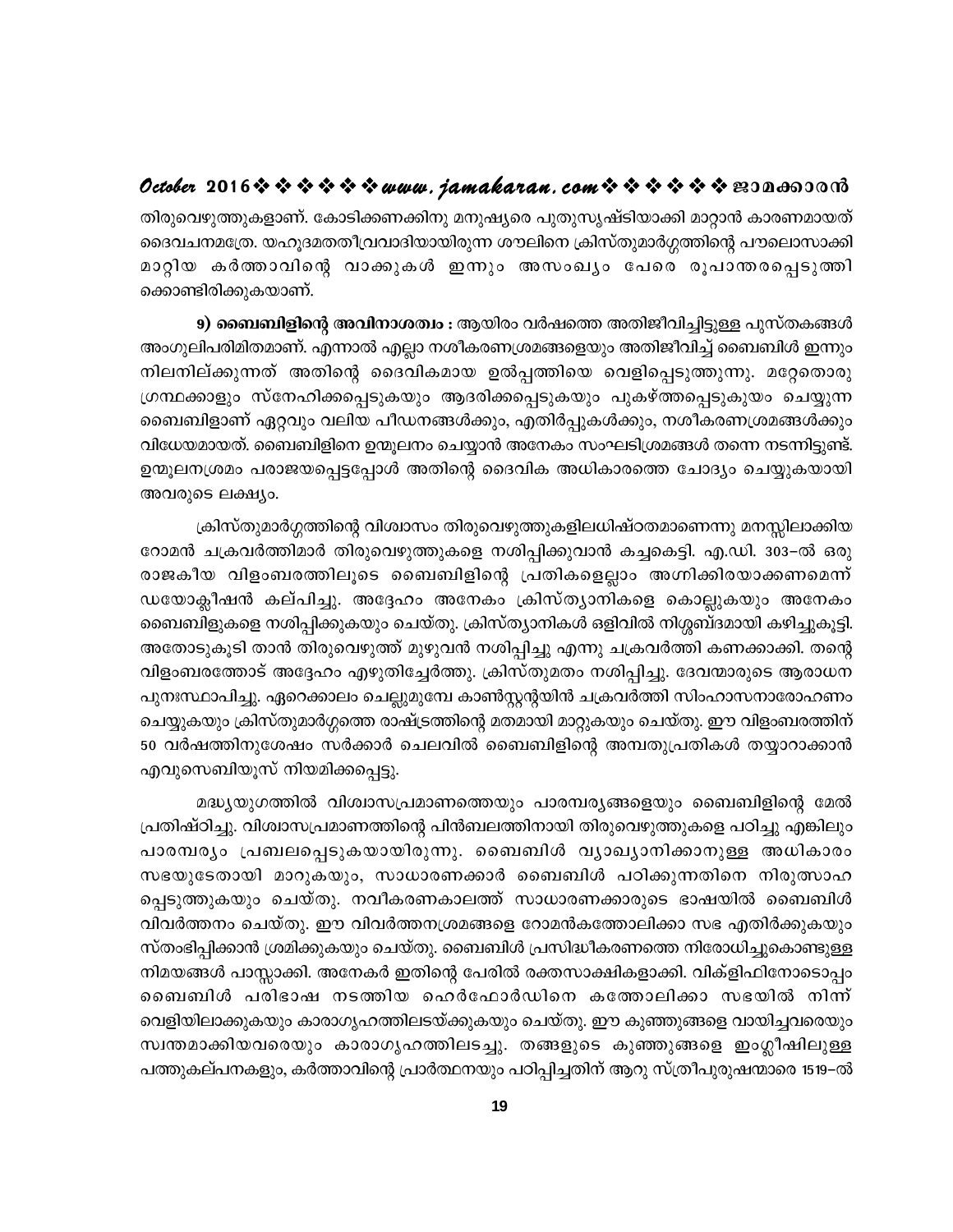ജീവനോടെ ദഹിപ്പിച്ചു. ബൈബിൾ പരിഭാഷപ്പെടുത്തിയതിന് ടിൻഡെയിലിനെ ഞെരിച്ച് അഗ്നിക്കിരയാക്കി. അദ്ദേഹം ഇംഗ്ലണ്ടിലേക്ക് കടത്തിയ ബൈബിൾ പ്രതികളെ ലണ്ടനിലെ സെന്റ് പോൾസ് ക്രോസിന്നരികെവച്ച പിടിച്ചെടുത്തു ചുട്ടുകളഞ്ഞു.

ക്രിസ്തുമതവും ബൈബിളും നൂറുവർഷത്തിനകം തിരോഭവിക്കുമെന്ന് ഫ്രാൻസിലെ വോൾട്ടയർ പ്രഖ്യാപിച്ചു. എന്നാൽ അദ്ദേഹം മരിച്ച് 50 വർഷത്തിനുശേഷം (വോൾട്ടയർ 1778–ൽ മരിച്ചു) അദ്ദേഹത്തിന്റെ മന്ദിരം ജനീവ ബൈബിൾ സൊസൈറ്റിയുടെ ആസ്ഥാനമായി മാറി. രാജകീയ വിളംബരങ്ങൾക്കും സഭയുടെ നിയന്ത്രണങ്ങൾക്കും അവിശ്വാസികളുടെ ആക്രമണങ്ങൾക്കും ബൈബിളിനെ ഉന്മൂലനെ ചെയ്യാൻ കഴിഞ്ഞില്ല.

യെശയ്യാവാ 2700 വർഷം മുമ്പേ പ്രവചിച്ചു. പുല്ലുണങ്ങുന്നു, പൂവാടുന്നു; നമ്മുടെ ദൈവത്തിന്റെ വചനമോ എന്നേക്കു നിലനില്ക്കും. യെശ 40:8. ആകാശവും ഭൂമിയും ഒഴിഞ്ഞുപോകും. എന്റെ വചനങ്ങളോ ഒഴിഞ്ഞുപോകയില്ല മത്താ 24:35, മർ 13:31, ലൂക്കൊ 21:33 എന്ന് നമ്മുടെ വാഴ്ത്തപ്പെട്ട കർത്താവ് തിരുവെഴുത്തുകൾ ദൈവവചനമെന്ന സ്വന്തവാക്കുകളിൽ അരക്കിട്ടുറപ്പിട്ടു.

## ഉപസംഹാരം

ബൈബിൾ ദൈവവചനമെന്ന് വായനക്കാർ മനസ്സിലാക്കി. ബൈബിൾ ദൈവത്തിന്റെ വകയാണ്. ഈ ബൈബിളിനെ ആരെല്ലാം സ്വന്തമാക്കുന്നുവോ അവരെല്ലാം ബൈബിളിന്റെ, ദൈവത്തിന്റെ വകയാകുകയാണ്. ഈ ബൈബിൾ താല്പരൃത്തോടെ ധ്യാനിക്കുന്നവർ ഭാഗൃവാന്മാരാണ് (സങ്കീ 1).

ബൈബിൾ വെളിപ്പെടുത്തുന്ന യേശുക്രിസ്തുവിനെ തങ്ങളുടെ കർത്താവും രക്ഷിതാവുമായി അംഗീകരിക്കുന്നവർ ദൈവകുടുംബത്തിലെ അംഗങ്ങളാകുനനു. ലോകത്തിലേക്ക് വച്ച് ഏറ്റവും അമൂല്യമായ ബൈബിൾ ഹൃദയതത്തിന്റെ, ജീവന്റെ ഭാഗമാകാനും, തദ്വാരാ നിത്യജീവൻ പ്രാപിച്ച് ഇഹത്തിലും പരത്തിലും സന്തുഷ്ടജീവിതം ആസ്വദിക്കാനും കർത്താവ് കൃപ നല്കട്ടെ!

## \* \* \* \* \* \* \* \* \*

## <u>പ്രത്യേക ശ്രദ്ധയ്ക്ക്</u>

 $\Box$  ഞങ്ങളുമായി ഫോണിൽ ബന്ധപ്പെടാനാകാത്തവർ കത്തുകളിലൂടെ, നിങ്ങ ളുടെ പ്രാർത്ഥനാ വിഷയങ്ങൾ അയക്കാവുന്നതാണ്.

 $\Box$  ഇ–മെയിൽ എഴുതുമ്പോൾ മുഴുവിലാസവും, ഫോൺ നമ്പരും വയ്ക്കാൻ മറക്കരുത്. കത്തിലൂടെ മറുപടി എഴുതാൻ അത്സ സഹായമായിരിക്കും. ആഴ്ചയിൽ രണ്ട് ദിവസം മാത്രം ഭവനത്തിലുള്ളതിനാൽ എന്റെ യാത്രയ്ക്കിടയിൽ മറുപടികൾ എഴുതും. അതിന് മുഴുവിലാസം ആവശ്യമെന്ന് ഒരിക്കൽ കൂടെ ഓർമ്മിപ്പിക്കുന്നു.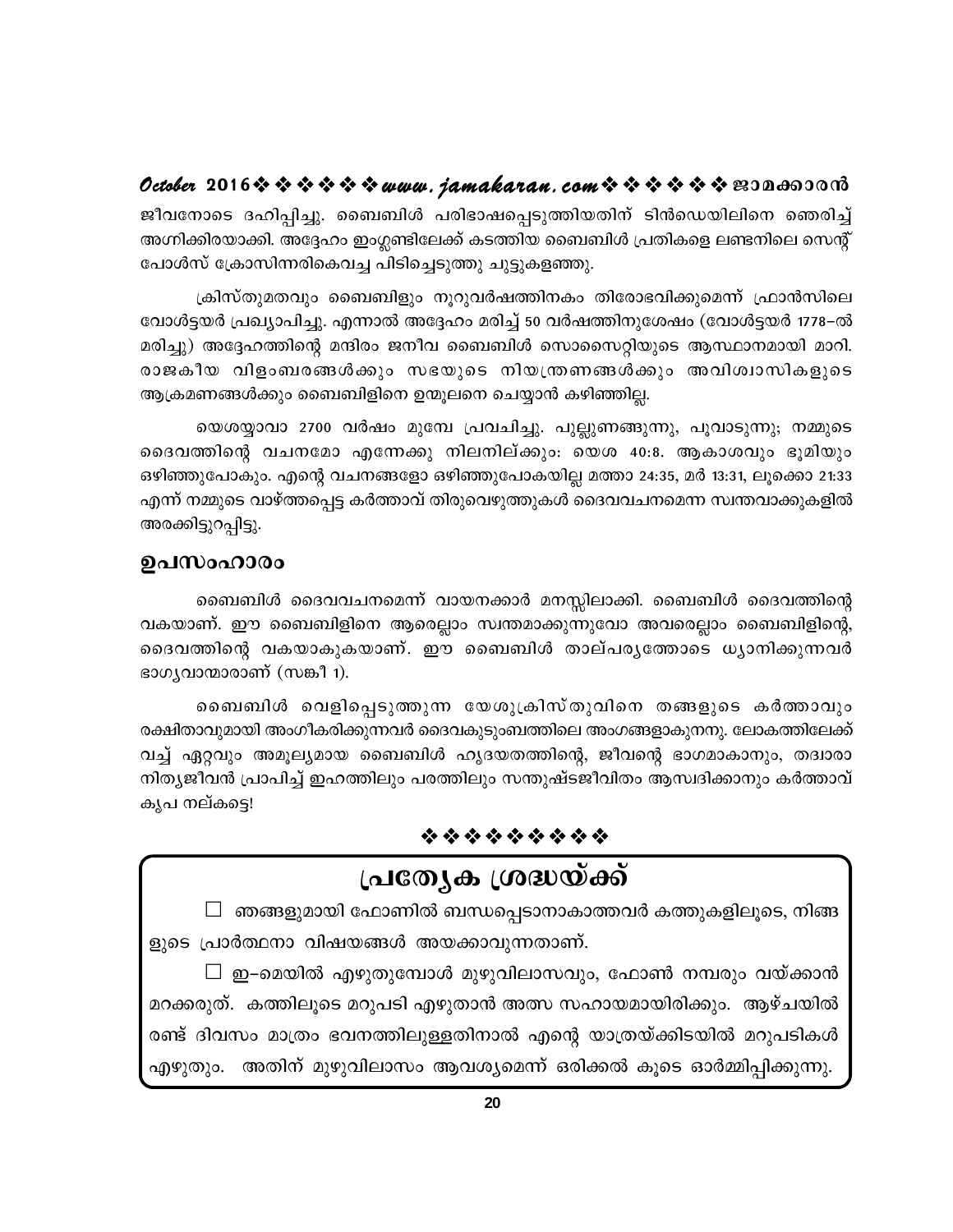## PENTICOSTAL PASTORS MEET

അറിയിപ്പ്: 2016 നവംബർ മാസം മുഴുവൻ മലേഷ്യ, ആസ്ട്രേലിയ എന്നീ നാടുകളിൽ ശു ശ്രൂഷയിലായിരിക്കും. തമിഴ്, മലയാളസഭകളിൽ ശുശ്രൂഷ ചെയ്തിട്ട് ഡിസംബർ മാസം 5–ാം തിയതി ഇന്ത്യയിലെത്തും.

## മലേഷ്യ പെന്തകോസ്ത് പാസ്റ്റർമാരുമായി സ്നേഹസംവാദം

ഇപ്രാവശ്യം മലേഷ്യയിലെ മെത്തഡിസ്റ്റ് സഭകളിൽ പ്രസംഗശുശ്രൂഷയോടൊപ്പം, രണ്ട് പ്രധാനസ്ഥലങ്ങളിൽ എല്ലാ സഭാവിഭാഗങ്ങളിലെയും ശുശ്രൂഷകരും വിശ്വാസികളും ഒരു മണ്ഡ ത്തിൽ ഒന്നിച്ചുകൂടി "അന്യഭാഷാ" എന്ന വിഷയത്തെക്കുറിച്ച് ഒരു സ്നേഹസംവാദം സംഘടി പ്പിച്ചിരിക്കുന്നു. സംവാദത്തിന്റെ ആദ്യഭാഗത്തിൽ "അന്യഭാഷ വചനാടിസ്ഥാനത്തിൽ" എന്ന തല ക്കെട്ടിൽ ഞാൻ സംസാരിക്കുന്നു. രണ്ടാംഭാഗത്തിൽ – ഞാൻ സംസാരിച്ച വിഷയത്തിൽ വചന വിരുദ്ധമായ, വിട്ടുപോയ കാര്യങ്ങളുണ്ടെങ്കിൽ അവ വചനാടിസ്ഥാനത്തിൽ ഓരോരുത്തരായി മുന്നിൽ വന്ന് ചൂണ്ടിക്കാണിക്കുവാൻ അവസരം നല്കും. അവയെല്ലാം ക്രോഡീകരിച്ച് എന്റെ മറുപടി പ്രസംഗവും ഉണ്ടാവും. ഇങ്ങനെയാണ് യോഗക്രമീകരണം ചെയ്തിരിക്കുന്നത്. ഈ യോഗ ങ്ങളുടെ LIVE TELECASTING ഉം ഉണ്ടായിരിക്കും. സംവാദത്തിന്റെ ഭാഗമായി വലിയ സ്ക്രീനിൽ തമിഴ്നാട്, കേരളം, മലേഷ്യ, സിങ്കപ്പൂർ തുടങ്ങിയ സ്ഥലങ്ങളിലെ പാസ്റ്റർമാർ സംസാരിച്ച അന്യ ഭാഷകളുടെ ക്ലിപ്പിങ് കാണിച്ചശേഷം വന്നിരിക്കുന്ന പാസ്റ്റർമാരിൽ അന്യഭാഷാ–വ്യാഖ്യാനവര പ്രാപ്തരെ മുന്നോട്ടു വിളിച്ച് അവരുടെ വ്യാഖ്യാനങ്ങൾ എന്തെന്നറിയും!

ഈ സംഭവം ക്രിസ്തീയചരിത്രത്തിന്റെ ഭാഗമാകും തീർച്ച. സുബോധത്തിന്റെയും വിവേ കത്തിന്റെയും ഉടമയായ പരിശുദ്ധാത്മാവ് ഈ യോഗങ്ങളിൽ ചലനം ഉണ്ടാക്കും. സത്യാത്മാവ് സകലസത്യത്തിലും വഴിനടത്തി, ഉൾക്കാഴ്ചകളെ നല്കി സഭകളിൽ വലിയൊരു മാറ്റം ഉണ്ടാ ക്കും. സാക്ഷികളുടെ വലിയൊരു സമൂഹം ഉണ്ടാകും! ദൈവനാം മഹത്വപ്പെടട്ടെ.

## കൂട്ടായ്മകൾ

ചില വായനക്കാർ കാവൽക്കാരൻ മാസികയ്ക്കായി കൂട്ടായ്മ അയച്ചു. മാസിക വന്നില്ല എന്ന് എഴുതുന്നു. MO ൽ കൂട്ടായ്മ അയക്കുമ്പോൾ എന്തിനുവേണ്ടി അയക്കുന്നു എന്നെഴുതാൻ കഴിയില്ല. ഞങ്ങൾക്കും അറിയാൻ നിവൃത്തിയില്ല. അതിനാൽ കൂട്ടായ്മ അയച്ച ഉടൻ നിങ്ങളുടെ മുഴുവൻ വിലാസവും ഫോൺ നമ്പരും വച്ച് കത്തെഴുതുക. പുതിയ വരിക്കാരനാണെങ്കിൽ പുതിയ വരിക്കാരൻ

കത്തുകളെഴുതുമ്പോൾ പൂർണ്ണ വിലാസവും കമ്പ്യൂട്ടർ സീരിയൽ നമ്പരും എഴുതാൻ മറക്കരുതേ.

(കാവൽക്കാരൻ മാസികയ്ക്ക് വരിസംഖ്യ ഇല്ല)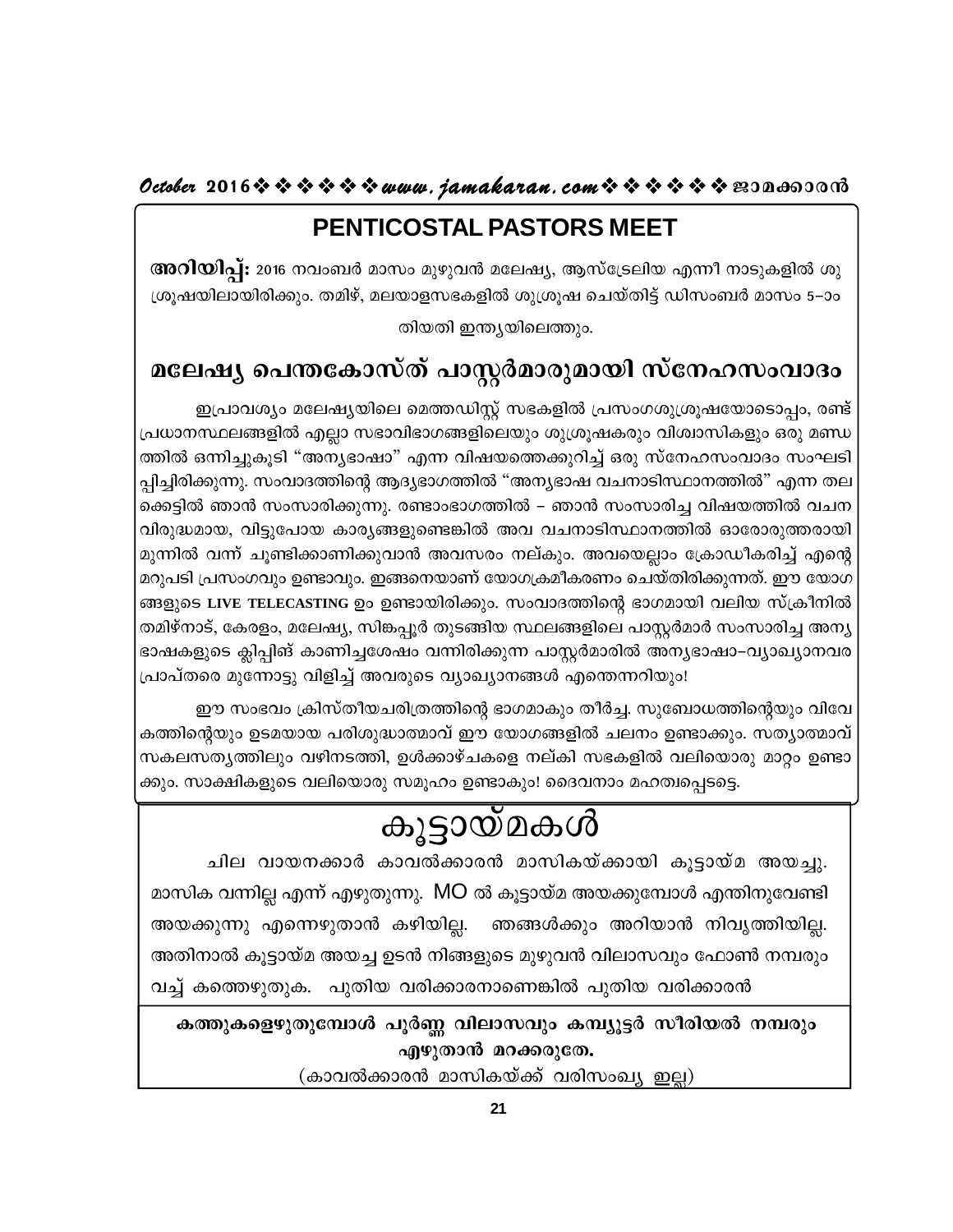# തൂത്തുക്കുടി – നാസറേത്ത് CSI wcoonlm

തൂത്തുക്കുടി St.Patick CSI Church Men's Fellowship ന്റെ 37-ാം വാർഷിക കൺവെൻഷൻ.



ഈ സഭാങ്കണത്തിൽ നടന്ന യോഗങ്ങൾ വളരെ അനുഗ്രഹകരമായി നടന്നു. സംഘടനാ സെക്രട്ടറി ശ്രീ.ജവഹർരാജ് അവർകളോടൊപ്പം മറ്റു ഭാരവാഹികളും ചേർന്ന് യോഗങ്ങൾ നന്നായി ക്രമീകരിച്ചു. സഭാവികാരി Rev.John Wesly, Rev.P.Job Rethna Singh, Rev.K.Kingsly എന്നീ ശുശ്രൂഷകർ യോഗങ്ങൾക്കു നേതൃത്വം വഹിച്ചു. ദൈവനാമം മഹത്വപ്പെട്ടു.

# പ്രത്യേക ശ്രദ്ധയ്ക്ക്

 $\Box$  ഞങ്ങളുമായി ഫോണിൽ ബന്ധപ്പെടാനാകാത്തവർ കത്തുകളിലൂടെ, നിങ്ങ ളുടെ പ്രാർത്ഥനാ വിഷയങ്ങൾ അയക്കാവുന്നതാണ്.

 $\Box$  ഇ–മെയിൽ എഴുതുമ്പോൾ മുഴുവിലാസവും, ഫോൺ നമ്പരും വയ്ക്കാൻ മറക്കരുത്. കത്തിലുടെ മറുപടി എഴുതാൻ അത്സ സഹായമായിരിക്കും. ആഴ്ചയിൽ രണ്ട് ദിവസം മാത്രം ഭവനത്തിലുള്ളതിനാൽ എന്റെ യാത്രയ്ക്കിടയിൽ മറുപടികൾ എഴുതും. അതിന് മുഴുവിലാസം ആവശ്യമെന്ന് ഒരിക്കൽ കൂടെ ഓർമ്മിപ്പിക്കുന്നു.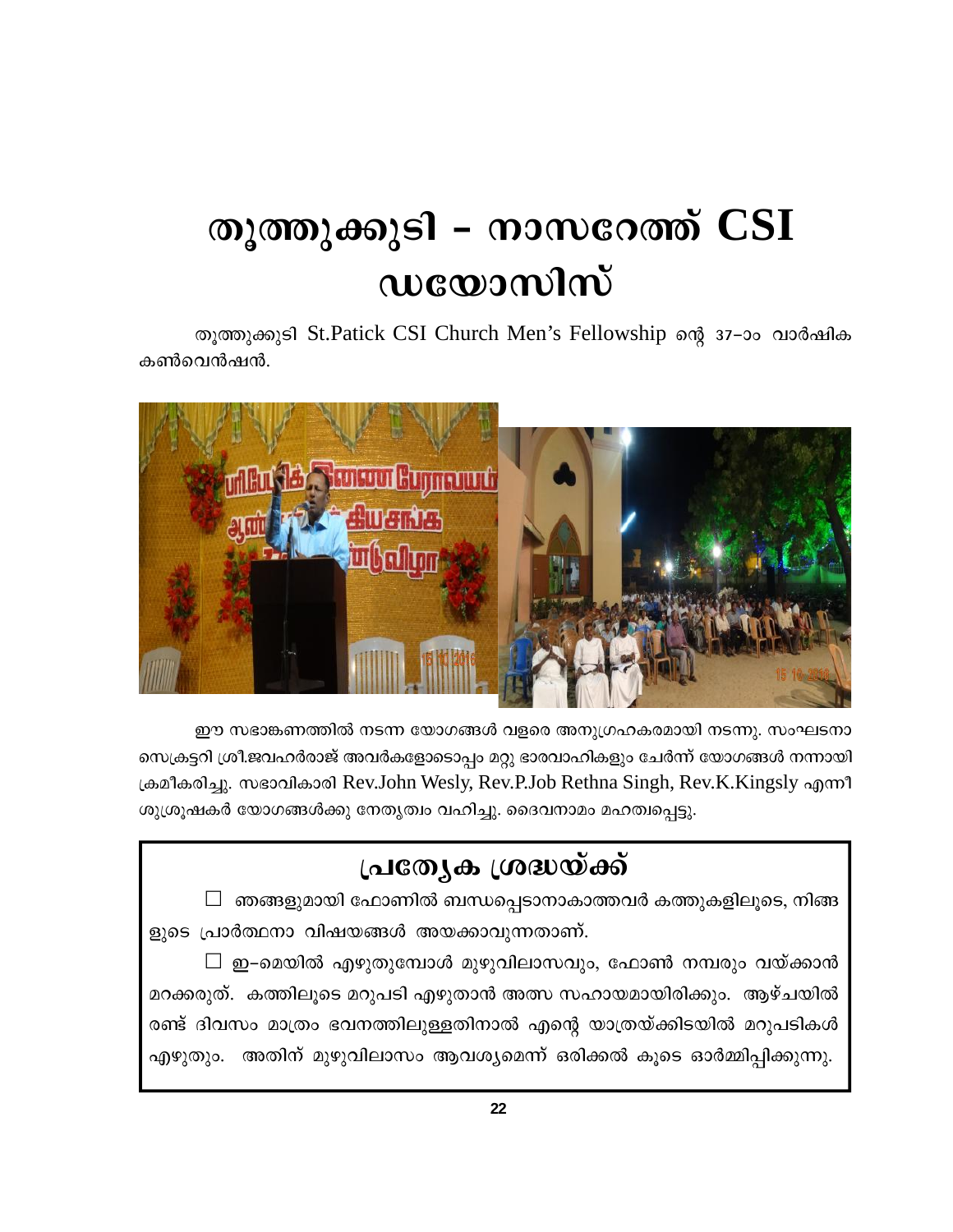## **CNI - GUJARAT DIOCESE SURAT CNI CHURCH**



Surat - CNI Christ Church ന്റെ സഭാദിനാഘോഷവും കൺവെൻഷൻ യോഗങ്ങളും വളരെ ഭംഗിയായി നടന്നു. യോഗത്തിന്റെ അവസാനദിവസം ധാരാളം പേർ മാനസാന്തരപ്പെട്ടു. 17 വർഷം തമ്മിൽ തമ്മിൽ സംസാരിക്കാത്ത 2 ഗ്രൂപ്പുകൾ ഐക്യമത്യത്തിലായി. ഈ ഗ്രൂപ്പിസം Diocese ന് വലിയ തലവേദനയെന്ന് ബിഷപ്പ് അവർകൾ പറഞ്ഞിരുന്നു. ഗ്രൂപ്പുകൾ വൈരം മറന്ന് ഐകൃമ തൃത്തിലായത് Diocese ന് വളരെ ആശ്വാസമായി. ദൈവനാമം മഹത്വപ്പെട്ടു.

## കൂട്ടായ്മകൾ

- നിങ്ങൾ ഓൺലൈൻ, M.O., ചെക്ക് വഴിയായി അയച്ച എല്ലാ സാമ്പത്തിക □ സഹായത്തിനും വളരെയധികം നന്ദിയുണ്ട്.
- $\Box$ നിങ്ങൾ എഴുതി അയച്ച എല്ലാ പ്രാർത്ഥനാവിഷയങ്ങൾക്കും ആഴ്ചതോറും പ്രാർത്ഥിക്കുന്നുണ്ട് സൗഖ്യം പ്രാപിച്ചവരും അൽഭുതങ്ങൾ പ്രാപിച്ചവരും എനിക്കെഴുതി അറിയിച്ച വിവരങ്ങൾ അറിഞ്ഞ് ഞാൻ ദൈവത്തെ സ്തുതി ക്കുന്നു.
- $\Box$ എനിക്കുവേണ്ടിയും എന്റെ ദൈവവേലയ്ക്കു വേണ്ടിയും പ്രാർത്ഥിച്ചതായി അറിയിച്ച എല്ലാ അച്ചൻമാർക്കും എല്ലാ വിശ്വാസികൾക്കും ദൈവനാമത്തി ലുള്ള നന്ദി അറിയിക്കുന്നു.